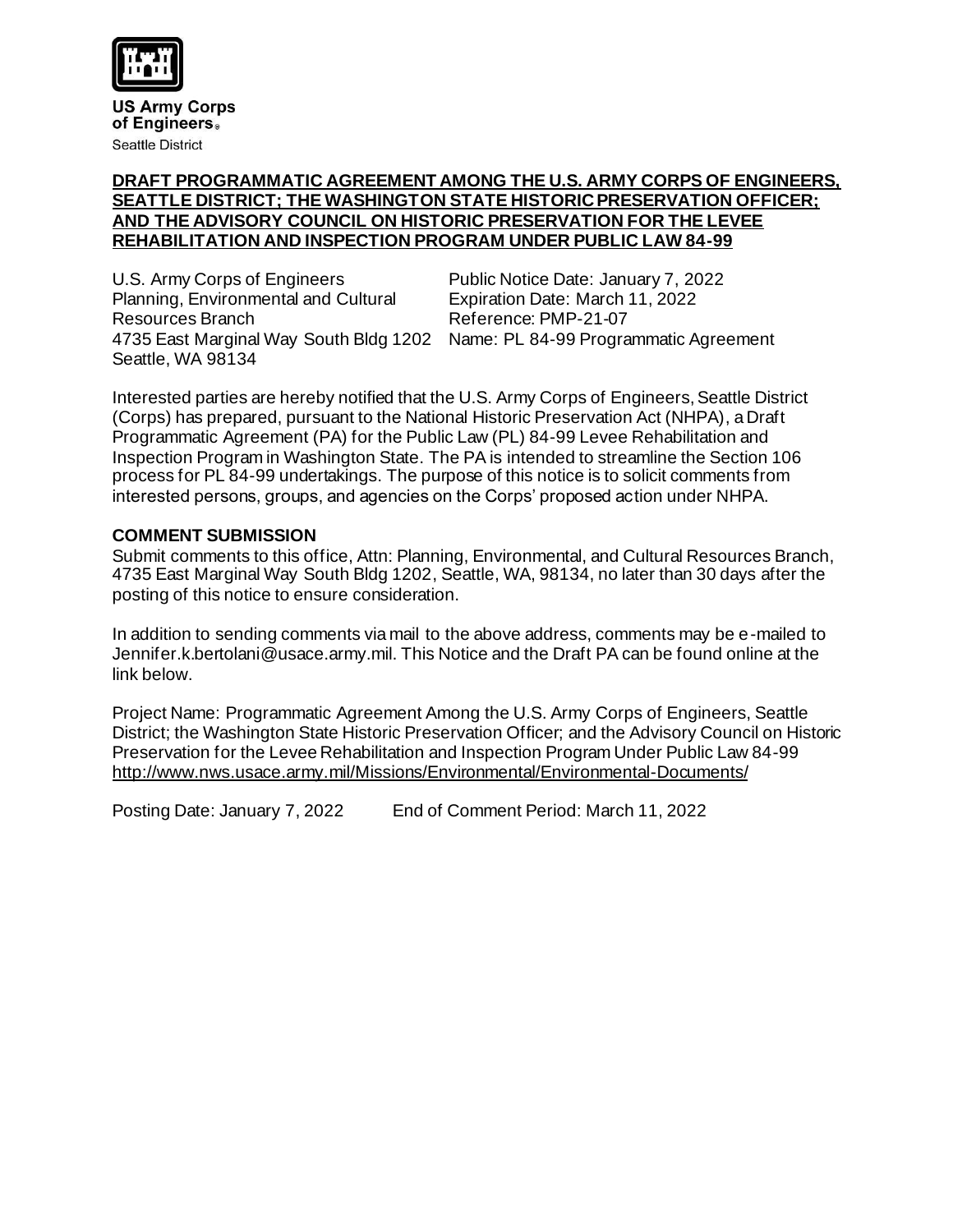| $\mathbf{1}$   | PROGRAMMATIC AGREEMENT                                                                                       |
|----------------|--------------------------------------------------------------------------------------------------------------|
| $\overline{2}$ | <b>AMONG THE</b>                                                                                             |
| 3              | U.S. ARMY CORPS OF ENGINEERS, SEATTLE DISTRICT,                                                              |
| 4              | <b>THE</b>                                                                                                   |
| 5              | WASHINGTON STATE HISTORIC PRESERVATION OFFICER,                                                              |
| 6              | <b>AND</b>                                                                                                   |
| $\overline{7}$ | THE ADVISORY COUNCIL ON HISTORIC PRESERVATION                                                                |
| 8              | <b>FOR</b>                                                                                                   |
| 9              | THE LEVEE REHABILITATION AND INSPECTION PROGRAM UNDER PUBLIC LAW 84-99                                       |
| 10             |                                                                                                              |
| 11             |                                                                                                              |
| 12             | <b>WHEREAS,</b> Congress passed Public Law (PL) 84-99 Emergency Flood Protection Act of 1965, as             |
| 13             | amended, authorizing preparedness, response, and recovery from natural disasters; and                        |
| 14             |                                                                                                              |
| 15             | <b>WHEREAS</b> , the U.S. Army Corps of Engineers, Seattle District (USACE) administers the Levee            |
| 16             | Rehabilitation and Inspection Program under PL 84-99 (PL 84-99 Program), within their area of                |
| 17             | responsibility (AOR) and provides emergency assistance during flood events to protect human life and         |
| 18<br>19       | safety; and                                                                                                  |
| 20             | WHEREAS, the USACE PL 84-99 Program provides assistance to 54 sponsors and 161 eligible flood                |
| 21             | risk management projects in Washington State in the following counties: Chelan, Clallam, Grant, Grays        |
| 22             | Harbor, King, Kittitas, Lewis, Okanogan, Pierce, Skagit, Snohomish, Spokane, Thurston, Whatcom, and          |
| 23             | Yakima, (Appendix A, Flood Risk Management Projects and Sponsors); and                                       |
| 24             |                                                                                                              |
| 25             | WHEREAS, sponsors are responsible for the ongoing repair and maintenance of flood risk management            |
| 26             | projects and the USACE, may add or remove sponsors and flood risk management projects to the PL 84-          |
| 27             | 99 Program within Washington State and therefore applicability of this programmatic agreement (PA)           |
| 28             | following its execution; and                                                                                 |
| 29             |                                                                                                              |
| 30             | <b>WHEREAS</b> , the USACE PL 84-99 Program provides emergency assistance during flood events to non-        |
| 31             | Federal entities in Washington State in all 39 counties; and                                                 |
| 32             |                                                                                                              |
| 33             | WHEREAS, the USACE recognizes the administration of the PL 84-99 Program entails undertakings                |
| 34             | that may affect historic properties (as defined in 36 C.F.R. § 800) which are therefore subject to review    |
| 35             | under Section 106 of the National Historic Preservation Act of 1966 (NHPA), as amended (54 U.S.C. §          |
| 36             | 306108) and its implementing regulations, "Protection of Historic Properties," codified in 36 C.F.R. §       |
| 37<br>38       | 800, as amended; and                                                                                         |
| 39             | <b>WHEREAS</b> , the USACE has determined that its Section 106 requirements can be more effectively and      |
| 40             | efficiently implemented and delays to the granting of USACE permissions minimized if a program               |
| 41             | specific programmatic approach is used, pursuant to $36$ C.F.R. § 800.14(b)(2), to stipulate roles and       |
| 42             | responsibilities, exclude certain undertakings from Section 106 review, establish protocols for              |
| 43             | consultation, facilitate identification and evaluation of historic properties, and streamline the assessment |
| 44             | and resolution of adverse effects; and                                                                       |
| 45             |                                                                                                              |
| 46             | <b>WHEREAS</b> , the USACE consulted with the Washington State Historic Preservation Officer (SHPO)          |
| 47             | pursuant to 36 C.F.R. $\S$ 800.14(b)(2); and                                                                 |
| 48             |                                                                                                              |
| 49             | <b>WHEREAS</b> , this PA applies only to undertakings related to the USACE's administration of the PL 84-99  |
| 50             | Program and when the USACE is the only Federal agency involved or has been designated the lead               |
| 51             | Federal agency pursuant to $36$ C.F.R. § $800.2(a)(2)$ ; and                                                 |
|                |                                                                                                              |

 $\begin{array}{c} \end{array}$ Programmatic Agreement for the LeveeRehabilitation andInspection Program Under Public Law84-99 Located in Washington State Page 1 of 37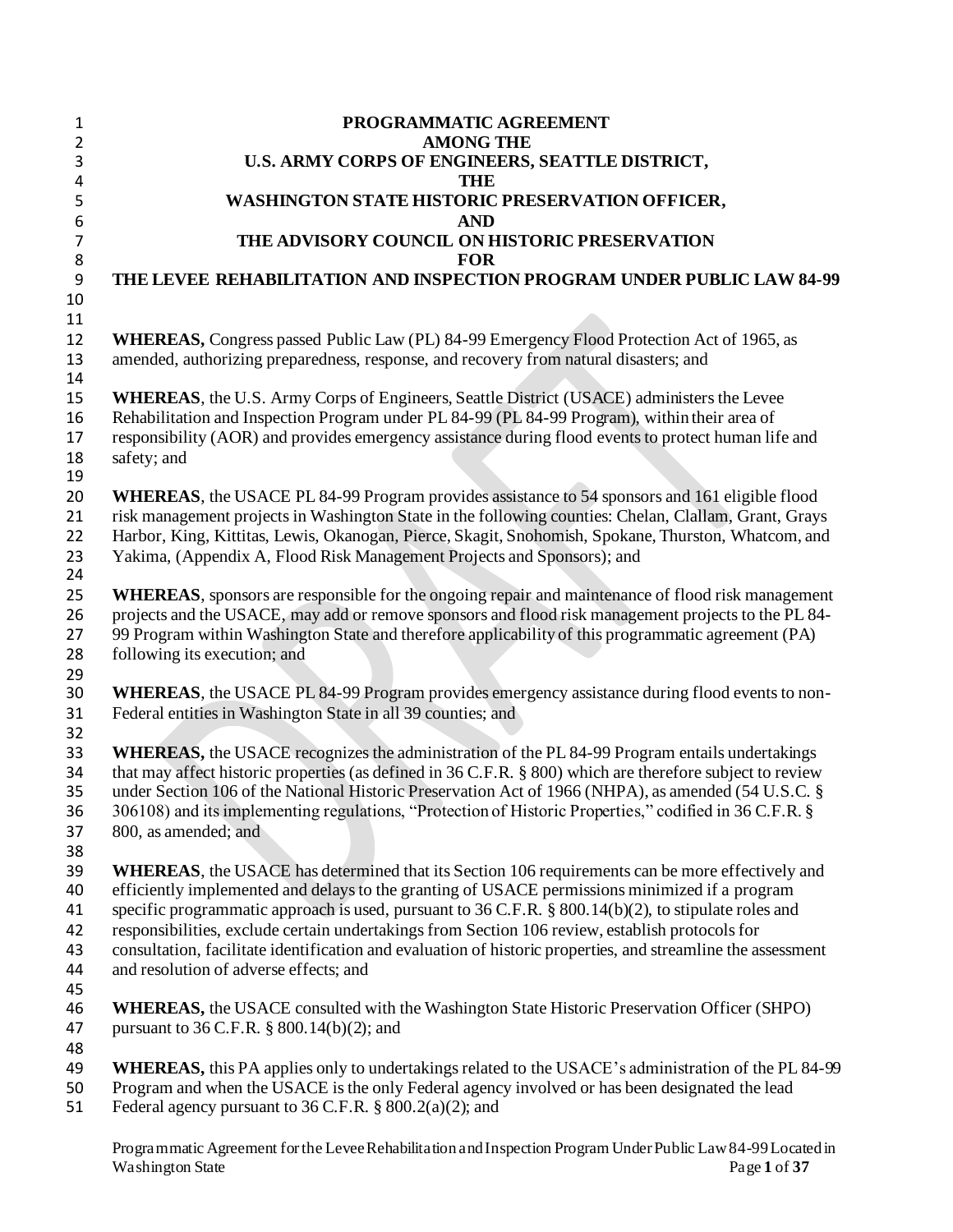**WHEREAS**, the USACE has invited the, Confederated Tribes and Bands of the Yakama Nation, Confederated Tribes of the Chehalis Reservation, Confederated Tribes of the Colville Reservation, Confederated Tribes of the Colville Reservation, Cowlitz Indian Tribe, Hoh Indian Tribe, Jamestown S'Klallam Tribe of Washington, Kalispel Indian Community of the Kalispel Reservation, Lower Elwha Tribal Community , Lummi Tribe of the Lummi Reservation, Makah Indian Tribe of the Makah Indian Reservation, Muckleshoot Indian Tribe of the Muckleshoot Reservation, Nisqually Indian Tribe of the Nisqually Reservation, Nooksack Indian Tribe of Washington, Port Gamble Indian Community of the Port Gamble Reservation, Puyallup Tribe of the Puyallup Reservation, Quileute Tribe of the Quileute Reservation, Quinault Tribe of the Quinault Reservation, Samish Indian Tribe, Sauk-Suiattle Indian Tribe of Washington, Shoalwater Bay Tribe of the Shoalwater Bay Indian Reservation, Skokomish Indian Tribe of the Skokomish Indian Reservation, Snoqualmie Tribe, Spokane Tribe of the Spokane Reservation, Squaxin Island Tribe of the Squaxin Island Reservation, Stillaguamish Tribe of Indians of Washington, Suquamish Indian Tribe of the Port Madison Reservation, Swinomish Indian Tribal Community, Tulalip Tribes of the Tulalip Reservation, Upper Skagit Indian Tribe of Washington and the Skagit River Cooperative (collectively the Tribes), City of Aberdeen, City of Ellensburg, City of Hoquiam, King County Historic Preservation Program, Pierce County, Snohomish County, City of Spokane, City of Yakima; and historic societies Chehalis Historical Society, Chelan Historical Society, Clallam Historical Society, Grant County Historical Society, Grant County Historical Museum, Kittitas County Historical Museum, Lewis County Historical Museum, Snohomish County Historical Society, Tacoma Historical Museum, Tukwila Historical Museum, Whatcom County Historical Museum to be Consulting Parties, 73 participate in the development of this PA, and to sign their concurrence with this PA; and **WHEREAS**, the following Tribes, Local and Certified Governments have participated in the development of the PA and include the Confederated Tribes of the Colville Reservation, Cowlitz Indian Tribe, Hoh Indian Tribe, Quinault Tribe of the Quinault Reservation, Samish Indian Nation, Squaxin Island Tribe of the Squaxin Island Reservation, Stillaguamish Tribe of Indians of Washington, Swinomish **WHEREAS**, for the review of specific Undertakings under this PA, USACE may invite other agencies, organizations, and individuals to participate as Consulting Parties; and **WHEREAS**, the terms of this PA shall not apply to Undertakings on or affecting Tribal lands without prior 85 execution of the PA by the affected  $\text{Tribe}(s)$ ; and **WHEREAS,** the USACE has provided the public with an opportunity to comment on this PA via the USACE public website; and **NOW, THEREFORE**, the USACE, SHPO, and ACHP agree that future undertakings affecting historic properties shall be administered in accordance with the following stipulations in order to take into account the effects of undertakings by the PL 84-99 Program. To the extent of its legal authority, and in coordination with other Signatories, the USACE shall ensure that the following measures are implemented and shall not authorize an individual PL 84-99 undertaking until **STIPULATIONS**  Indian Tribal Community, City of Aberdeen, City of Ellensburg, and the City of Yakima; and 

Section 106 review is completed pursuant to this PA:

## **I. APPLICABILITY OF THIS PA**

 Programmatic Agreement for the LeveeRehabilitation andInspection Program Under Public Law84-99 Located in Washington State Page 2 of 37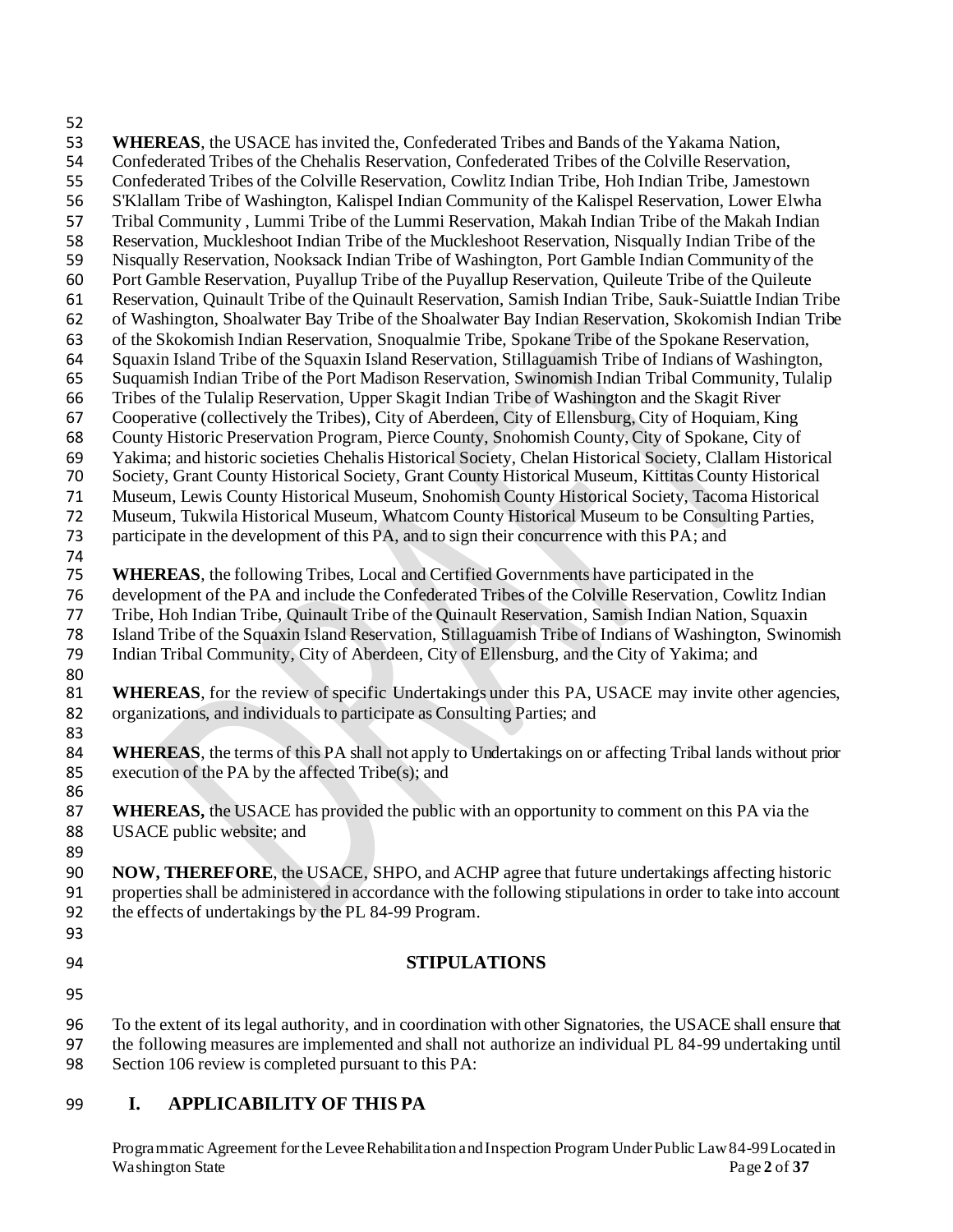- A. This PA applies to undertakings in the USACE Seattle District's AOR resulting from authority under the PL 84-99 Program within Washington State. Potential effects to historic properties by the PL 84-99 Program are covered by this PA. This includes historic properties on public as well as private lands where the USACE provides federal funding and support.
- B. Repair and rehabilitation projects that constitute undertakings within the PL 84-99 Program include, but are not limited to: riprap armoring placement, culvert replacement, installation of toe drains, replacement of launchable toes, replacement of displaced levee fill, mitigation plantings, placing sandbag/supersack/hesco walls, sandbag ring dikes, earth fill capping, placement of visqueen on levee slope to prevent overtopping erosion, and jetty rock repair or construction for coastal rehabilitation (see Appendix B(a) and (b) for definitions of each repair and rehabilitation activity and other key terms); and
- C. The USACE shall determine an area of potential effects (APE) on an individual case by case basis for each PL 84-99 repair or rehabilitation project. The APE shall include the following, if applicable: the vertical and horizontal depth of disturbance, staging, access, and environmental mitigation areas, and audio and visual intrusions. The scope for PL 84-99 repair and rehabilitation projects is limited to the lands and real property required for the repair and rehabilitation projects and those adjacent areas that are directly or indirectly affected.
- Office of Personnel Management (OPM) guidance and Section 112 of the National Historic Preservation Act. The USACE shall ensure that cultural resources management recommendations under the PA are performed by the USACE Cultural Resources Specialist (CRS) at a GS-9 or higher who meet the Secretary of the Interior's(SOI) Professional Qualification Standards or the GS-0193 series, Anthropologist GS-0190 series, or Historian GS-0170 series. Staff at or below 125 The USACE CRS shall oversee and review any work conducted by GS-7 or lower graded staff when the USACE implements any portion of the PA. All Contractors completing cultural resources work for the USACE shall meet the SOI Professional Qualification Standards. D. The USACE shall maintain professional cultural resources staffing consistent with United States OPM qualifications for cultural resources professionals in the following series: Archaeologist the GS-7 level are considered to be performing duties in a developmental or technician capacity.

# **II. IDENTIFICATION, EVALUATION, AND RESOLUTION OF ADVERSE EFFECT**

 For every applicable undertaking reviewed under this PA, the USACE shall make a reasonable and good faith effort to identify historic properties that may be affected by an undertaking, as described in 36 CFR 132 § 800.4 (b)(1). The USACE shall utilize an expedited process to meet their Section 106 responsibilities. The USACE CRS shall complete the following step-by-step procedures to identify, evaluate, and resolve adverse effects when completing a Section 106 review under the PL 84-99 Program. Field identification and evaluation will be limited to the APE for which the USACE has legal access. If budget allows and information is available to evaluate linear resources extending outside of the APE, the USACE CRS shall make a determination of eligibility for the entire resource. 

- *A. Establish the Undertaking* (36 CFR § 800.3)
- 139 i. When a project is received, the USACE CRS shall determine if the project is an undertaking as defined at 36 CFR § 800.16(y).
- 141 1. If the project is an undertaking, the USACE CRS shall proceed to Stipulation II.B.
- 142 2. If the USACE CRS determines the project is not an undertaking, then USACE has fulfilled its Section 106 responsibility and may proceed with the activity.
- B. *Identification of Historic Properties* (36 CFR § 800.4)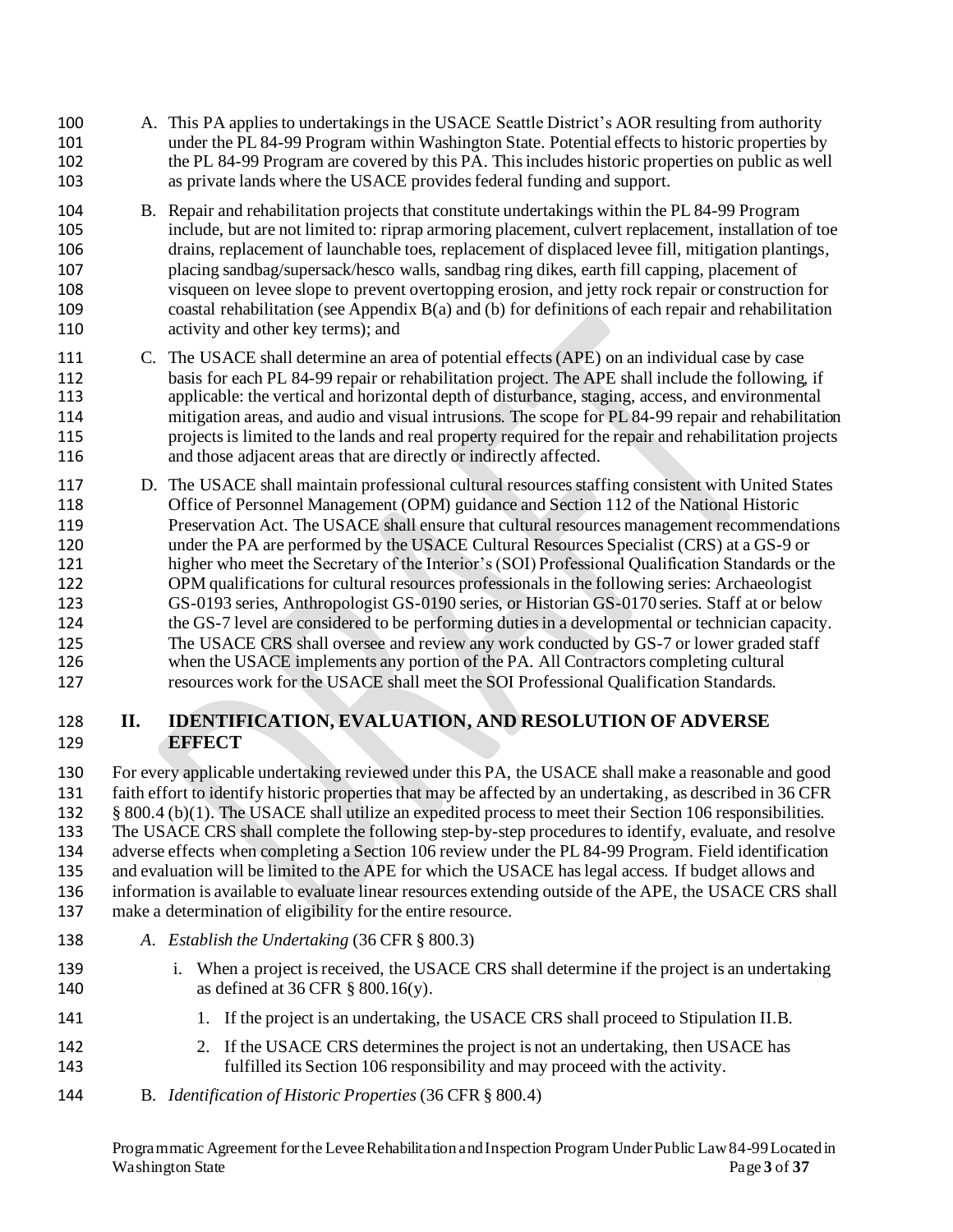| 145                                                  | 1.  | The USACE CRS shall determine the undertaking's APE per Stipulation I.C.                                                                                                                                                                                                                                                                                                                                                                                                                                                                                                                                                                                                                |
|------------------------------------------------------|-----|-----------------------------------------------------------------------------------------------------------------------------------------------------------------------------------------------------------------------------------------------------------------------------------------------------------------------------------------------------------------------------------------------------------------------------------------------------------------------------------------------------------------------------------------------------------------------------------------------------------------------------------------------------------------------------------------|
| 146<br>147                                           | ii. | The USACE CRS shall determine if the undertaking meets an excluded activity as specified<br>in Appendix C, Repair and Rehabilitation Activities Excluded from Further Review.                                                                                                                                                                                                                                                                                                                                                                                                                                                                                                           |
| 148<br>149<br>150<br>151<br>152<br>153<br>154<br>155 |     | 1. If the undertaking is excluded from further review, the USACE CRS shall prepare a<br>memorandum for record (MFR). The MFR shall describe at a minimum: project<br>description, specific action excluded from further review, identify any<br>avoidance/protective measures taken, results of literature review, map illustrating<br>location and total work area of the activity, and reviewer and date reviewed. The USACE<br>CRS shall file the MFR with the district office and report on the use of Appendix C in the<br>annual report as provided in Appendix D(a). Once filed, the USACE has satisfied its<br>Section 106 responsibility and may proceed with the undertaking. |
| 156<br>157<br>158                                    |     | iii. If the undertaking is not an activity excluded from further review, the USACE CRS shall<br>review existing information on historic properties and determine if a field inventory is<br>needed. The USACE CRS shall:                                                                                                                                                                                                                                                                                                                                                                                                                                                                |
| 159<br>160<br>161                                    |     | 1. Seek information from Indian Tribes likely to have knowledge of or concerns with<br>historic properties, particularly historic properties of ceremonial, spiritual, religious, or<br>cultural significance to Indian Tribes, located within the APE; and                                                                                                                                                                                                                                                                                                                                                                                                                             |
| 162                                                  |     | Determine if the APE or portion of the APE was previously inventoried.<br>2.                                                                                                                                                                                                                                                                                                                                                                                                                                                                                                                                                                                                            |
| 163<br>164<br>165<br>166                             |     | If the APE was previously inventoried in the last 10-years and the methodology<br>a.<br>meets the level of effort required for the USACE CRS to complete their Section 106<br>review of the undertaking, the USACE CRS may elect to adopt the previous<br>inventory and proceed to Stipulation II.C, with the following provisions:                                                                                                                                                                                                                                                                                                                                                     |
| 167<br>168<br>169                                    |     | i.<br>Built environment structures or other above ground resources which were not<br>50 years old at the time of the previous survey, but which are now 50 years or<br>older would be assessed for eligibility.                                                                                                                                                                                                                                                                                                                                                                                                                                                                         |
| 170<br>171<br>172<br>173<br>174<br>175               |     | If previously recorded cultural resources, determined eligible or ineligible for<br>ii.<br>listing on the National Register exist within the APE, the USACE CRS shall<br>review records to determine if new information is available that would alter<br>the previous determination. If new information is identified, the USACE shall<br>apply the National Register criteria, in accordance with 36 CFR § 800.4<br>(c)(1).                                                                                                                                                                                                                                                            |
| 176<br>177<br>178<br>179<br>180<br>181<br>182        |     | Where field inventory is required or deemed appropriate, the USACE CRS shall<br>b.<br>conduct project-specific surveys or other historic property identification efforts in<br>accordance with appropriate professional standards, including the Secretary of<br>Interior's Standards and Guidelines for Federal Agency Historic Preservation<br>Programs Pursuant to the National Historic Preservation Act (48 FR 44716) and<br>specific guidance provided in Appendix E, USACE Survey Methodology and<br>Standards. Before proceeding to Stipulation II.C, the CRS shall:                                                                                                            |
| 183<br>184<br>185<br>186<br>187<br>188<br>189        |     | Document archaeological resources, Traditional Cultural Properties (TCP),<br>i.<br>or Historic Properties of Religious and Cultural Significance to Indian Tribes<br>(HPRCSITs) in accordance with the SHPO standards and the standards<br>outlined in Appendix E, and document findings in a short report in<br>accordance with the outline provided in Appendix F; unless the affected<br>Tribe raises concerns about confidentiality, the USACE shall adhere to 36<br>CFR § 800.11(c).                                                                                                                                                                                               |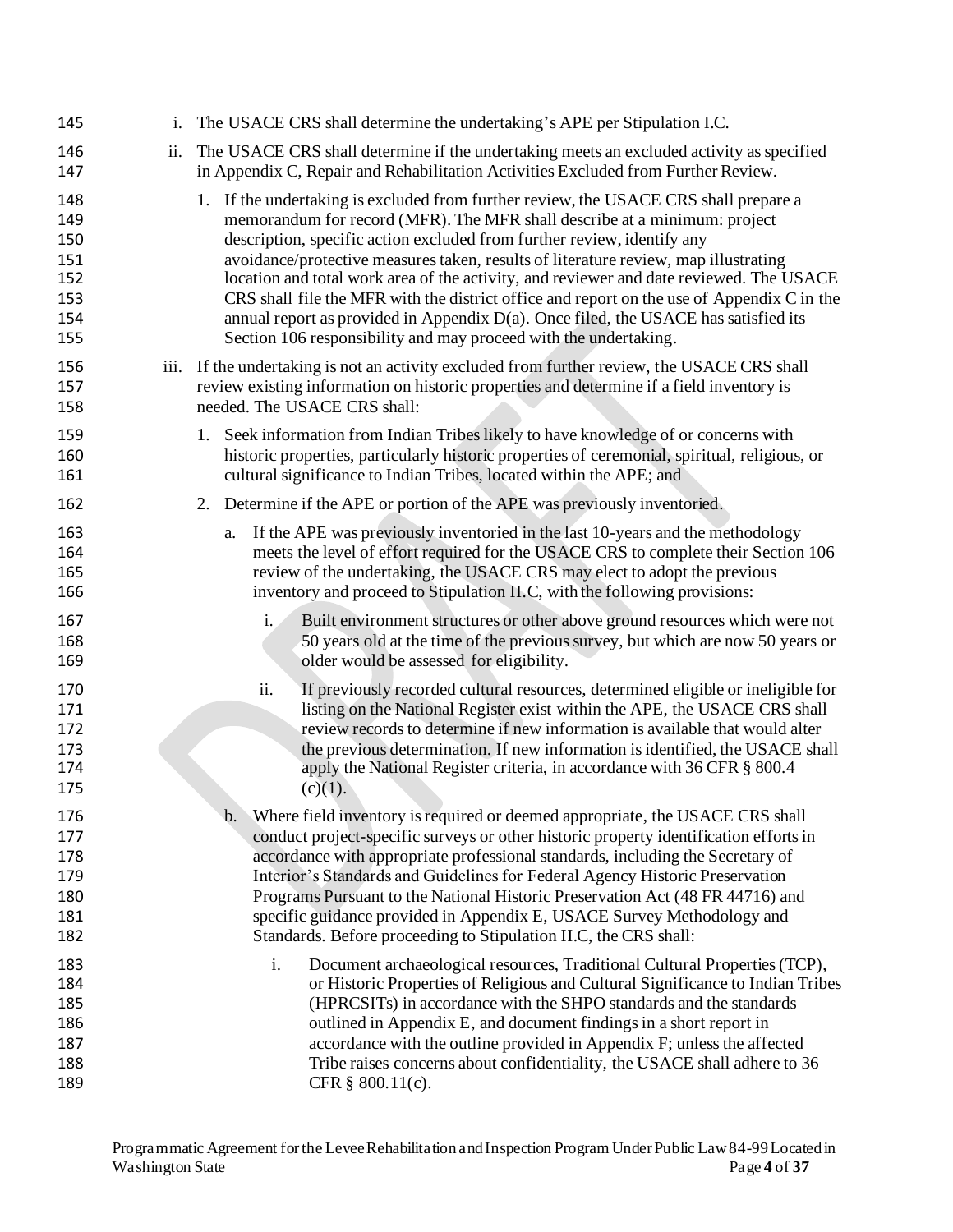| The USACE CRS shall upload the short report via WISAARD for the<br>a.<br>SHPO to review or submit directly to the THPO if the undertaking is on<br>reservation lands for a 30-calendar day review period. The USACE<br>shall take into consideration comments made and incorporate changes in<br>the final document. If the USACE does not receive comments within<br>the 30-day review period, the USACE may proceed to Stipulation II.C.                                                                        |
|-------------------------------------------------------------------------------------------------------------------------------------------------------------------------------------------------------------------------------------------------------------------------------------------------------------------------------------------------------------------------------------------------------------------------------------------------------------------------------------------------------------------|
| ii.<br>Complete Historic Property Inventory (HPI) forms for each PL 84-99 flood<br>risk management project that is older than 50 years or will turn 50 years old<br>by the time of an undertaking's implementation. HPI forms shall be<br>submitted through WISAARD, if applicable, for review and concurrence by<br>the SHPO/THPO and recorded in the Annual Report in accordance with<br>Stipulation IV.A and Appendix $D(a)$ and $D(b)$ .                                                                      |
| 3. If no cultural resources are identified within the project APE during identification efforts,<br>the USACE CRS shall document this information in the Annual Report as provided in<br>Appendix D(b). Once documented, the USACE has satisfied its Section 106<br>responsibility and may proceed with the undertaking.                                                                                                                                                                                          |
| C. Evaluate Historic Significance (36 CFR § 800.4(c))                                                                                                                                                                                                                                                                                                                                                                                                                                                             |
| i. All cultural resources discovered or recorded within the APE during an inventory shall be<br>evaluated for inclusion in the National Register unless avoided by the undertakings proposed<br>work. The USACE CRS shall evaluate eligibility in accordance with the National Park<br>Service's Guidelines How to Apply the National Register Criteria for Evaluation and the<br>National Register Bulletin 15, 36 CFR § 60.4 before proceeding to Stipulation II.D.                                             |
| 1. If the USACE CRS cannot make a determination of eligibility due to limited information<br>or the scope of the project does not allow a review of the entire flood risk management<br>project, the CRS shall treat the cultural resource as eligible for listing on the National<br>Register.                                                                                                                                                                                                                   |
| The USACE CRS shall document and submit their determination to the applicable<br>2.<br>SHPO/THPO and applicable consulting parties for review. The SHPO/THPO and<br>consulting parties shall have 15-calendar days to review and provide comment on the<br>determination.                                                                                                                                                                                                                                         |
| If the SHPO/THPO concurs with the USACE determination of eligibility the USACE<br>a.<br>CRS shall continue to Stipulation II.D.                                                                                                                                                                                                                                                                                                                                                                                   |
| b. If the SHPO/THPO does not concur with the determination and/or seeks further<br>information, the USACE CRS shall continue consultation on eligibility to achieve<br>concurrence.                                                                                                                                                                                                                                                                                                                               |
| i.<br>In cases of disputes on eligibility where the USACE and the SHPO/THPO do<br>not concur on the eligibility of a cultural resource, the USACE CRS shall<br>request a formal determination of eligibility from the Secretary pursuant to 36<br>CFR 63.                                                                                                                                                                                                                                                         |
| D. Results of Identification and Evaluation (36 CFR $\S$ 800.4(d))                                                                                                                                                                                                                                                                                                                                                                                                                                                |
| i. No historic properties affected: If the USACE determines that no historic properties are<br>present or that historic properties are present but that the proposed undertaking shall have no<br>effect on the historic property as defined in 36 CFR $\S$ 800.4(d)(1); then the USACE CRS<br>shall document and report its determination and findings in the Annual Report (Appendix<br>D(b)). Once documented, the USACE has satisfied its Section 106 responsibility and may<br>proceed with the undertaking. |
|                                                                                                                                                                                                                                                                                                                                                                                                                                                                                                                   |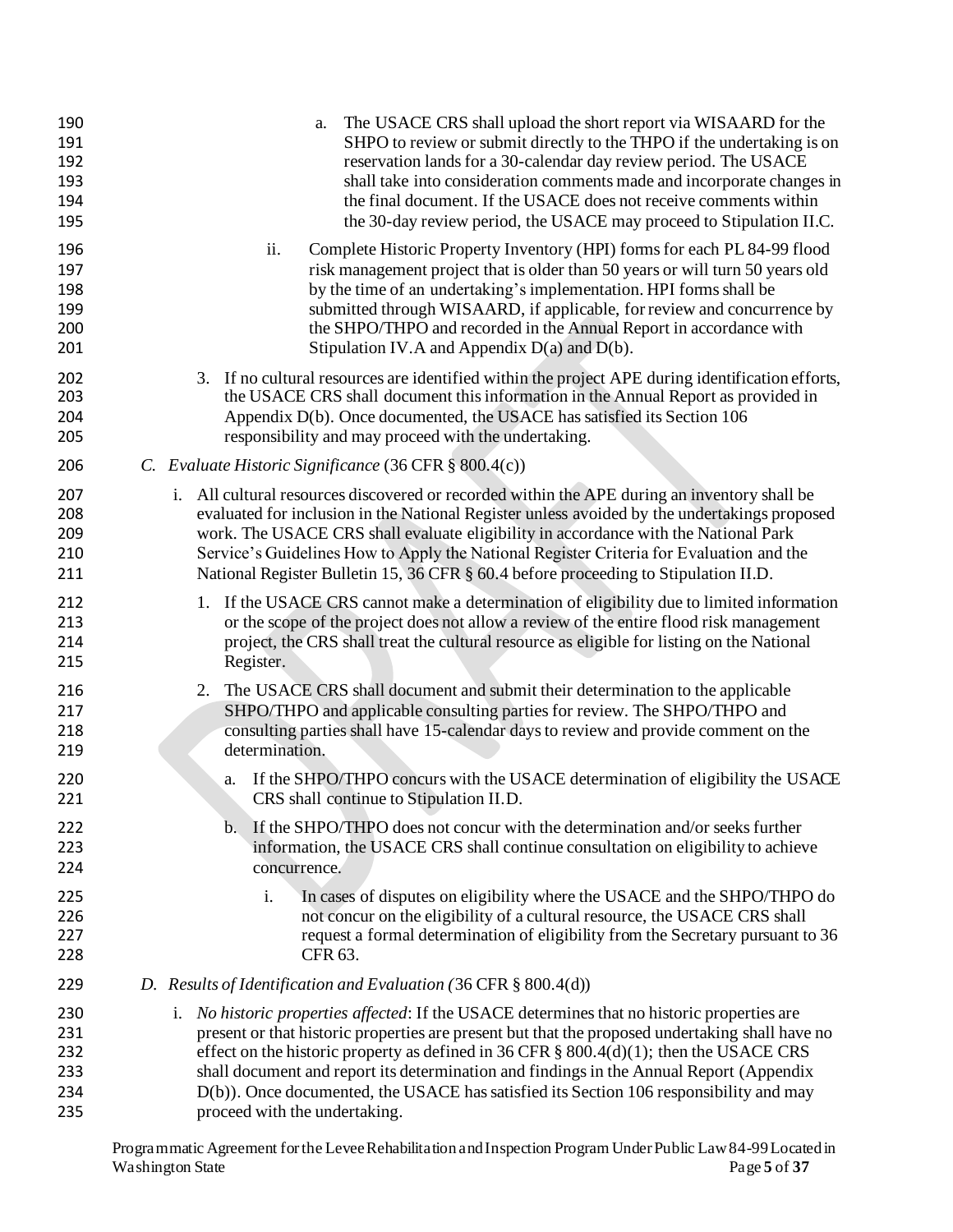| 236<br>237                                    |    |                 | <i>ii. Historic properties affected:</i> In the event historic properties are present and will be affected<br>by the proposed undertaking, the USACE CRS shall proceed to Stipulation II.E.                                                                                                                                                                                                                                                                                                                                                                                                         |
|-----------------------------------------------|----|-----------------|-----------------------------------------------------------------------------------------------------------------------------------------------------------------------------------------------------------------------------------------------------------------------------------------------------------------------------------------------------------------------------------------------------------------------------------------------------------------------------------------------------------------------------------------------------------------------------------------------------|
| 238                                           |    |                 | E. Assessment of Adverse Effect (36 CFR § 800.5)                                                                                                                                                                                                                                                                                                                                                                                                                                                                                                                                                    |
| 239<br>240<br>241                             | i. | $800.5(a)(1)$ . | The USACE CRS shall apply the criteria of adverse effect in consultation with the<br>appropriate SHPO/THPO and applicable consulting parties as provided at 36 CFR §                                                                                                                                                                                                                                                                                                                                                                                                                                |
| 242<br>243<br>244<br>245<br>246               |    |                 | 1. No adverse effect. If the USACE determines that the proposed undertaking will result in<br>no adverse effect to historic properties, USACE shall document and report its<br>determination and findings in the Annual Report Appendix D(b). Once documented, the<br>USACE has satisfied its Section 106 responsibility and may proceed with the<br>undertaking.                                                                                                                                                                                                                                   |
| 247<br>248<br>249<br>250<br>251               |    |                 | 2. Adverse effect. If the USACE determines a project will have an adverse effect to historic<br>properties, as defined at 36 CFR $\S$ 800.5(1), the CRS shall consult with the appropriate<br>SHPO/THPO and applicable consulting parties to resolve for an adverse effect in<br>accordance with 36 CFR § 800.6 and Stipulation II.F. The USACE shall document and<br>report its determination and findings in the Annual Report Appendix D(b).                                                                                                                                                     |
| 252                                           |    |                 | F. Resolution of Adverse Effects (36 CFR § 800.6)                                                                                                                                                                                                                                                                                                                                                                                                                                                                                                                                                   |
| 253<br>254<br>255                             | i. |                 | To resolve for adverse effects the USACE CRS shall consult with the SHPO/THPO and other<br>consulting parties, to seek ways to avoid, minimize or mitigate the adverse effect. The<br><b>USACE CRS</b> shall:                                                                                                                                                                                                                                                                                                                                                                                       |
| 256<br>257<br>258<br>259<br>260               |    | 1.              | Submit a consultation letter to the appropriate SHPO/THPO and applicable consulting<br>parties that provides a description of the APE, undertaking, identification results, the<br>USACE's determination of adverse effect, proposed mitigation ideas (as provided in<br>Stipulation III) and seeks comment on the appropriate mitigation to resolve for the<br>adverse effect.                                                                                                                                                                                                                     |
| 261                                           |    | a.              | SHPO/THPO and consulting parties have 15 days to provide comment.                                                                                                                                                                                                                                                                                                                                                                                                                                                                                                                                   |
| 262<br>263<br>264<br>265<br>266<br>267<br>268 |    | 2.              | The USACE CRS shall prepare a mitigation plan form (Appendix G) based on the<br>responses received during consultation with the SHPO/THPO(s) and consulting parties.<br>A mitigation form shall be developed to resolve for adverse effects to historic properties<br>and will not require the execution of a memorandum of agreement (MOA) or Project-<br>Specific PA. The mitigation form will contain descriptions of background information,<br>the historic property, NRHP eligibility, adverse effect, proposed treatment, and how the<br>proposed treatment will address the adverse effect. |
| 269<br>270<br>271                             |    | a.              | The USACE CRS shall distribute the draft mitigation form to the SHPO/THPO and<br>consulting parties for review. SHPO/THPO and consulting parties have 30 days to<br>provide comments on the form.                                                                                                                                                                                                                                                                                                                                                                                                   |
| 272<br>273<br>274<br>275                      |    | b.              | The USACE CRS shall incorporate comments received during consultation and shall<br>provide a revised mitigation form to the SHPO/THPO and consulting parties for<br>review. This process may continue until concurrence is received by the SHPO/THPO<br>and consulting parties.                                                                                                                                                                                                                                                                                                                     |
| 276<br>277<br>278<br>279                      |    |                 | i.<br>If the SHPO/THPO and consulting parties concur with the proposed<br>mitigation, then all parties shall sign the mitigation form. Once signed, the<br>USACE has satisfied its Section 106 responsibility and may proceed with the<br>undertaking.                                                                                                                                                                                                                                                                                                                                              |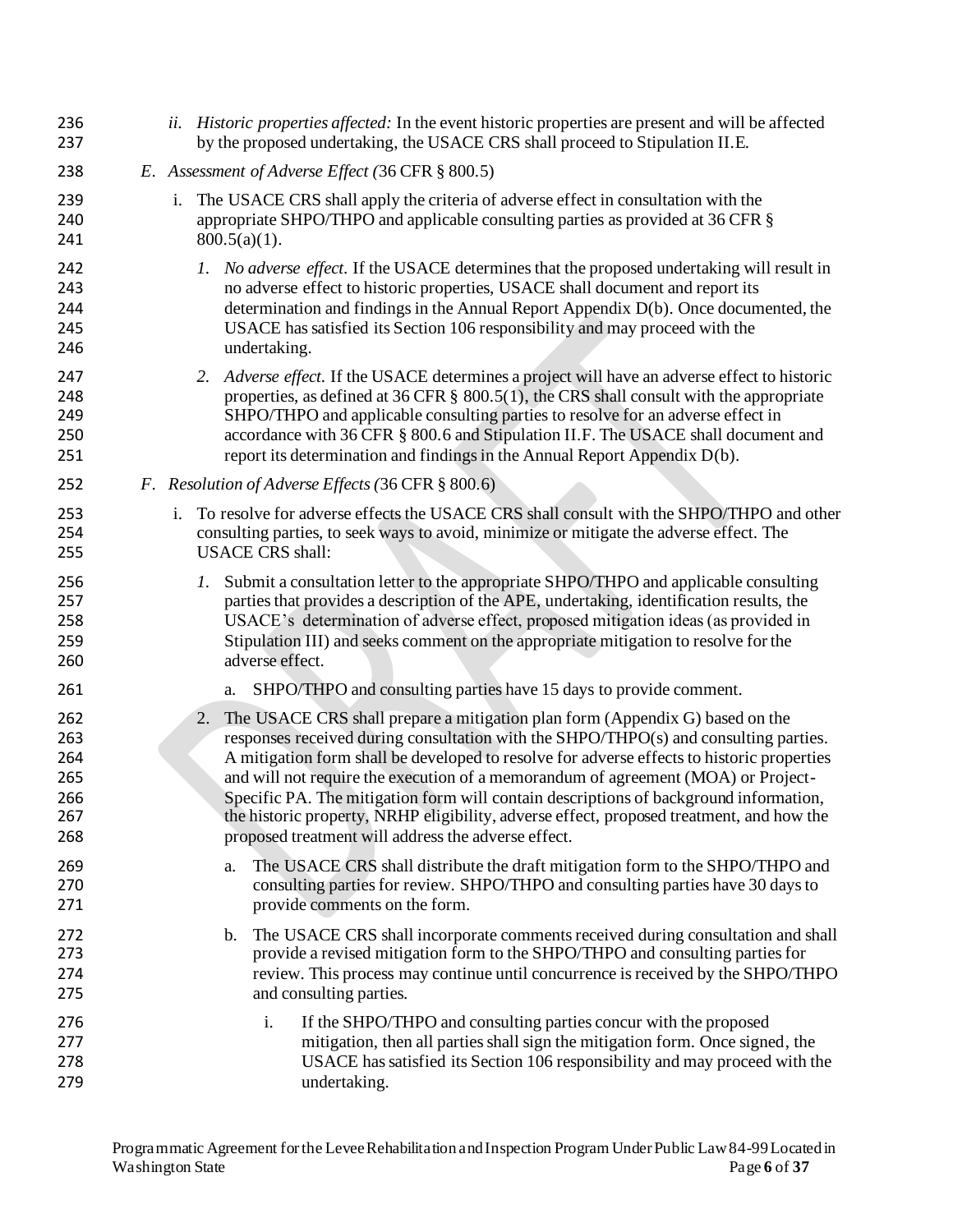| 280<br>281<br>282<br>283                                    |      |    | ii.                            |    | If the SHPO/THPO and consulting parties do NOT concur with the proposed<br>mitigation, then the USACE CRS shall seek comment from the ACHP. The<br>ACHP shall provide USACE comment on the proposed mitigation within 30-<br>calendar days of receiving adequate documentation.                                                                                                                                                                                                                                                                                                                                                                                                                                                        |
|-------------------------------------------------------------|------|----|--------------------------------|----|----------------------------------------------------------------------------------------------------------------------------------------------------------------------------------------------------------------------------------------------------------------------------------------------------------------------------------------------------------------------------------------------------------------------------------------------------------------------------------------------------------------------------------------------------------------------------------------------------------------------------------------------------------------------------------------------------------------------------------------|
| 284<br>285<br>286<br>287<br>288                             |      |    |                                | a. | The USACE CRS shall prepare a written response that takes into account<br>any timely advice or comments regarding mitigation from the ACHP,<br>SHPO/THPO and consulting parties, and provide them with a copy of this<br>written response. The USACE shall then proceed according to its final<br>decision.                                                                                                                                                                                                                                                                                                                                                                                                                            |
| 289<br>290<br>291<br>292<br>293<br>294<br>295               |      |    |                                |    | b. If the ACHP does not provide its advice regarding the dispute within the<br>30-day time period, the USACE may make a final decision on the dispute<br>and proceed accordingly. Prior to reaching such a final decision, USACE<br>shall prepare a written response that takes into account any timely<br>comments regarding the dispute from the SHPO/THPO and consulting<br>parties and provide them and the ACHP with a copy of such written<br>response.                                                                                                                                                                                                                                                                          |
| 296                                                         |      |    |                                |    | G. Emergency Flood Events (36 CFR § 800.12)                                                                                                                                                                                                                                                                                                                                                                                                                                                                                                                                                                                                                                                                                            |
| 297<br>298                                                  |      | i. |                                |    | Emergency flood events declared under the PL 84-99 Program to preserve life or property are<br>exempt from the provisions of section 106 under 36 CFR § 800.12(d).                                                                                                                                                                                                                                                                                                                                                                                                                                                                                                                                                                     |
| 299                                                         |      |    |                                |    | ii. Within 24 hours of the USACE declaring an emergency flood event the USACE CRS shall:                                                                                                                                                                                                                                                                                                                                                                                                                                                                                                                                                                                                                                               |
| 300<br>301<br>302<br>303<br>304                             |      |    |                                |    | 1. Notify the SHPO, THPOs, and appropriate Tribal cultural resources staff daily for the<br>duration of a flood event and provide at a minimum the following information: Location<br>of flood event, proposed flood fighting actions (if any), contact details for further<br>information and seek information from affected Tribes on the presence of known historic<br>properties within the flood event repair footprint.                                                                                                                                                                                                                                                                                                          |
| 305                                                         | III. |    | <b>MITIGATION</b>              |    |                                                                                                                                                                                                                                                                                                                                                                                                                                                                                                                                                                                                                                                                                                                                        |
| 306<br>307<br>308<br>309<br>310                             | А.   |    | not limited to:                |    | The USACE shall consult with the SHPO/THPO and appropriate consulting parties to identify an<br>appropriate mitigation measure to resolve for adverse effects to historic properties. A list of<br>proposed mitigation measures is provided below; however, this list is meant to assist the<br>consultation process and is in no way exhaustive. Proposed mitigation measures include but are                                                                                                                                                                                                                                                                                                                                         |
| 311                                                         |      |    | i. Historic Context Statements |    |                                                                                                                                                                                                                                                                                                                                                                                                                                                                                                                                                                                                                                                                                                                                        |
| 312<br>313<br>314<br>315<br>316<br>317<br>318<br>319<br>320 |      |    | ii. Oral History               |    | 1. Historic Contexts Statements are documents that identifies the areas of significance or<br>themes of a historic property and explain how it relates to local, state, or national history.<br>The context statement may focus on an individual property, a traditional cultural<br>landscape, the built-environment, a historic district, a set of related properties or other<br>related properties associated with the undertaking. If a historic context statement is<br>chosen as a mitigation measure the USACE shall consult with the SHPO/THPO, Tribes,<br>and other consulting parties, as appropriate, to identify the topic; audience; framework of<br>a historic context statement; and format for the final deliverable. |
| 321<br>322<br>323<br>324                                    |      | 1. |                                |    | The oral history may focus on the development of diking districts, levee history and<br>construction, the PL 84-99 program, the historic use of land, and how it changed over<br>time with the development of levees. If oral history is chosen as a mitigation measure the<br>USACE shall consult with the SHPO/THPO, Tribes, and other consulting parties, as                                                                                                                                                                                                                                                                                                                                                                        |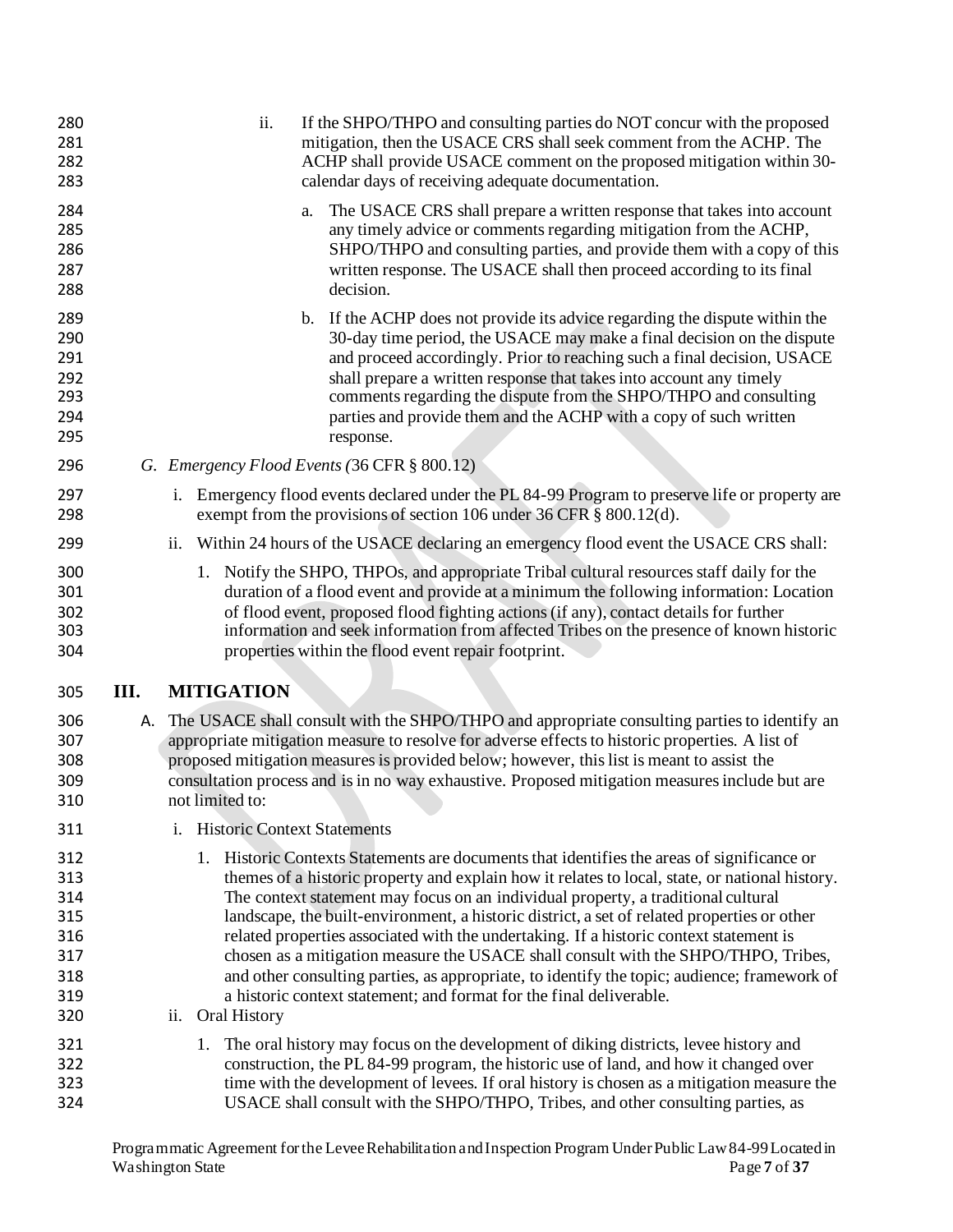| 325<br>326                                                  |     |    | appropriate to identify the topic, audience, framework of the oral history mitigation, and<br>format for the final deliverable.                                                                                                                                                                                                                                                                                                                                                                                                                                                                                                                                                                       |
|-------------------------------------------------------------|-----|----|-------------------------------------------------------------------------------------------------------------------------------------------------------------------------------------------------------------------------------------------------------------------------------------------------------------------------------------------------------------------------------------------------------------------------------------------------------------------------------------------------------------------------------------------------------------------------------------------------------------------------------------------------------------------------------------------------------|
| 327                                                         |     |    | iii. Georeferencing of Historical Maps and Aerial Photographs                                                                                                                                                                                                                                                                                                                                                                                                                                                                                                                                                                                                                                         |
| 328<br>329<br>330<br>331<br>332<br>333<br>334<br>335        |     |    | 1. Historical maps and aerial photographs could be georeferenced into a digital format for<br>use in a geographic information system (GIS). Georeferenced materials may focus on<br>areas associated with levee development or changes to rivers and river systems with the<br>construction of levees. If georeferencing is chosen as a mitigation measure the USACE<br>shall consult with the SHPO/THPO, Tribes, and other consulting parties, as appropriate,<br>to identify the historical maps and/or aerial photographs for scanning and geo-referencing<br>and what the final package would look like including draft, final format, metadata, and<br>type of file format (i.e. .TIFF).         |
| 336                                                         |     |    | iv. Historic Property Inventory                                                                                                                                                                                                                                                                                                                                                                                                                                                                                                                                                                                                                                                                       |
| 337<br>338<br>339<br>340<br>341<br>342<br>343<br>344<br>345 |     |    | 1. Historic property inventory may be directed toward the resurvey of previously designated<br>historic properties, per 36 CFR § 800.4(1), which have undergone change or lack<br>sufficient documentation, or the survey of new historic properties and/or districts that<br>lack formal designation. The proposed mitigation measure shall describe the boundaries<br>of the survey area and the data collection method in keeping with the Washington SHPO<br>guidance for conducing history property inventories. If historic property inventory (-ies)<br>is chosen as a mitigation measure the USACE shall consult with the SHPO/THPO,<br>Tribes, and other consulting parties, as appropriate. |
| 346                                                         |     |    | v. Educational or Public Interpretation                                                                                                                                                                                                                                                                                                                                                                                                                                                                                                                                                                                                                                                               |
| 347<br>348<br>349<br>350<br>351<br>352                      |     |    | 1. Create historical markers, signs, displays, educational pamphlets, websites, workshops,<br>videos, articles, reports, story maps, and other similar mechanisms to educate the public<br>on historic properties within the local community, state, or region. If educational or<br>public interpretation is chosen as a mitigation measure the USACE shall consult with the<br>SHPO/THPO, Tribes, and other consulting parties, as appropriate to, identify the topic,<br>audience, framework of the interpretation, and format for the final deliverable.                                                                                                                                          |
| 353                                                         |     |    | vi. Ethnographic Overview/Study                                                                                                                                                                                                                                                                                                                                                                                                                                                                                                                                                                                                                                                                       |
| 354<br>355<br>356<br>357<br>358                             |     |    | The ethnographic overview/study may focus on a single topic or may provide a general<br>1.<br>overview of information. If ethnographic overview/study is chosen as a mitigation<br>measure, the USACE shall consult with the SHPO/THPO, Tribes, and other consulting<br>parties, as appropriate to identify the topic, audience, framework of the ethnographic<br>statement/study including oral history component.                                                                                                                                                                                                                                                                                   |
| 359                                                         | IV. |    | <b>REPORTING</b>                                                                                                                                                                                                                                                                                                                                                                                                                                                                                                                                                                                                                                                                                      |
| 360<br>361<br>362<br>363                                    |     |    | A. Annual Report: By 1 April, the USACE shall send consulting parties copies of the Annual Report<br>summarizing actions excluded from further review, the status of mitigation forms completed, as<br>well as any amendments to this PA, appendix modifications, or disputes within the previous fiscal<br>year (FY) $(1$ October – 31 September).                                                                                                                                                                                                                                                                                                                                                   |
| 364<br>365                                                  |     | 1. | The Annual Report will be provided in table format as provided in Appendix $D(a)$ and $D(b)$<br>with appropriate attachments.                                                                                                                                                                                                                                                                                                                                                                                                                                                                                                                                                                         |
| 366<br>367<br>368                                           |     |    | B. Annual Meeting: The USACE shall hold an annual meeting to share information, monitor<br>progress of mitigation measures, and discuss common issues. All signatories and consulting<br>parties will be invited to the annual meeting. The annual meeting shall be held every year by the                                                                                                                                                                                                                                                                                                                                                                                                            |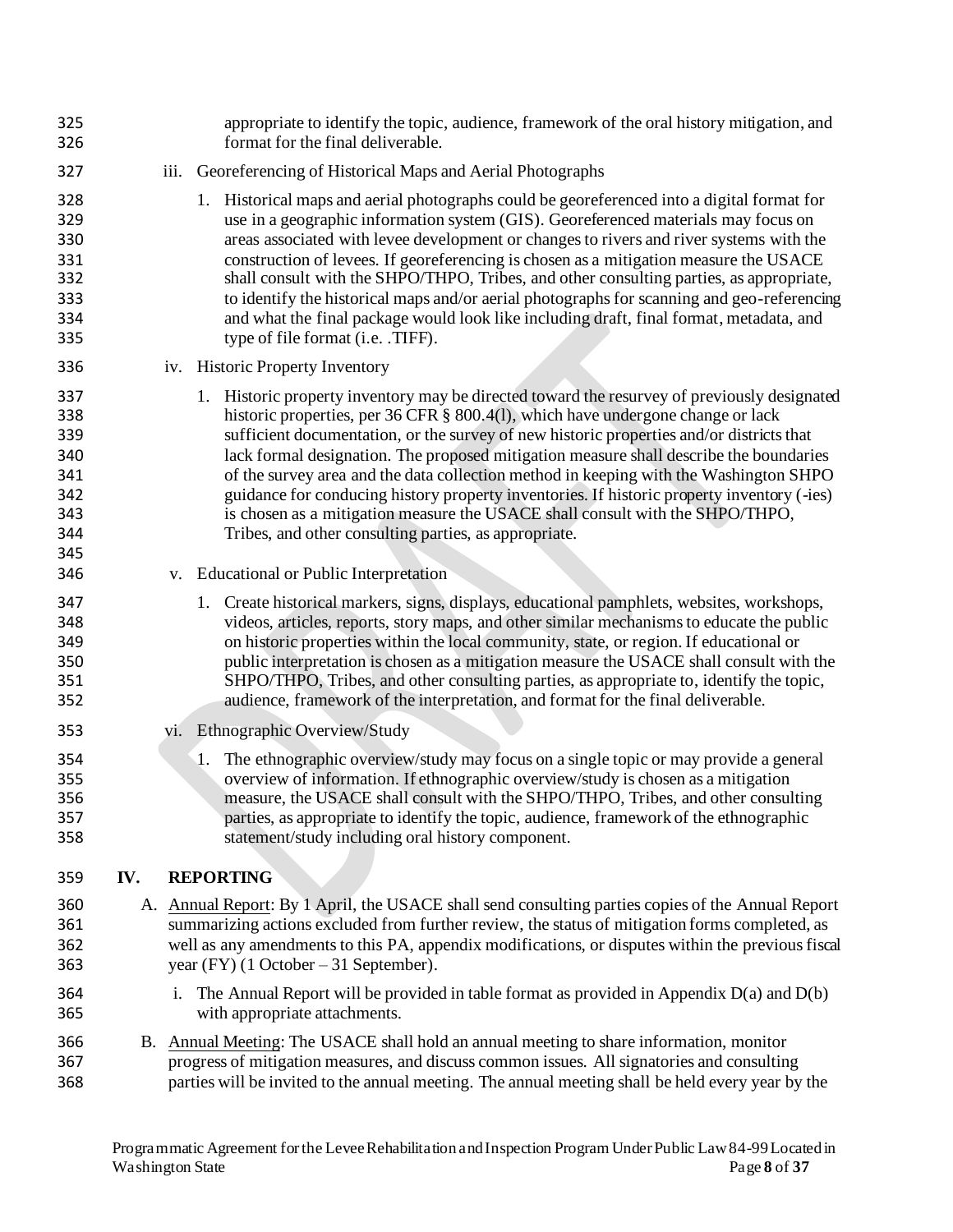- USACE Seattle District any time between April and September, in a format made available to in- person and virtual attendees following the effective date of this PA.
- **V. THRESHOLDS FOR ACHP NOTIFICATION**
- A. The USACE shall invite the ACHP to participate in the consultation process when:
- i. Undertakings that the USACE determines are highly controversial;
- ii. Undertakings that will have an adverse effect to historic properties when the USACE and SHPO/THPO are unable to reach concurrence on a proposed mitigation;
- iii. The ACHP reserves the right to participate on its own initiative or at the request of the SHPO/THPO or consulting party. In this event, the ACHP will notify the USACE in **accordance with 36 CFR § 800. 2(b).**

#### **VI. DISPUTE RESOLUTION**

- A. Should any signatory or concurring party to this PA object at any time to any actions proposed or 381 the manner in which the terms of this PA are implemented, the USACE shall consult with such party to resolve the objection. If the USACE determines that such objection cannot be resolved, the USACE shall:
- i. Forward all documentation relevant to the dispute, including the USACE's proposed resolution, to the ACHP. The ACHP shall provide the USACE with its advice on the resolution of the objection within thirty (30) calendar days of receiving adequate documentation. Prior to reaching a final decision on the dispute, the USACE shall prepare a written response that takes into account any timely advice or comments regarding the dispute from the ACHP, signatories, and concurring parties and provide them with a copy of this written response. The USACE shall then proceed according to its final decision.
- 391 ii. If the ACHP does not provide its advice regarding the dispute within the thirty (30) calendar days, the USACE may make a final decision on the dispute and proceed accordingly. Prior to reaching such a final decision, the USACE shall prepare a written response that takes into account any timely comments regarding the dispute from the signatories and concurring parties to the PA, and provide them and the ACHP with a copy of such written response.
- 396 B. The USACE's responsibility to carry out all other actions subject to the terms of this PA that are not the subject of the dispute remain unchanged.

## **VII. AMENDMENTS**

- A. This PA may be amended when such an amendment is agreed to in writing by all signatories. All proposed amendments will be sent to all consulting parties to review for thirty (30) calendar days. If needed, the signatories may meet to discuss the proposed amendment and any comments received. The amendment will be effective on the date a copy signed by all signatories is filed with the ACHP.
- B. If the USACE determines an amendment to an Appendix is needed, or if another signatory or concurring party requests an amendment to an Appendix, the USACE shall notify all signatories 406 of the intent to modify the Appendix. If the USACE determines the amendment is necessary, they will provide a draft of the updated Appendix to all signatories and concurring parties. If no objections are received within thirty (30) calendar days of the proposed amendment, the USACE shall date the amended Appendix and provide a copy to all signatories and concurring parties. The signatories and concurring parties may meet to discuss the proposed amendment and any comments received or discuss why the USACE selected not to amend the appendices. The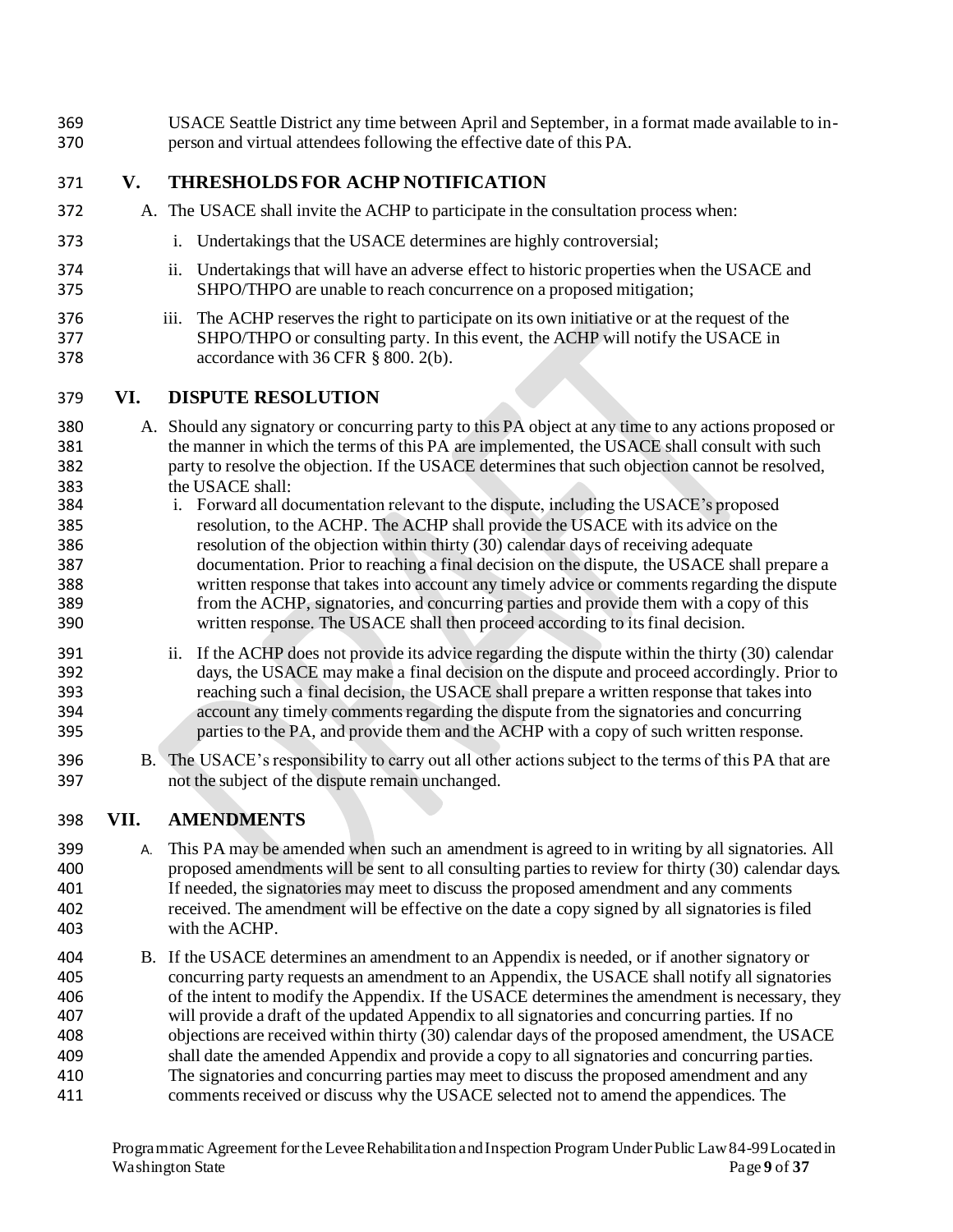- amendment shall go into effect on the date the USACE sends the amendment to all signatories and it is filed with the ACHP.
- C. A Tribe who is a sponsor of a flood risk management project may request in writing, to be a signatory to this PA at any time. The Tribe will submit their request to the USACE who in turn, will notify all signatories and consulting parties. If no objections are received within fifteen (15) calendar days of the proposed amendment, the Tribe shall sign onto this PA as a signatory party.

# **VIII. TERMINATION**

- A. Any signatory to this PA may initiate termination by providing written notice to the other Consulting Parties of their intent. After notification by the initiating party, the Consulting Parties shall have 30 days (or another length of time agreed to by all signatories) to consult to seek agreement on amendments or any other actions that would address the issues and avoid termination. If such consultation fails, the PA will terminate at the end of the 30-day period, unless all Signatories agree to a longer period.
- B. In the event of termination, USACE shall comply with 36 CFR § 800 regarding individual undertakings covered by this PA or with regard to ongoing actions under this PA.

# **IX. DURATION**

 A. Unless terminated in accordance with Stipulation VIII, this PA shall remain in effect for a period of 5 years after the date it takes effect. Ninety days prior to the conclusion of the five-year period, the USACE shall notify all parties in writing. If there are no objections from signatories, the 431 terms of the PA will automatically extend for another five years. The 5<sup>th</sup> year annual meeting will 432 be held no less than ninety days prior to the expiration date. The 5<sup>th</sup> year annual meeting will be used to review the PA, discuss any objections in extending the PA and proposed amendments. If any party objects to extending the PA, or proposes amendments, the USACE shall consult with the parties to consider amendments or other actions to avoid termination. If agreement cannot be reached by the termination date then this PA will remain in effect until agreement is reached or the PA is terminated in accordance with Stipulation VIII.

# **X. GENERAL PROVISIONS**

- A. This PA shall become effective on the date that it has been signed by the USACE, the SHPO, and the ACHP. USACE shall ensure that each consulting party is provided a copy of the fully executed PA.
- B. For any undertaking involving a National Historic Landmark this PA does not apply and the USACE shall follow 36 CFR 800.10.
- C. Anti-Deficiency Act: The USACE's obligations under this PA are subject to the availability of appropriated funds, and the stipulations of this PA are subject to the provisions of the AntiDeficiency Act. The USACE shall make reasonable and good faith efforts to secure the necessary funds to implement this PA in its entirety. If compliance with the Anti-Deficiency Act alters or impairs the USACE's ability to implement the stipulations of this PA, the USACE shall consult in accordance with the amendment procedures found at Stipulation VII and termination procedures found at Stipulation VIII.
- 451 D. Execution of this PA by the USACE, the SHPO, and the ACHP, and implementation of its terms is evidence that the USACE has taken into account the effects of the USACE Public Law 84-99 Program upon historic properties in Washington State and afforded the ACHP an opportunity to comment.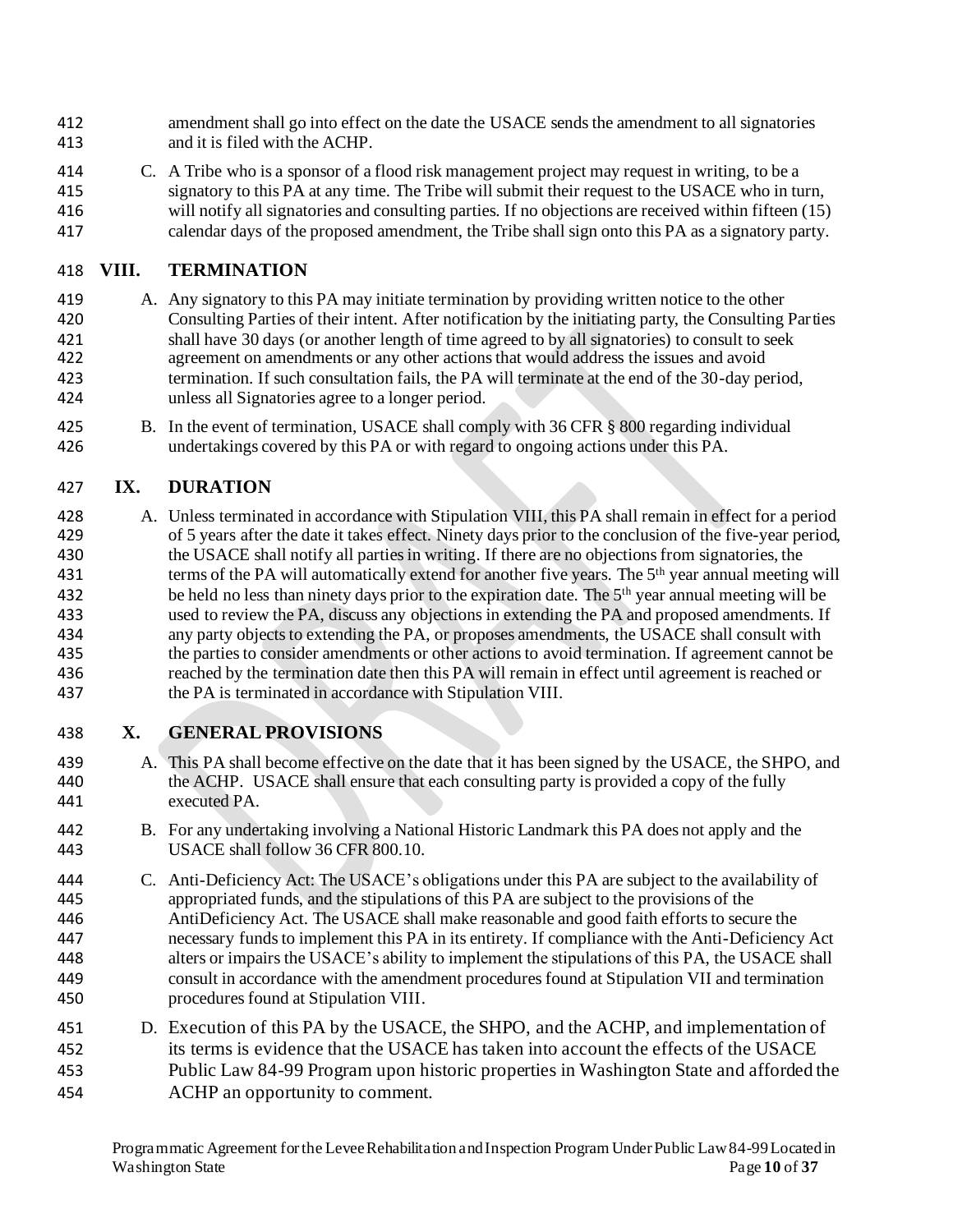| 455 | PROGRAMMATIC AGREEMENT                                            |
|-----|-------------------------------------------------------------------|
| 456 | <b>BETWEEN</b>                                                    |
| 457 | THE U.S. ARMY CORPS OF ENGINEERS, SEATTLE DISTRICT                |
| 458 | <b>AND</b>                                                        |
| 459 | WASHINGTON STATE HISTORIC PRESERVATION OFFICER                    |
| 460 | <b>AND</b>                                                        |
| 461 | <b>ADVISORY COUNCIL ON HISTORIC PRESERVATION</b>                  |
| 462 | <b>FOR</b>                                                        |
| 463 | THE LEVEE REHABILITATION AND INSPECTION PROGRAM AND EMERGENCY     |
| 464 | <b>REPAIRS FOR LEVEES AND REPAIRS LOCATED IN WASHINGTON STATE</b> |
| 465 |                                                                   |
| 466 | <b>SIGNATORIES:</b>                                               |
| 467 |                                                                   |
| 468 | <b>U.S. Army Corps of Engineers, Seattle District</b>             |
| 469 |                                                                   |
| 470 |                                                                   |
|     |                                                                   |
|     | Colonel Alexander L. Bullock<br>Date                              |
|     | <b>District Commander</b>                                         |
| 471 |                                                                   |
| 472 |                                                                   |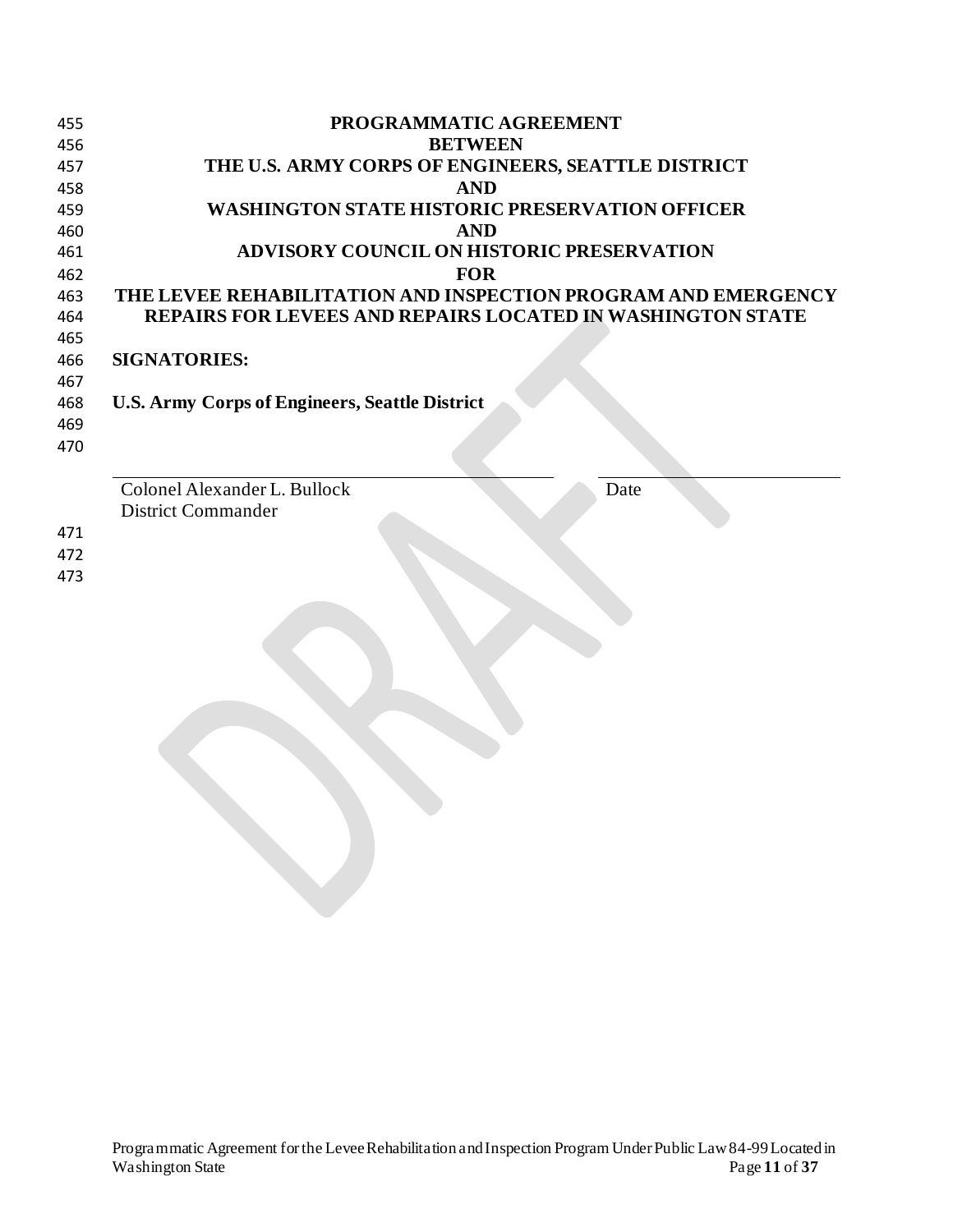| 474 | PROGRAMMATIC AGREEMENT                                            |  |  |  |  |  |  |
|-----|-------------------------------------------------------------------|--|--|--|--|--|--|
| 475 | <b>BETWEEN</b>                                                    |  |  |  |  |  |  |
| 476 | THE U.S. ARMY CORPS OF ENGINEERS, SEATTLE DISTRICT                |  |  |  |  |  |  |
| 477 | <b>AND</b>                                                        |  |  |  |  |  |  |
| 478 | WASHINGTON STATE HISTORIC PRESERVATION OFFICER                    |  |  |  |  |  |  |
| 479 | <b>AND</b>                                                        |  |  |  |  |  |  |
| 480 | <b>ADVISORY COUNCIL ON HISTORIC PRESERVATION</b>                  |  |  |  |  |  |  |
| 481 | <b>FOR</b>                                                        |  |  |  |  |  |  |
| 482 | THE LEVEE REHABILITATION AND INSPECTION PROGRAM AND EMERGENCY     |  |  |  |  |  |  |
| 483 | <b>REPAIRS FOR LEVEES AND REPAIRS LOCATED IN WASHINGTON STATE</b> |  |  |  |  |  |  |
| 484 |                                                                   |  |  |  |  |  |  |
| 485 | <b>SIGNATORIES:</b>                                               |  |  |  |  |  |  |
| 486 |                                                                   |  |  |  |  |  |  |
| 487 | <b>Washington State Historic Preservation Officer</b>             |  |  |  |  |  |  |
| 488 |                                                                   |  |  |  |  |  |  |
| 489 |                                                                   |  |  |  |  |  |  |
|     |                                                                   |  |  |  |  |  |  |
|     | Allyson Brooks, Ph.D.<br>Date                                     |  |  |  |  |  |  |
|     | <b>State Historic Preservation Officer</b>                        |  |  |  |  |  |  |
| 490 |                                                                   |  |  |  |  |  |  |
| 491 |                                                                   |  |  |  |  |  |  |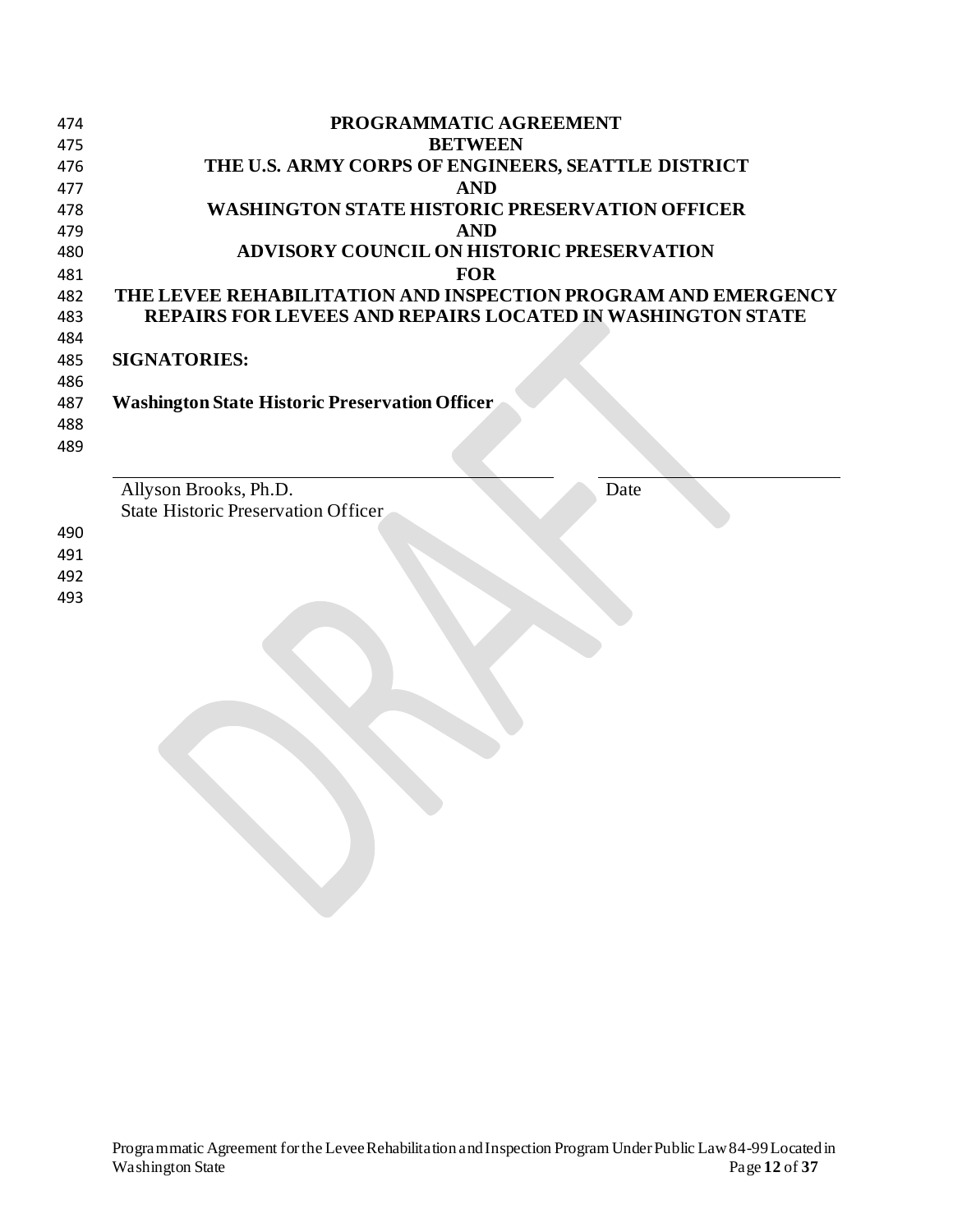| 494 | PROGRAMMATIC AGREEMENT                                            |
|-----|-------------------------------------------------------------------|
| 495 | <b>BETWEEN</b>                                                    |
| 496 | THE U.S. ARMY CORPS OF ENGINEERS, SEATTLE DISTRICT                |
| 497 | <b>AND</b>                                                        |
| 498 | <b>WASHINGTON STATE HISTORIC PRESERVATION OFFICER</b>             |
| 499 | <b>AND</b>                                                        |
| 500 | <b>ADVISORY COUNCIL ON HISTORIC PRESERVATION</b>                  |
| 501 | <b>FOR</b>                                                        |
| 502 | THE LEVEE REHABILITATION AND INSPECTION PROGRAM AND EMERGENCY     |
| 503 | <b>REPAIRS FOR LEVEES AND REPAIRS LOCATED IN WASHINGTON STATE</b> |
| 504 |                                                                   |
| 505 | <b>SIGNATORIES:</b>                                               |
| 506 |                                                                   |
| 507 | <b>Advisory Council on Historic Preservation</b>                  |
| 508 |                                                                   |
| 509 |                                                                   |
|     |                                                                   |
|     | Jordan E. Tannenbaum<br>Date                                      |
|     | Vice Chairman                                                     |
| 510 |                                                                   |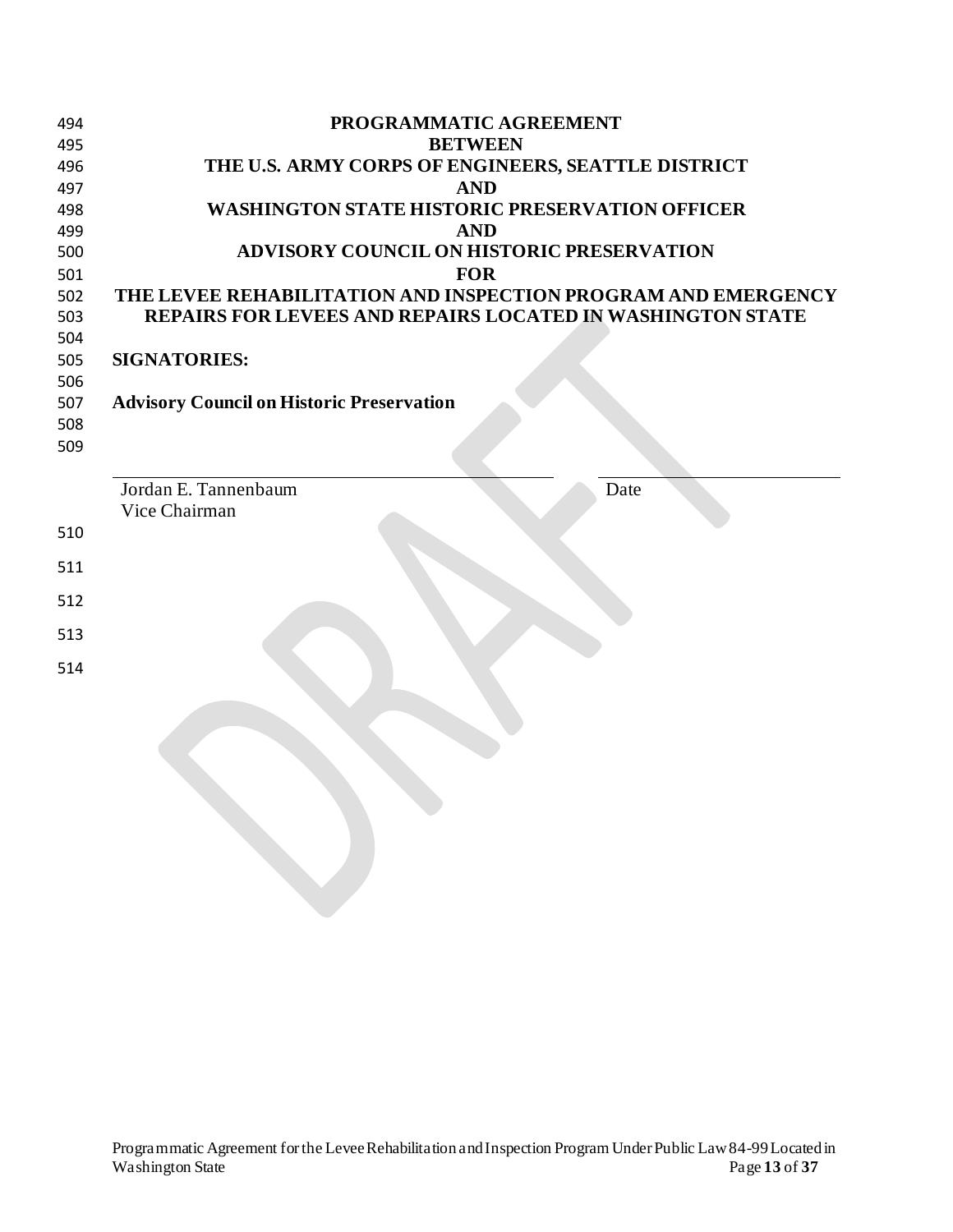| 515               | PROGRAMMATIC AGREEMENT                                                                                                      |  |  |  |  |  |
|-------------------|-----------------------------------------------------------------------------------------------------------------------------|--|--|--|--|--|
| 516<br>517        | <b>BETWEEN</b><br>THE U.S. ARMY CORPS OF ENGINEERS, SEATTLE DISTRICT                                                        |  |  |  |  |  |
| 518               | <b>AND</b>                                                                                                                  |  |  |  |  |  |
| 519               | <b>WASHINGTON STATE HISTORIC PRESERVATION OFFICER</b>                                                                       |  |  |  |  |  |
| 520               | <b>AND</b>                                                                                                                  |  |  |  |  |  |
| 521               | ADVISORY COUNCIL ON HISTORIC PRESERVATION                                                                                   |  |  |  |  |  |
| 522               | <b>FOR</b>                                                                                                                  |  |  |  |  |  |
| 523<br>524<br>525 | THE LEVEE REHABILITATION AND INSPECTION PROGRAM AND EMERGENCY<br>REPAIRS FOR LEVEES AND REPAIRS LOCATED IN WASHINGTON STATE |  |  |  |  |  |
| 526               | <b>SIGNATORIES:</b>                                                                                                         |  |  |  |  |  |
| 527               |                                                                                                                             |  |  |  |  |  |
|                   |                                                                                                                             |  |  |  |  |  |
|                   | Name/Title<br>Date                                                                                                          |  |  |  |  |  |
|                   |                                                                                                                             |  |  |  |  |  |
| 528               |                                                                                                                             |  |  |  |  |  |
|                   |                                                                                                                             |  |  |  |  |  |
|                   |                                                                                                                             |  |  |  |  |  |
|                   |                                                                                                                             |  |  |  |  |  |
|                   |                                                                                                                             |  |  |  |  |  |
|                   |                                                                                                                             |  |  |  |  |  |
|                   |                                                                                                                             |  |  |  |  |  |
|                   |                                                                                                                             |  |  |  |  |  |
|                   |                                                                                                                             |  |  |  |  |  |
|                   |                                                                                                                             |  |  |  |  |  |
|                   |                                                                                                                             |  |  |  |  |  |
|                   |                                                                                                                             |  |  |  |  |  |
|                   |                                                                                                                             |  |  |  |  |  |
|                   |                                                                                                                             |  |  |  |  |  |
|                   |                                                                                                                             |  |  |  |  |  |
|                   |                                                                                                                             |  |  |  |  |  |
|                   |                                                                                                                             |  |  |  |  |  |
|                   |                                                                                                                             |  |  |  |  |  |
|                   |                                                                                                                             |  |  |  |  |  |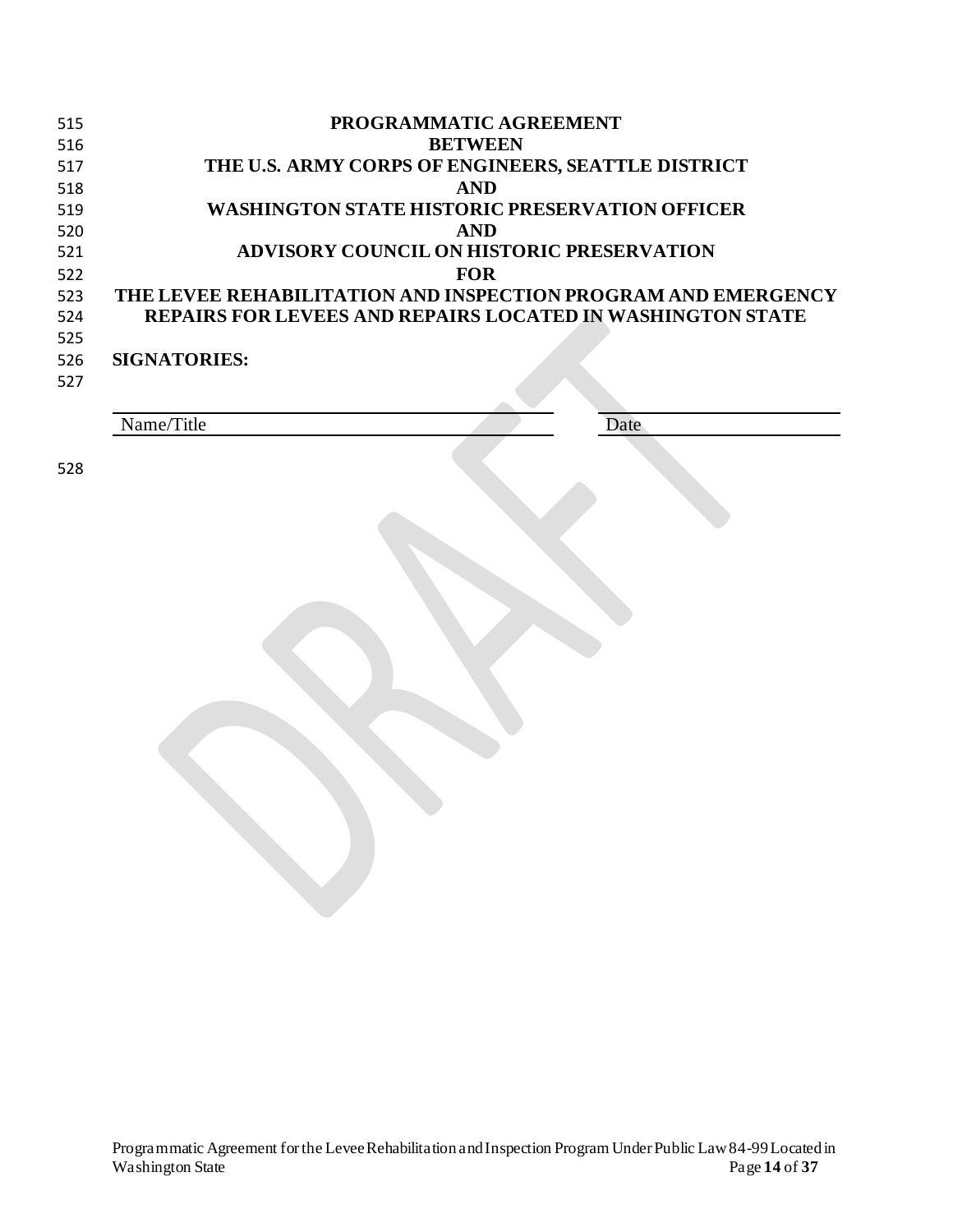

## **APPENDIX A**

#### **Flood Risk Management Projects and Sponsors**

 $\overline{a}$  \*\* Spellingper Levee NationalDatabase \*Located on TribalTrust or Reservation Lands

| <b>LEVEE SYSTEM NAME</b>                                        | <b>LEVEE SEGMENT NAME</b>             | <b>SYSTEM</b><br>TYPE | <b>COUNTY</b> | <b>LEVEE SPONSOR</b>                  | <b>River</b>                |
|-----------------------------------------------------------------|---------------------------------------|-----------------------|---------------|---------------------------------------|-----------------------------|
| Cashmere Segment 1                                              | Cashmere Seg 1                        | Levee System          | Chelan        | City of Cashmere                      | Wenatchee River             |
| Cashmere Segment 2                                              | Cashmere Seg 2                        | Levee System          | Chelan        | City of Cashmere                      | Wenatchee River             |
| Cashmere Segment 3 Treatment<br>Plant                           | Cashmere Seg 3 Sewage Treatment Plant | Levee System          | Chelan        | City of Cashmere                      | Wenatchee River             |
| Elwha Authorized                                                | Elwha <sup>*</sup>                    | Levee System          | Clallam       | Lower Klallam Elwha Tribe Elwha River |                             |
| <b>Elwha Treatment Plant</b>                                    | Elwha Treatment Plant                 | Levee System          | Clallam       | City of Port Angeles                  | Elwha River                 |
| Dungeness Authorized                                            | Dungeness River                       | Levee System          | Clallam       | Clallam County                        | Dungeness River             |
| Palmer                                                          | Palmer                                | Levee System          | Clallam       | Clallam County                        | Dungeness River             |
| Dungeness Meadows                                               | Dungeness Meadows                     | Levee System          | Clallam       | Dungeness Meadows<br>Homeowner        | Dungeness River             |
| <b>Wilson Creek</b>                                             | WilsonCreek_BNSFRailroad_NPS          | Levee System          | Grant         | None                                  | Wilson Creek                |
| <b>Wilson Creek</b>                                             | <b>Wilson Creek</b>                   | Levee System          | Grant         | Town of Wilson Creek,                 | Wilson Creek                |
| Hoquiam                                                         | Hoquiam                               | Levee System          | Grays Harbor  | City of Hoquiam,                      | <b>Hoquiam River</b>        |
| Aberdeen Authorized                                             | Aberdeen_CharleyCreekRoad_NPS         | Levee System          | Grays Harbor  | None                                  | Chehalis River              |
| Aberdeen Authorized                                             | Aberdeen                              | Levee System          | Grays Harbor  | City of Aberdeen                      | Chehalis River              |
| n/a                                                             | Quinault*                             | Coastal<br>Revetment  | Grays Harbor  | <b>Ouinault Nation</b>                | Olympic Peninsula           |
| Cedar Authorized Right Bank                                     | Cedar Authorized Right Bank           | Levee System          | King          | City of Renton                        | Cedar River                 |
| Cedar Authorized Left Bank                                      | Cedar Authorized Left Bank            | Levee System          | King          | City of Renton                        | Cedar River                 |
| Tukwila Authorized                                              | Tukwila                               | Levee System          | King          | City of Tukwila                       | Green River                 |
| Aldair                                                          | Aldair                                | Levee System          | King          | <b>King County</b>                    | Snoqualmie River            |
| Alquist                                                         | Alquist                               | Levee System          | King          | <b>King County</b>                    | Cedar River                 |
| Arcadia                                                         | Arcadia                               | Levee System          | King          | <b>King County</b>                    | Cedar River                 |
| Bendigo / Prairie / Reif Road - Left Bendigo Left Lower<br>Bank |                                       | Levee System          | King          | <b>King County</b>                    | South Fork Snoqualmie River |

 Programmatic Agreement for the LeveeRehabilitation andInspection Program Under Public Law84-99 Located in Washington State Page **15** of **37**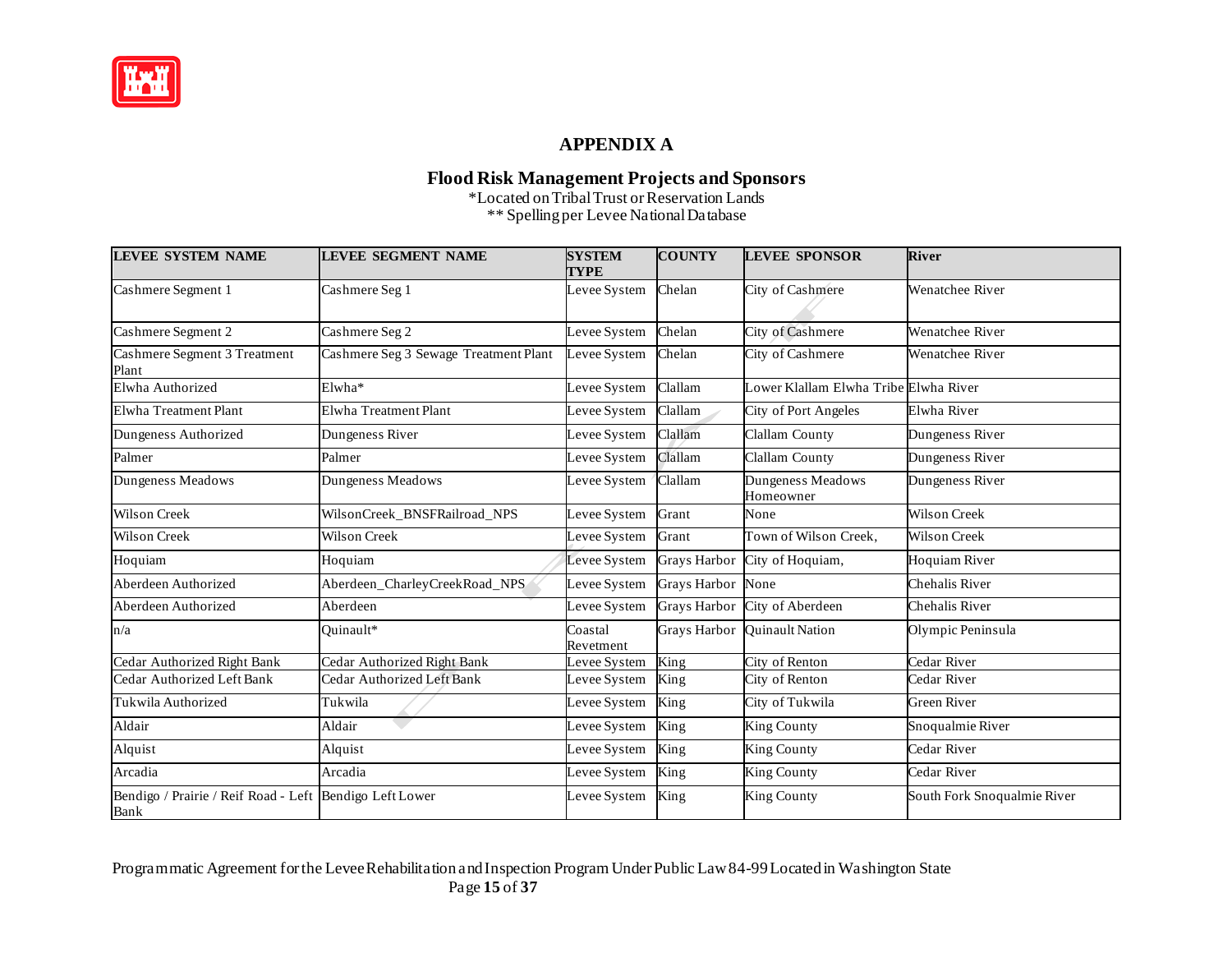

| <b>LEVEE SYSTEM NAME</b>                                        | LEVEE SEGMENT NAME        | <b>SYSTEM</b><br><b>TYPE</b> | <b>COUNTY</b>              | <b>LEVEE SPONSOR</b> | <b>River</b>                |
|-----------------------------------------------------------------|---------------------------|------------------------------|----------------------------|----------------------|-----------------------------|
| Bendigo / Prairie / Reif Road - Left Bendigo Left Upper<br>Bank |                           | Levee System                 | King                       | <b>King County</b>   | South Fork Snoqualmie River |
| Bendigo / Prairie / Si View - Right<br>Bank                     | Bendigo Right Lower       | Levee System                 | King                       | <b>King County</b>   | South Fork Snoqualmie River |
| Bendigo / Prairie / Si View - Right<br>Bank                     | Bendigo Right Upper       | Levee System                 | King                       | <b>King County</b>   | South Fork Snoqualmie River |
| Lower Green Right Bank                                          | Boeing                    | Levee System                 | King                       | <b>King County</b>   | Green River                 |
| <b>Brassfield</b>                                               | <b>Brassfield</b>         | Levee System                 | King                       | <b>King County</b>   | Cedar River                 |
| <b>Buck's Curve</b>                                             | <b>Buck's Curve</b>       | Levee System                 | King                       | King County          | Cedar River                 |
| <b>Byer's Curve</b>                                             | <b>Byer's Curve</b>       | Levee System                 | King                       | <b>King County</b>   | Cedar River                 |
| Cavanaugh                                                       | Cavanaugh                 | Levee System                 | King                       | <b>King County</b>   | Cedar River                 |
| Cook-Jefferies                                                  | Cook-Jefferies            | Levee System                 | King                       | <b>King County</b>   | Cedar River                 |
| Lower Green Right Bank                                          | Desimone-Briscoe School   | Levee System                 | King                       | <b>King County</b>   | Green River                 |
| Lower Dorre-Don / Dorre-Don                                     | Dorre-Don                 | Levee System                 | King                       | King County          | Cedar River                 |
| Reddington / Galli's / Dykstra                                  | Dykstra                   | Levee System                 | King                       | <b>King County</b>   | <b>Green River</b>          |
| Edenholm                                                        | Edenholm                  | Levee System                 | King                       | <b>King County</b>   | Cedar River                 |
| <b>Elliot Bridge</b>                                            | <b>Elliot Bridge</b>      | Levee System                 | King                       | <b>King County</b>   | Cedar River                 |
| <b>Elliot Park</b>                                              | <b>Elliot Park</b>        | Levee System                 | $\overline{\mathrm{King}}$ | <b>King County</b>   | Cedar River                 |
| Fenster                                                         | Fenster                   | Levee System                 | King                       | <b>King County</b>   | Green River                 |
| <b>Tolt Right Bank</b>                                          | Frew                      | Levee System                 | King                       | <b>King County</b>   | <b>Tolt River</b>           |
| Reddington / Galli's / Dykstra                                  | Galli's                   | Levee System                 | King                       | <b>King County</b>   | Green River                 |
| Getchman                                                        | Getchman                  | Levee System                 | King                       | <b>King County</b>   | Cedar River                 |
| Tolt Left Bank                                                  | Girl Scout Camp           | Levee System                 | King                       | King County          | Tolt River                  |
| Hammakami                                                       | Hammakami                 | Levee System                 | King                       | <b>King County</b>   | Green River                 |
| Herzman                                                         | Herzman                   | Levee System                 | King                       | <b>King County</b>   | Cedar River                 |
| <b>Tolt Right Bank</b>                                          | Holberg                   | Levee System                 | King                       | <b>King County</b>   | <b>Tolt River</b>           |
| <b>Holstien Extension</b>                                       | <b>Holstein Extension</b> | Levee System                 | King                       | King County          | South Fork Snoqualmie River |
| Horseshoe Bend Authorized                                       | Horseshoe Bend            | Levee System                 | King                       | King County          | Green River                 |
| Imhoff                                                          | Imhoff                    | Levee System                 | King                       | <b>King County</b>   | Green River                 |
| Jan's Curve                                                     | Jan's Curve               | Levee System                 | King                       | <b>King County</b>   | Cedar River                 |
| Lower Green Right Bank                                          | Kent Shops-Narita         | Levee System                 | King                       | <b>King County</b>   | <b>Green River</b>          |

 Programmatic Agreement for the LeveeRehabilitation andInspection Program Under Public Law84-99 Located in Washington State Page **16** of **37**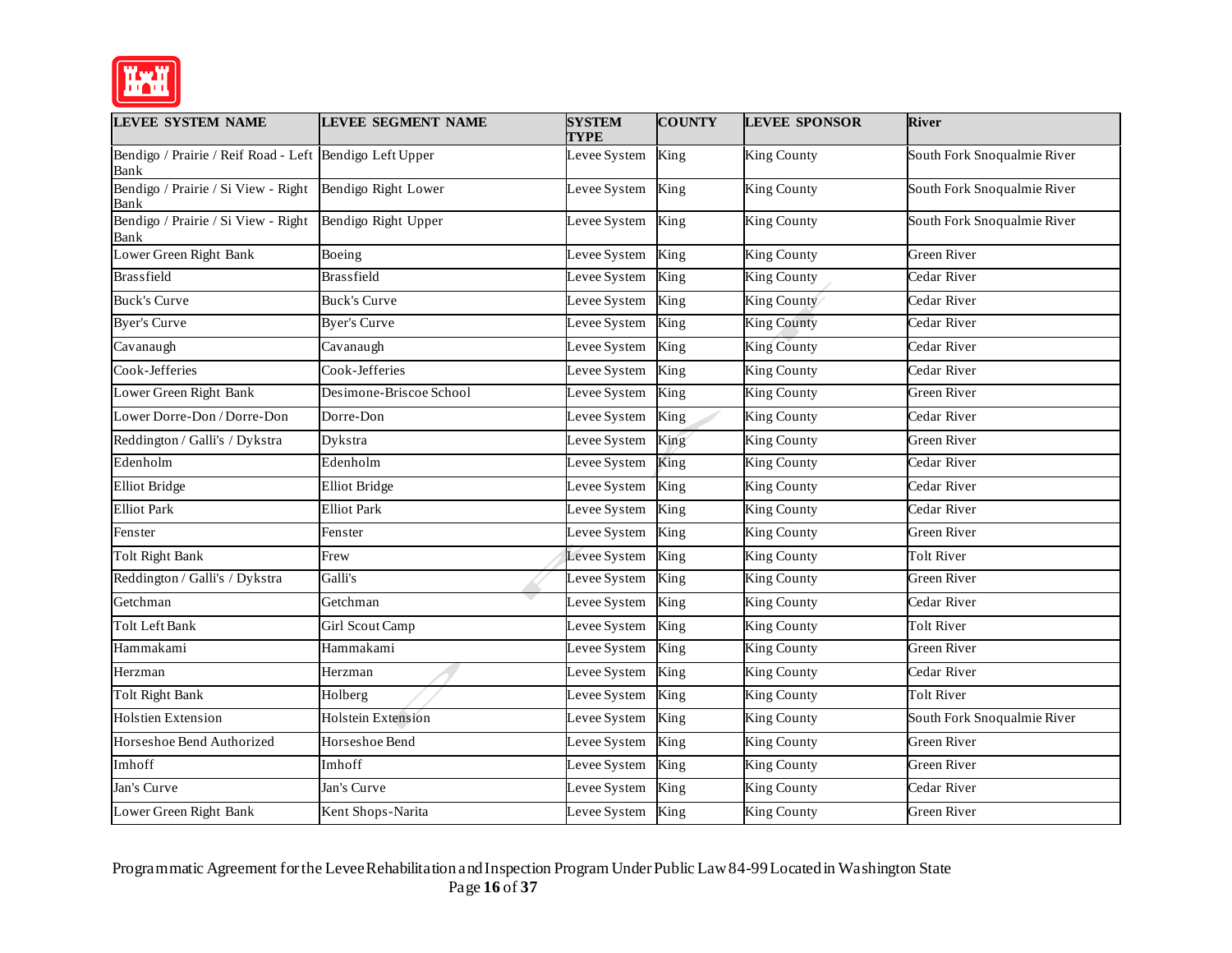

| <b>LEVEE SYSTEM NAME</b>                                      | <b>LEVEE SEGMENT NAME</b>                            | <b>SYSTEM</b><br><b>TYPE</b> | <b>COUNTY</b>            | <b>LEVEE SPONSOR</b> | <b>River</b>                |
|---------------------------------------------------------------|------------------------------------------------------|------------------------------|--------------------------|----------------------|-----------------------------|
| Loans                                                         | Loans                                                | Levee System                 | King                     | <b>King County</b>   | Green River                 |
| Lower Bain Road                                               | Lower Bain Road                                      | Levee System                 | King                     | King County          | Cedar River                 |
| Lower Dorre-Don / Dorre-Don                                   | Lower Dorre-Don                                      | Levee System                 | King                     | King County          | Cedar River                 |
| Lower Green Right Bank                                        | Lower Russell Road Holiday Kennel                    | Levee System                 | King                     | King County          | Green River                 |
| <b>Mason Thorson Ells</b>                                     | Mason Thorson Ells                                   | Levee System                 | King                     | <b>King County</b>   | Middle Fork Snoqualmie      |
| <b>Mason Thorson Extension</b>                                | <b>Mason Thorson Extension</b>                       | Levee System                 | King                     | <b>King County</b>   | Middle Fork Snoqualmie      |
| McConkey                                                      | McConkey                                             | Levee System                 | King                     | King County          | South Fork Snoqualmie River |
| <b>McElhoe Pearson</b>                                        | McElhoe Pearson                                      | Levee System                 | King                     | <b>King County</b>   | Snoqualmie River            |
| Lower Green Right Bank                                        | Meyer's Golf                                         | Levee System                 | King                     | <b>King County</b>   | Green River                 |
| Monk                                                          | Monk                                                 | Levee System                 | King                     | King County          | Green River                 |
| Muellen                                                       | Muellen                                              | Levee System                 | King                     | King County          | Green River                 |
| Neeley                                                        | Neeley                                               | Levee System                 | King                     | <b>King County</b>   | Green River                 |
| <b>Orchard Grove</b>                                          | <b>Orchard Grove</b>                                 | Levee System                 | King                     | King County          | Cedar River                 |
| <b>Orting Hill</b>                                            | Orting Hill                                          | Levee System                 | King                     | King County          | Cedar River                 |
| Pleasant Hill                                                 | Pleasant Hill                                        | Levee System                 | King                     | King County          | Snoqualmie River            |
| Potter                                                        | Potter                                               | Levee System                 | King                     | King County          | Green River                 |
| Bendigo / Prairie / Reif Road - Left Prairie Acres LB<br>Bank |                                                      | Levee System                 | King                     | <b>King County</b>   | South Fork Snoqualmie River |
| Bendigo / Prairie / Si View - Right<br>Bank                   | Prairie Acres RB                                     | Levee System                 | King                     | <b>King County</b>   | South Fork Snoqualmie River |
| Raging River Left Bank                                        | Raging River Bridge to Bridge Left Bank              | Levee System                 | King                     | King County          | Raging River                |
| Raging River Right Bank                                       | Raging River Bridge to Bridge Right Bank             | Levee System                 | King                     | King County          | Raging River                |
| Raging River Left Bank                                        | Raging River Bridge to Mouth Left Bank               | Levee System                 | $\overline{\text{King}}$ | <b>King County</b>   | Raging River                |
| Raging River Right Bank                                       | Raging River Bridge to Mouth Right Bank Levee System |                              | King                     | King County          | Raging River                |
| Rainbow Bend                                                  | Rainbow Bend                                         | Levee System                 | King                     | <b>King County</b>   | Cedar River                 |
| Reddington / Galli's / Dykstra                                | Reddington                                           | Levee System                 | King                     | <b>King County</b>   | Green River                 |
| Bendigo / Prairie / Reif Road - Left<br>Bank                  | Reif Road                                            | Levee System                 | King                     | King County          | South Fork Snoqualmie River |
| <b>Tolt Left Bank</b>                                         | Remlinger                                            | Levee System                 | King                     | <b>King County</b>   | <b>Tolt River</b>           |
| Ricardi                                                       | Ricardi                                              | Levee System                 | King                     | King County          | Cedar River                 |
| River Bend                                                    | River Bend                                           | Levee System King            |                          | <b>King County</b>   | South Fork Snoqualmie River |

 Programmatic Agreement for the LeveeRehabilitation andInspection Program Under Public Law84-99 Located in Washington State Page **17** of **37**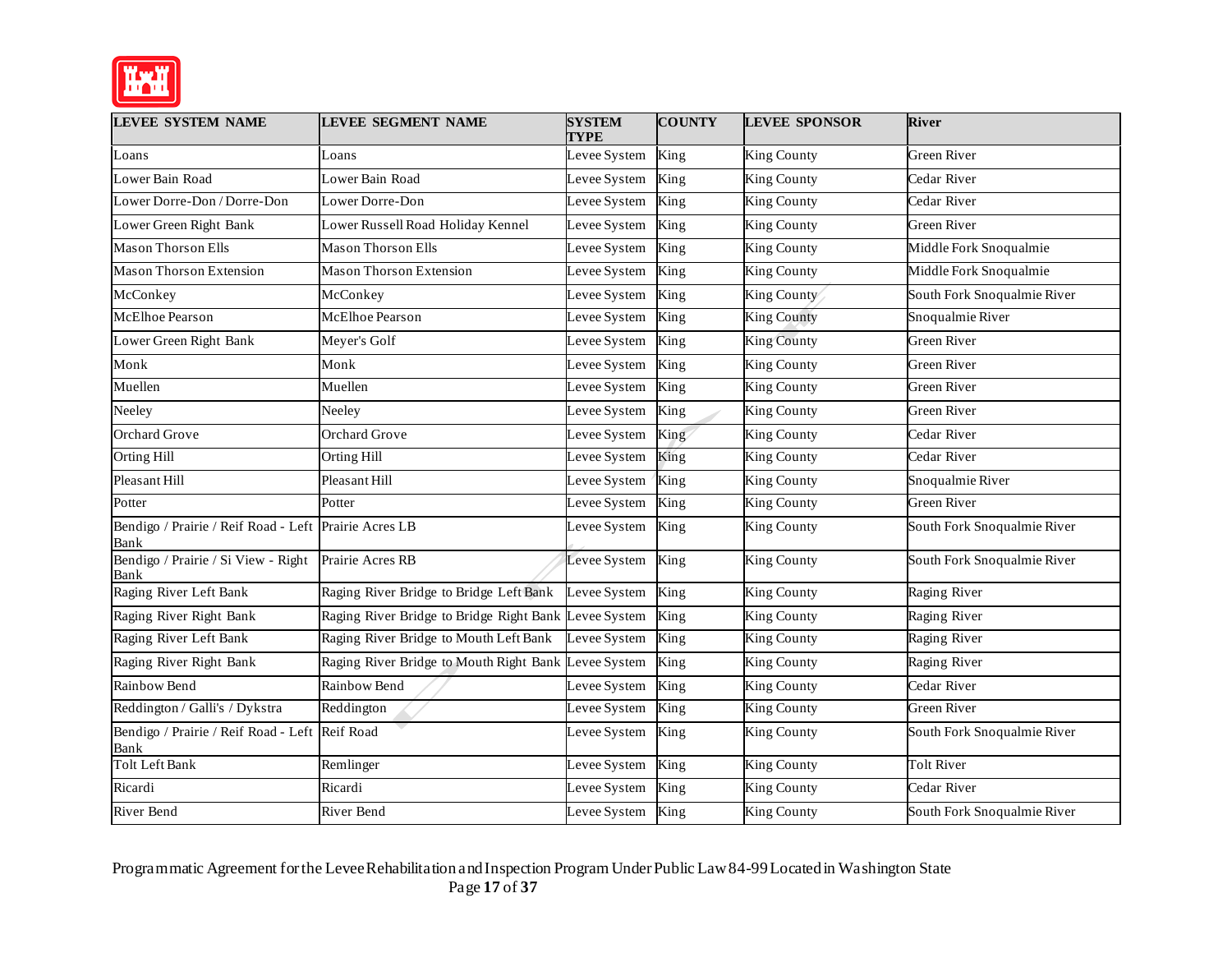

| <b>LEVEE SYSTEM NAME</b>                   | <b>LEVEE SEGMENT NAME</b>           | <b>SYSTEM</b><br><b>TYPE</b> | <b>COUNTY</b>              | <b>LEVEE SPONSOR</b>                | <b>River</b>                |
|--------------------------------------------|-------------------------------------|------------------------------|----------------------------|-------------------------------------|-----------------------------|
| <b>Scott Indian</b>                        | Scott Indian                        | Levee System                 | King                       | King County                         | Cedar River                 |
| Bendigo / Praire / Si View - Right<br>Bank | Si View                             | Levee System                 | King                       | King County                         | South Fork Snoqualmie River |
| Bendigo / Praire / Si View - Right<br>Bank | <b>Si View Park</b>                 | Levee System                 | King                       | King County                         | South Fork Snoqualmie River |
| Lower Green Right Bank                     | Signature Point                     | Levee System                 | King                       | King County                         | Green River                 |
| <b>Stanly Carlin</b>                       | <b>Stanly Carlin</b>                | Levee System                 | $\overline{\mathrm{King}}$ | <b>King County</b>                  | South Fork Snoqualmie River |
| Stossel Bridge Left Bank                   | <b>Stossel Bridge LB</b>            | Levee System                 | King                       | King County                         | Snoqualmie River            |
| Stossel Bridge Right Bank                  | Stossel Bridge RB                   | Levee System                 | King                       | <b>King County</b>                  | Snoqualmie River            |
| <b>Tolt Right Bank</b>                     | Tolt Bridge to Mouth                | Levee System                 | $\overline{\mathrm{King}}$ | <b>King County</b>                  | <b>Tolt River</b>           |
| Tolt Left Bank                             | Tolt Hwy to Bridge                  | Levee System                 | King                       | King County                         | Tolt River                  |
| <b>Tolt Left Bank</b>                      | Tolt Hwy to Mouth                   | Levee System                 | King                       | <b>King County</b>                  | <b>Tolt River</b>           |
| Turley                                     | Turley                              | Levee System                 | King                       | King County                         | Green River                 |
| Lower Green Right Bank                     | Upper Russell Road Somes-Dolan      | Levee System                 | King                       | <b>King County</b>                  | Green River                 |
| <b>Upstream Cedar Falls</b>                | <b>Upstream Cedar Falls</b>         | Levee System                 | King                       | <b>King County</b>                  | South Fork Snoqualmie River |
| <b>WPA</b>                                 | <b>WPA</b>                          | Levee System                 | King                       | King County                         | Cedar River                 |
| Reddington / Galli's / Dykstra             | Reddington_Trail_NPS                | Levee System                 | King                       | None                                | Green River                 |
| Lower Green Right Bank                     | Signature Pointe_WValleyHighway_NPS | Levee System                 | King                       | None                                | Green River                 |
| Potelco                                    | Potelco                             | Levee System                 | King, Pierce               | Pierce County                       | White River                 |
| Park                                       | Park                                | Levee System                 | Kittitas                   | City of Ellensburg                  | Yakima River                |
| Reecer Creek                               | Reecer Creek                        | Levee System                 | Kittitas                   | City of Ellensburg                  | Yakima River                |
| <b>Charter Road</b>                        | Charter Road                        | Levee System                 | Kittitas                   | Kittitas County                     | Yakima River                |
| Klocke / City Well                         | City Well                           | Levee System                 | Kittitas                   | <b>Kittitas County</b>              | Yakima River                |
| <b>Fireman Park</b>                        | Fireman Park                        | Levee System                 | Kittitas                   | Kittitas County                     | Yakima River                |
| <b>Jeffries</b>                            | <b>Jeffries</b>                     | Levee System                 | Kittitas                   | Kittitas County                     | Yakima River                |
| Jensen                                     | Jensen                              | Levee System                 | Kittitas                   | <b>Kittitas County</b>              | Yakima River                |
| Klocke / City Well                         | Klocke                              | Levee System                 | Kittitas                   | Kittitas County, Kittitas<br>County | Yakima River                |
| Reecer                                     | Reecer                              | Levee System                 | Kittitas                   | <b>Kittitas County</b>              | Yakima River                |
| Schaake                                    | Schaake                             | Levee System                 | Kittitas                   | Kittitas County                     | Yakima River                |
| Teanaway                                   | Teanaway                            | Levee System                 | Kittitas                   | <b>Kittitas County</b>              | <b>Teanaway River</b>       |

 Programmatic Agreement for the LeveeRehabilitation andInspection Program Under Public Law84-99 Located in Washington State Page **18** of **37**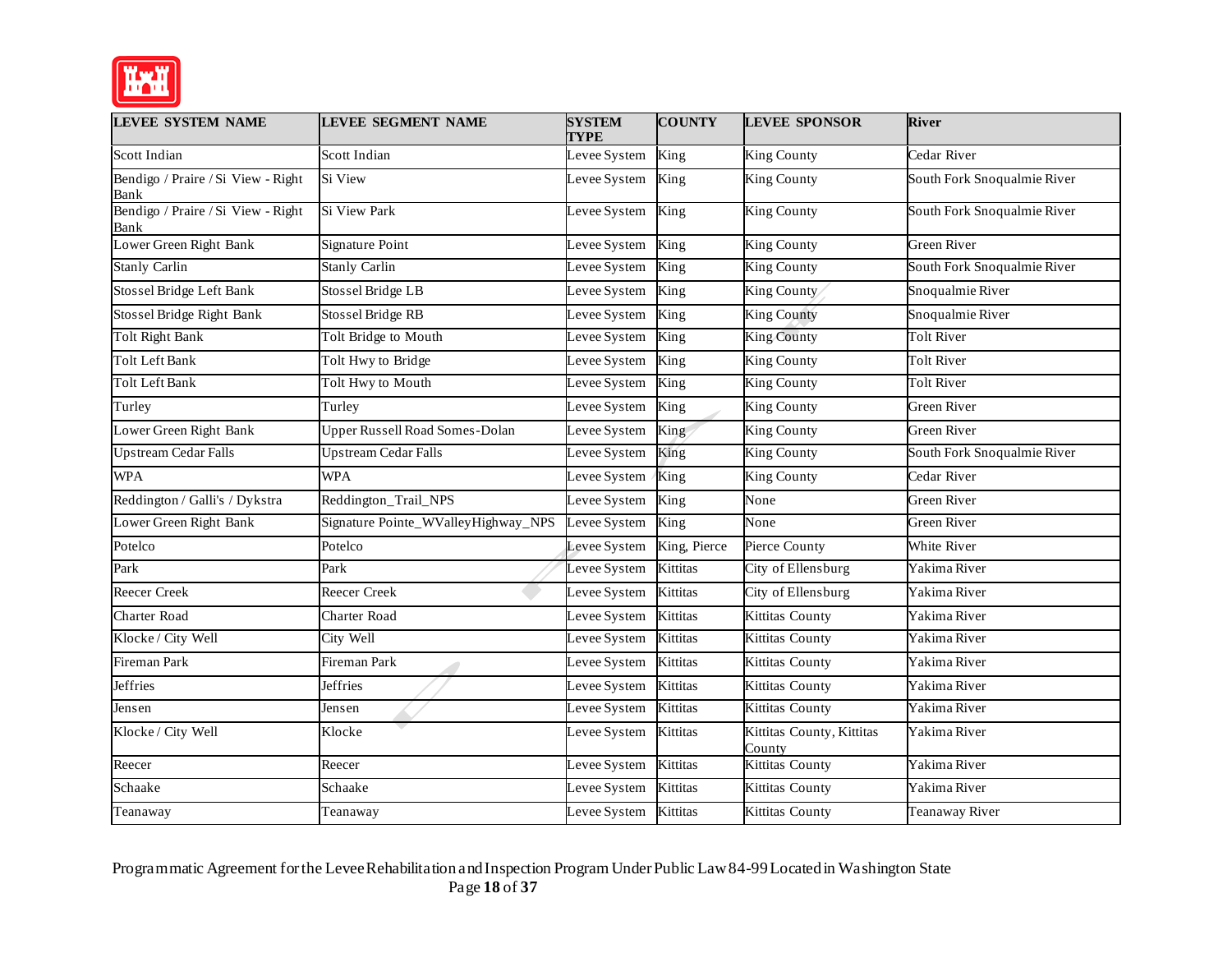

| <b>LEVEE SYSTEM NAME</b>               | <b>LEVEE SEGMENT NAME</b>           | <b>SYSTEM</b><br><b>TYPE</b> | <b>COUNTY</b>   | <b>LEVEE SPONSOR</b>             | <b>River</b>           |
|----------------------------------------|-------------------------------------|------------------------------|-----------------|----------------------------------|------------------------|
| <b>Town Ditch</b>                      | Town Ditch                          | Levee System                 | <b>Kittitas</b> | Kittitas County                  | Yakima River           |
| Klocke / City Well                     | City Well_SR10_NPS                  | Levee System                 | Kittitas        | None                             | Yakima River           |
| Park                                   | Park_I-90_NPS                       | Levee System                 | Kittitas        | None                             | Yakima River           |
| Reecer Creek                           | Reecer Creek_DolarwayRoad_NPS       | Levee System                 | <b>Kittitas</b> | None                             | Yakima River           |
| <b>Reecer Creek</b>                    | Reecer Creek_I-90_NPS               | Levee System                 | Kittitas        | None                             | Yakima River           |
| Reecer                                 | Reecer_UmptanumRoad_NPS             | Levee System                 | Kittitas        | None                             | Yakima River           |
| <b>Town Ditch</b>                      | Town Ditch_Intake_NPS               | Levee System                 | Kittitas        | None                             | Yakima River           |
| Town Ditch                             | Town Ditch_SR10_NPS                 | Levee System                 | Kittitas        | None                             | Yakima River           |
| Chehalis-Centralia Airport             | Chehalis-Centralia Airport Levee    | Levee System                 | Lewis           | Chehalis-Centralia Airport       | Chehalis River         |
| Skookumchuck                           | Skookumchuck                        | Levee System                 | Lewis           | City of Centralia                | Skookumchuck River     |
| Elbe                                   | Elbe                                | Levee System                 | Lewis           | Lewis County                     | Nisqually River        |
| <b>Salzer Creek</b>                    | <b>Salzer Creek</b>                 | Levee System                 | Lewis           | Lewis County                     | <b>Salzer Creek</b>    |
| Long Road Authorized                   | Long Road                           | Levee System                 | Lewis           | Long Road Diking District        | Chehalis River         |
| Chehalis-Centralia Airport             | Chehalis-Centralia Airport_Road_NPS | Levee System                 | Lewis           | None                             | Chehalis River         |
| Long Road Authorized                   | Long Road_I-5_NPS                   | Levee System                 | Lewis           | None                             | Chehalis River         |
| Long Road Authorized                   | Long Road_Railroad_NPS              | Levee System                 | Lewis           | None                             | Chehalis River         |
| <b>Salzer Creek</b>                    | Salzer Creek_BNSFRailroad_NPS       | Levee System                 | Lewis           | None                             | <b>Salzer Creek</b>    |
| <b>Salzer Creek</b>                    | Salzer Creek_NationalAve_NPS        | Levee System                 | Lewis           | None                             | Salzer Creek           |
| <b>Nisqually Park</b>                  | <b>Nisqually Park</b>               | Levee System                 | Lewis, Pierce   | Pierce County                    | <b>Nisqually River</b> |
|                                        | Shoalwater Berm*                    | Coastal<br>Revetment         | Pacific         | Shoalwater Bay Tribe             |                        |
| <b>Omak Authorized Left Bank</b>       | Omak Left Bank*                     | Levee System                 | Okanogan        | City of Omak                     | Okanogan River         |
| Jasmine                                | Jasmine                             | Levee System                 | Okanogan        | City of Omak                     | Okanogan River         |
| <b>Omak Authorized Right Bank</b>      | Omak Right Bank                     | Levee System                 | Okanogan        | City of Omak                     | Okanogan River         |
| Oroville Authorized                    | Oroville                            | Levee System                 | Okanogan        | City of Oroville                 | Similkameen River      |
| Mazama                                 | Mazama                              | Levee System                 | Okanogan        | Okanogan County                  | Methow River           |
| Okanogan Segment 1 Oak Street<br>North | Oak Street North                    | Levee System                 | Okanogan        | Okanogan County                  | Okanogan River         |
| Twisp                                  | Twisp                               | Levee System                 | Okanogan        | Okanogan County                  | Methow River           |
| Riverside Right Bank                   | Riverside Segment 1                 | Levee System                 | Okanogan        | Riverside Diking District        | Okanogan River         |
| Riverside Right Bank                   | Riverside Segment 2                 | Levee System                 | Okanogan        | <b>Riverside Diking District</b> | Okanogan River         |

 Programmatic Agreement for the LeveeRehabilitation andInspection Program Under Public Law84-99 Located in Washington State Page **19** of **37**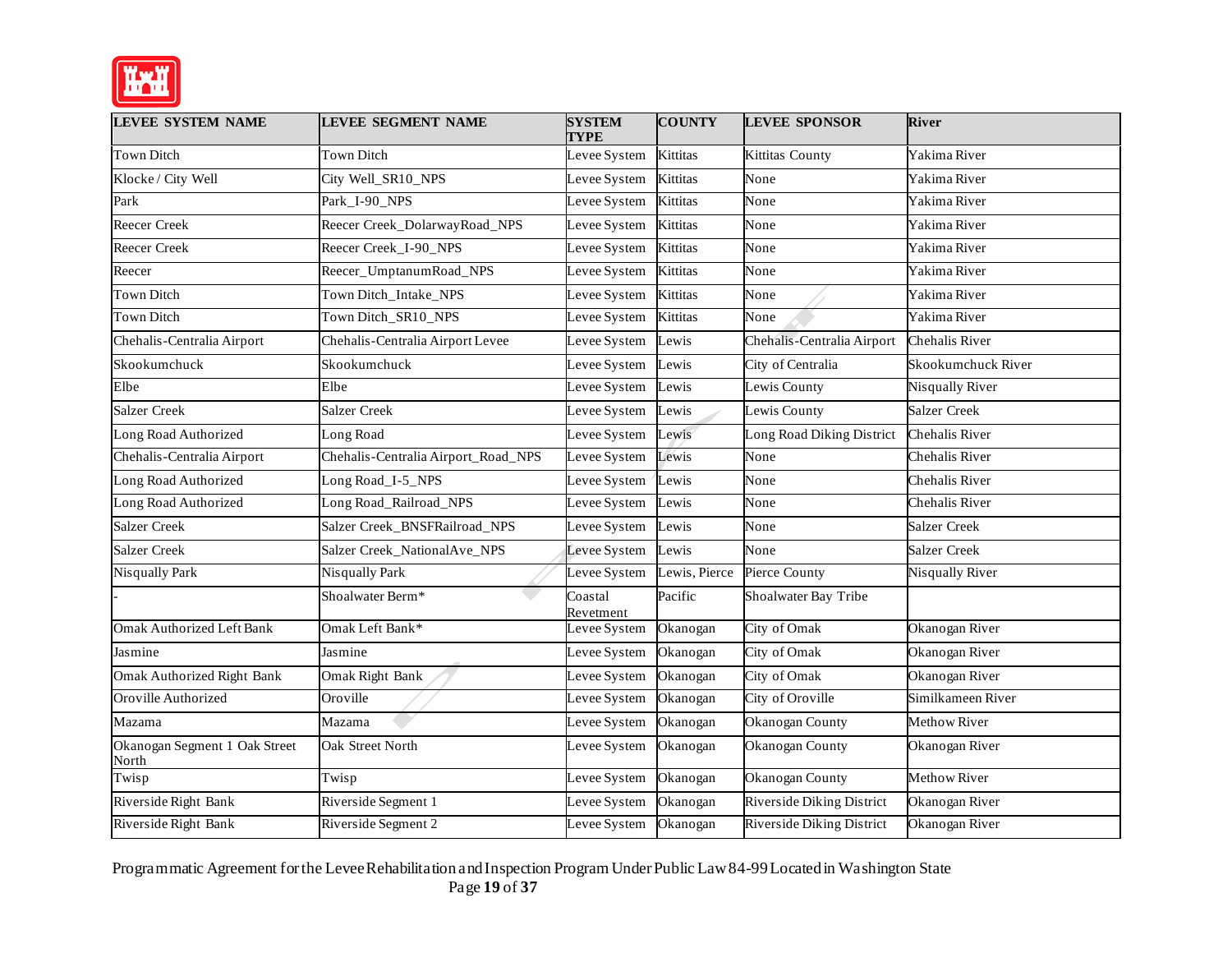

| <b>LEVEE SYSTEM NAME</b>                      | <b>LEVEE SEGMENT NAME</b>                | <b>SYSTEM</b><br><b>TYPE</b> | <b>COUNTY</b> | <b>LEVEE SPONSOR</b>             | <b>River</b>          |
|-----------------------------------------------|------------------------------------------|------------------------------|---------------|----------------------------------|-----------------------|
| Riverside Left Bank                           | Riverside Segment 3                      | Levee System                 | Okanogan      | Riverside Diking District        | Okanogan River        |
| Riverside Left Bank                           | Riverside Segment 4                      | Levee System                 | Okanogan      | <b>Riverside Diking District</b> | Okanogan River        |
| Elmway                                        | Elmway                                   | Levee System                 | Okanogan      | Town of Okanogan                 | Okanogan River        |
| Okanogan Segment 2                            | Okanogan Segment 2                       | Levee System                 | Okanogan      | Town of Okanogan                 | Okanogan River        |
| Okanogan Segment 3 Treatment<br>Plant         | Okanogan Sewage Treatment                | Levee System                 | Okanogan      | Town of Okanogan                 | Okanogan River        |
| Horseshoe Trailer Park                        | Horseshoe Trailer Park                   | Levee System                 | Okanogan      | Town of Twisp                    | Twisp River           |
| Twisp City Park                               | Twisp City Park                          | Levee System                 | Okanogan      | Town of Twisp                    | Twisp River           |
| Puyallup Authorized RB / North<br>Levee Road  | North Levee Road*                        | Levee System                 | Pierce        | <b>Pierce County</b>             | Puyallup River        |
| River Road - Puyallup                         | River Road (Puyallup)*                   | Levee System                 | Pierce        | Pierce County                    | Puyallup River        |
| Puyallup Authorized LB                        | Puyallup Authorized Project, Left Bank*  | Levee System                 | Pierce        | <b>USACE</b>                     | Puyallup River        |
| Puyallup Authorized RB / North<br>Levee Road  | Puyallup Authorized Project, Right Bank* | Levee System                 | Pierce        | <b>USACE</b>                     | Puyallup River        |
| Alward Segment No. 1                          | Alward Segment No. 1                     | Levee System                 | Pierce        | Pierce County                    | Carbon River          |
| Alward Segment No. 2                          | Alward Segment No. 2                     | Levee System                 | Pierce        | Pierce County                    | Carbon River          |
| <b>Bower-Parker</b>                           | Bower-Parker                             | Levee System                 | Pierce        | Pierce County                    | Puyallup River        |
| Bowman Hilton / Sportsman                     | Bowman-Hilton                            | Levee System                 | Pierce        | Pierce County                    | Puyallup River        |
| Bridge Street / Orting Treatment /<br>Riddell | <b>Bridge Street</b>                     | Levee System                 | Pierce        | Pierce County                    | Carbon River          |
| High Cedars / Calistoga / Jones               | Calistoga                                | Levee System                 | Pierce        | Pierce County                    | Puyallup River        |
| Ford                                          | Ford                                     | Levee System                 | Pierce        | <b>Pierce County</b>             | <b>Puyallup River</b> |
| Greenwater                                    | Greenwater                               | Levee System                 | Pierce        | Pierce County                    | White River           |
| <b>Guy West</b>                               | Guy West                                 | Levee System                 | Pierce        | Pierce County                    | Carbon River          |
| High Cedars / Calistoga / Jones               | <b>High Cedars</b>                       | Levee System                 | Pierce        | Pierce County                    | Puyallup River        |
| High Cedars / Calistoga / Jones               | Jones                                    | Levee System                 | Pierce        | Pierce County                    | Puyallup River        |
| Leach Road / Soldiers Home                    | Leach Road                               | Levee System                 | Pierce        | <b>Pierce County</b>             | Puyallup River        |
| Lindsay                                       | Lindsay                                  | Levee System                 | Pierce        | Pierce County                    | Carbon River          |
| McAbee                                        | McAbee                                   | Levee System                 | Pierce        | Pierce County                    | Puyallup River        |
| McMillin                                      | McMillin                                 | Levee System                 | Pierce        | <b>Pierce County</b>             | Puyallup River        |
| Neadham Road                                  | Neadham Road                             | Levee System                 | Pierce        | Pierce County                    | Puyallup River        |
| Old Cannery                                   | Old Cannery                              | Levee System                 | Pierce        | Pierce County                    | Puyallup River        |

 Programmatic Agreement for the LeveeRehabilitation andInspection Program Under Public Law84-99 Located in Washington State Page **20** of **37**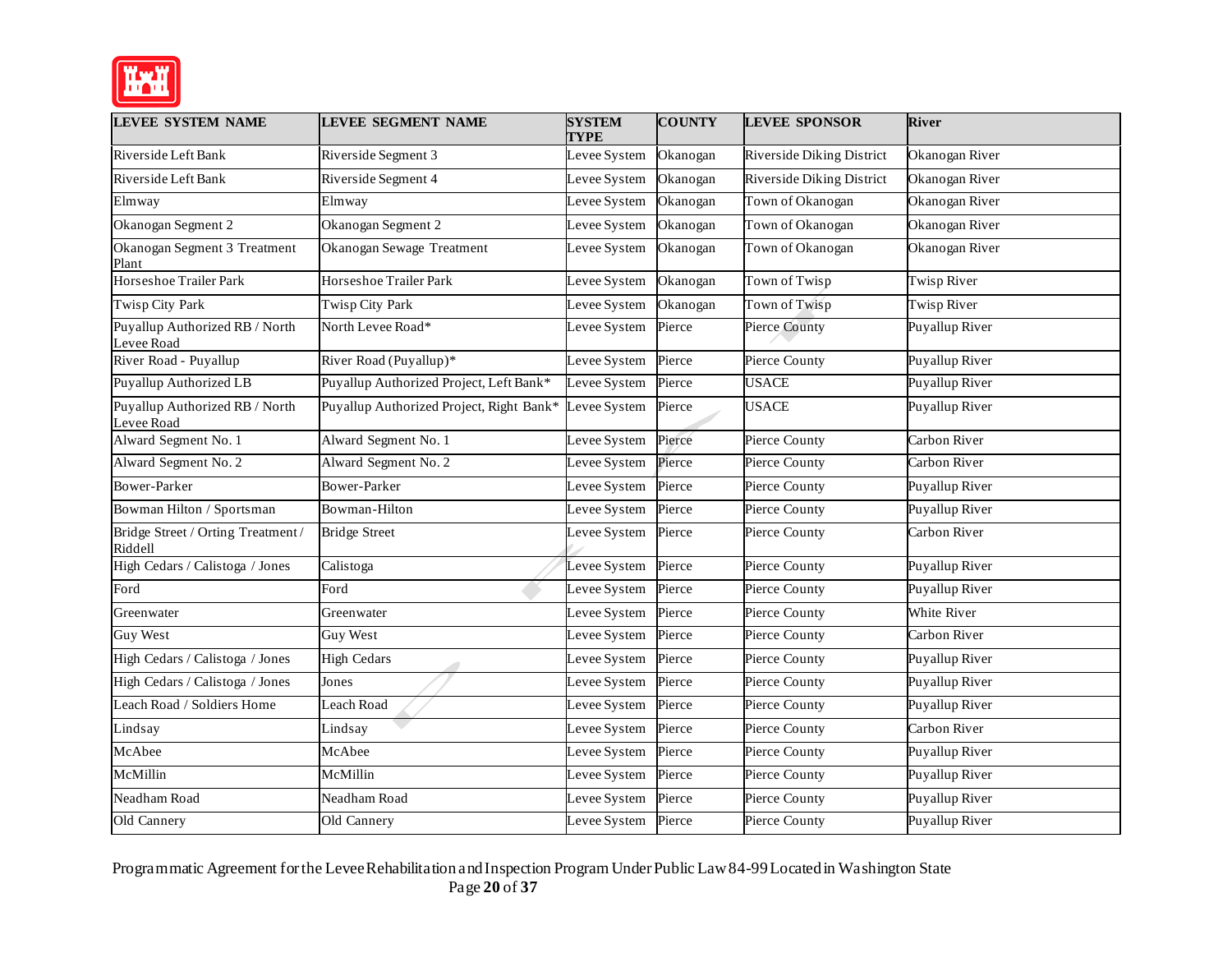

| <b>LEVEE SYSTEM NAME</b>                                                       | <b>LEVEE SEGMENT NAME</b>                                                                                | <b>SYSTEM</b><br><b>TYPE</b> | <b>COUNTY</b> | <b>LEVEE SPONSOR</b>                                    | River             |
|--------------------------------------------------------------------------------|----------------------------------------------------------------------------------------------------------|------------------------------|---------------|---------------------------------------------------------|-------------------|
| Bridge Street / Orting Treatment /<br>Riddell                                  | <b>Orting Treatment Plant</b>                                                                            | Levee System                 | Pierce        | Pierce County                                           | Carbon River      |
| Bridge Street / Orting Treatment /<br>Riddell                                  | Riddell                                                                                                  | Levee System                 | Pierce        | Pierce County                                           | Carbon River      |
| <b>River Grove</b>                                                             | <b>River Grove</b>                                                                                       | Levee System                 | Pierce        | Pierce County                                           | Puyallup River    |
| Riverside                                                                      | Riverside                                                                                                | Levee System                 | Pierce        | Pierce County                                           | Puyallup River    |
| Leach Road / Soldiers Home                                                     | <b>Soldiers Home</b>                                                                                     | Levee System                 | Pierce        | Pierce County                                           | Puyallup River    |
| Bowman Hilton / Sportsman                                                      | Sportsman                                                                                                | Levee System                 | Pierce        | Pierce County                                           | Puyallup River    |
| Water Ski                                                                      | Water Ski                                                                                                | Levee System                 | Pierce        | Pierce County                                           | Carbon River      |
| 1/12                                                                           | Skagit County Dike District No. 9 / Skagit County Dike District No. 1*                                   | Levee System                 | Skagit        | Skagit County Dike District Skagit River<br>No.1        |                   |
| 1/12                                                                           | Skagit County Dike District No. 9 / Skagit County Dike District No. 12*                                  | Levee System                 | Skagit        | Skagit County Dike District Skagit River<br>No. 12      |                   |
| Skagit County Dike District No. 9 / Skagit County Dike District No. 9*<br>1/12 |                                                                                                          | Levee System                 | Skagit        | Skagit County Dike District Skagit River<br>No.9        |                   |
| Lyman                                                                          | Lyman                                                                                                    | Levee System                 | Skagit        | City of Lyman                                           | Skagit River      |
| Skagit County Dike District No. 3 -<br>Fisher LB / Tom Moore /<br>Snohomish    | SCDD3 Tom Moore<br>Slough_Railroad_NPS                                                                   | Levee System                 | Skagit        | None                                                    | Skagit River      |
| Skagit County Dike District No. 17 Skagit County Dike District No. 17          |                                                                                                          | Levee System                 | Skagit        | Skagit County Dike District Skagit River<br>No. 17      |                   |
|                                                                                | Skagit County Dike District No. 22 Skagit County Dike District No. 22                                    | Leyee System                 | Skagit        | Skagit County Dike District Skagit River<br>No. 22      |                   |
| Fisher LB / Tom Moore /<br>Snohomish                                           | Skagit County Dike District No. 3 - Skagit County Dike District No. 3 - Fisher Levee System<br>Slough LB |                              | Skagit        | Skagit County Dike District South Skagit River<br>No.3  |                   |
| Skagit County Dike District No. 3 -<br>Main / Hill Ditch / Fisher RB           | Skagit County Dike District No. 3 - Fisher Levee System<br>Slough RB                                     |                              | Skagit        | Skagit County Dike District South Skagit River<br>No. 3 |                   |
| Skagit County Dike District No. 3 -<br>Main / Hill Ditch / Fisher RB           | Skagit County Dike District No. 3 - Hill<br>Ditch                                                        | Levee System                 | Skagit        | Skagit County Dike District South Skagit River<br>No.3  |                   |
| Skagit County Dike District No. 3 -<br>Main / Hill Ditch / Fisher RB           | Skagit County Dike District No. 3 - Main                                                                 | Levee System                 | Skagit        | Skagit County Dike District Skagit River<br>No. 3       |                   |
| Cockreham Island                                                               | Cockreham Island                                                                                         | Levee System                 | Skagit        | <b>Skagit County</b>                                    | Skagit River      |
| Big Indian Slough                                                              | Big Indian Slough                                                                                        | Levee System                 | Skagit        |                                                         | Big Indian Slough |
| Big Indian Slough                                                              | Big Indian<br>Slough DrainageDistrict19 NPS                                                              | Levee System                 | Skagit        |                                                         | Big Indian Slough |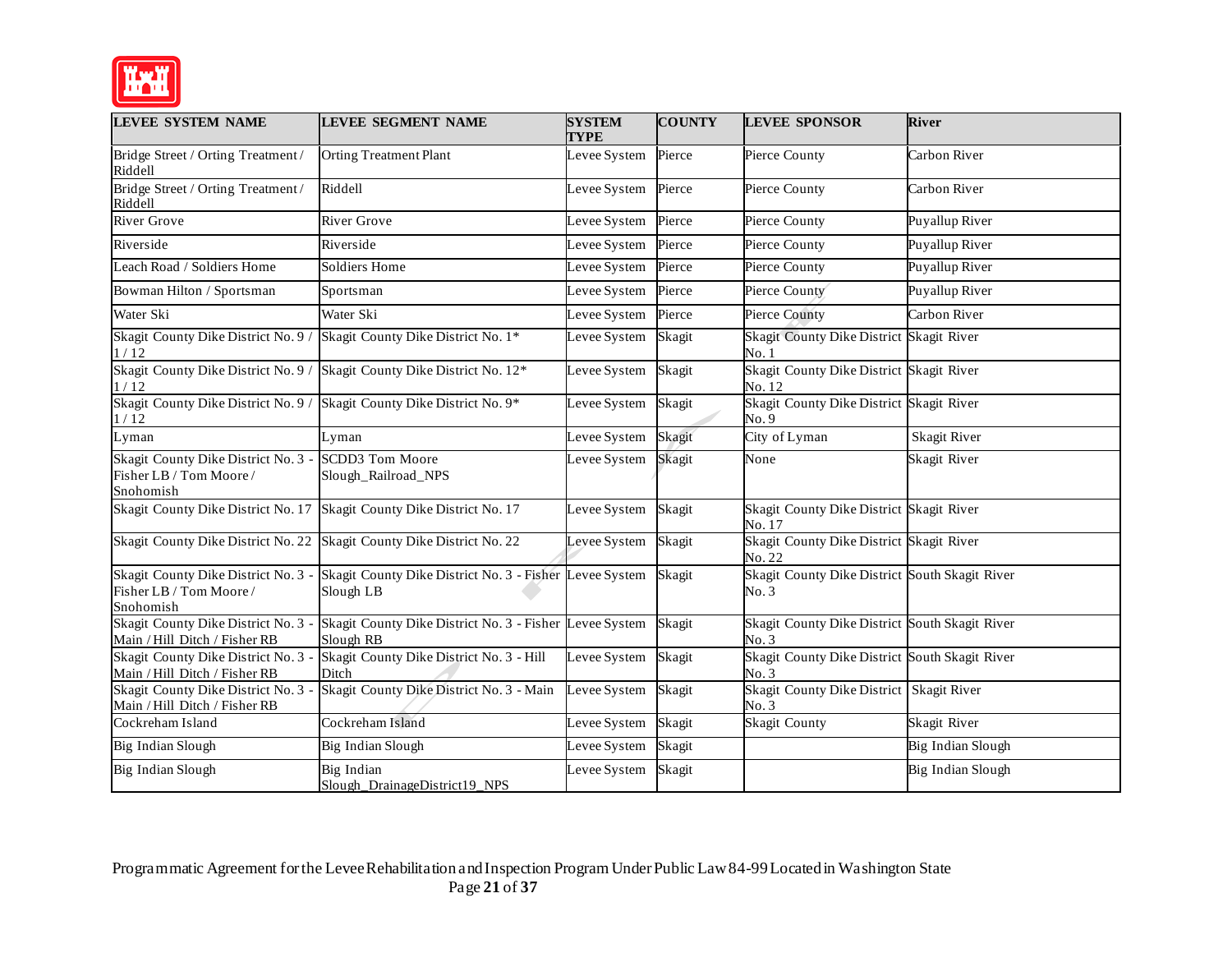

| <b>LEVEE SYSTEM NAME</b>                                                    | <b>LEVEE SEGMENT NAME</b>                               | <b>SYSTEM</b><br><b>TYPE</b> | <b>COUNTY</b>        | <b>LEVEE SPONSOR</b>                                        | <b>River</b>                  |
|-----------------------------------------------------------------------------|---------------------------------------------------------|------------------------------|----------------------|-------------------------------------------------------------|-------------------------------|
| Skagit County Dike District No. 3 -<br>Fisher LB / Tom Moore /<br>Snohomish | Skagit County Dike District No. 3 - Tom<br>Moore Slough | Levee System                 | Skagit,<br>Snohomish | Skagit County Dike District South Fork Skagit River<br>No.3 |                               |
| Skagit County Dike District No. 3 -<br>Fisher LB / Tom Moore /<br>Snohomish | Tom Moore Slough (Snohomish)                            | Levee System                 | Skagit,<br>Snohomish | Snohomish County                                            | South Fork Skagit River       |
| <b>Stanwood Sewage Treatment Plant</b>                                      | Stanwood Sewage Treatment Plant                         | Levee System                 | Snohomish            | City of Stanwood                                            | Stillaguamish River           |
| French Slough Flood Control<br>District                                     | Lord Hill (French Slough)                               | Levee System                 | Snohomish            | French Slough Flood<br>Control District                     | Snohomish River-French Slough |
| French Slough Flood Control<br>District                                     | Pilchuck (French Slough)                                | Levee System                 | Snohomish            | French Slough Flood<br><b>Control District</b>              | Snohomish River-French Slough |
| Marshland Flood Control District                                            | Marshland                                               | Levee System                 | Snohomish            | Marsh Flood Control<br>District                             | Snohomish River               |
| Marshland Flood Control District                                            | Marshland_Railroad_NPS                                  | Levee System                 | Snohomish            | None                                                        | Snohomish River               |
| <b>Startup Authorized Primary</b>                                           | Startup, Primary_Railroad_NPS                           | Levee System                 | Snohomish            | None                                                        | Skykomish River               |
| Union Slough - Diking District No.                                          | Union Slough_Highway529_NPS                             | Levee System                 | Snohomish            | None                                                        | Snohomish River-Union Slough  |
| Ebey Slough Upper                                                           | Ebey Slough, Upper                                      | Levee System                 | Snohomish            | Snohomish County                                            | Snohomish River-Ebey Slough   |
| Oso                                                                         | Oso                                                     | Levee System                 | Snohomish            | Snohomish County                                            | Stillaguamish River           |
| <b>Startup Authorized Primary</b>                                           | Startup, Primary Levee                                  | Levee System                 | Snohomish            | Snohomish County                                            | Skykomish River               |
| <b>Startup Authorized Training</b>                                          | Startup, Training Levee                                 | Levee System                 | Snohomish            | Snohomish County                                            | Skykomish River               |
| Ebey Island - Diking Improvement<br>District No. 1                          | Ebey Island D.I.D. No. 1                                | Levee System                 | Snohomish            | Snohomish D.I.D. No. 1                                      | Snohomish River/Ebey Slough   |
| Snohomish Drainage Improvement Snohomish D.I.D. No. 13<br>District No. 13   |                                                         | Levee System                 | Snohomish            | Snohomish D.I.D. No. 13                                     | Snohomish River-Ebey Slough   |
| Union Slough - Diking District No. Union Slough (D.I.D. No. 5)              |                                                         | Levee System                 | Snohomish            | Snohomish D.I.D. No. 5                                      | Snohomish River/Union Slough  |
| Ebey Slough Middle / Lundvall -<br>Diking District No. 2                    | Ebey Slough, Middle (DD No. 2)                          | Levee System                 | Snohomish            | Snohomish Diking District<br>No. 2                          | Snohomish River/Ebey Slough   |
| Ebey Slough Middle / Lundvall -<br>Diking District No. 2                    | Lundvall (DD No. 2)                                     | Levee System                 | Snohomish            | Snohomish Diking District<br>No. 2                          | Snohomish River/Ebey Slough   |
| Ebey Slough Lower - Diking<br>District No. 4                                | Ebey Slough, Lower (DD No. 4)                           | Levee System                 | Snohomish            | Snohomish Diking District<br>No. 4                          | Snohomish River/Ebey Slough   |
| <b>Church Creek Left Bank</b>                                               | Church Creek LB                                         | Levee System                 | Snohomish            | Stillaguamish Flood Control Church Creek<br>District        |                               |
| Church Creek Right Bank                                                     | Church Creek RB                                         | Levee System                 | Snohomish            | Stillaguamish Flood Control Church Creek<br>District        |                               |
| Florence / Hat / Thomle / Sea /<br>South Pass                               | Florence                                                | Levee System                 | Snohomish            | Stillaguamish Flood Control Stillaguamish River<br>District |                               |

 Programmatic Agreement for the LeveeRehabilitation andInspection Program Under Public Law84-99 Located in Washington State Page **22** of **37**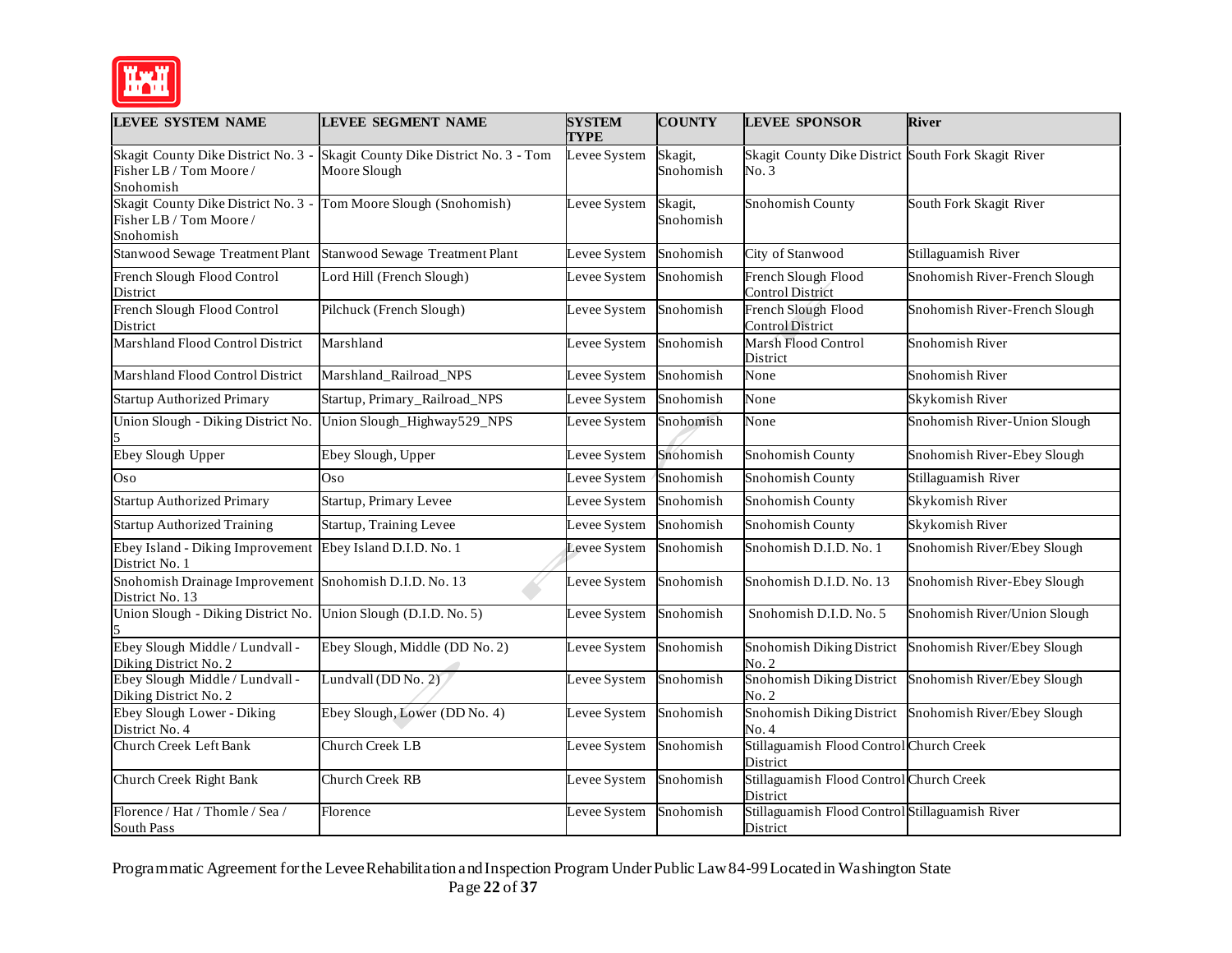

| <b>LEVEE SYSTEM NAME</b>                                                    | <b>LEVEE SEGMENT NAME</b>  | <b>SYSTEM</b><br><b>TYPE</b> | <b>COUNTY</b> | <b>LEVEE SPONSOR</b>                                        | <b>River</b>                                               |
|-----------------------------------------------------------------------------|----------------------------|------------------------------|---------------|-------------------------------------------------------------|------------------------------------------------------------|
| Florence / Hat / Thomle / Sea /<br><b>South Pass</b>                        | Hat Slough                 | Levee System                 | Snohomish     | District                                                    | Stillaguamish Flood Control Stillaguamish River/Hat Slough |
| Hat Slough Left Bank                                                        | Hat Slough LB              | Levee System                 | Snohomish     | District                                                    | Stillaguamish Flood Control Stillaguamish River/Hat Slough |
| Hat Slough Upper / Miller Left<br>Bank                                      | Hat, Upper                 | Levee System                 | Snohomish     | District                                                    | Stillaguamish Flood Control Stillaguamish River/Hat Slough |
| Hat Slough Upper / Miller Left<br>Bank                                      | Miller LB                  | Levee System                 | Snohomish     | Stillaguamish Flood Control Stillaguamish River<br>District |                                                            |
| Miller RB / Norman / Stillaguamish Miller RB<br>Seg $10$                    |                            | Levee System                 | Snohomish     | Stillaguamish Flood Control Stillaguamish River<br>District |                                                            |
| Miller RB / Norman / Stillaguamish Norman Road<br>Seg $10$                  |                            | Levee System                 | Snohomish     | Stillaguamish Flood Control Stillaguamish River<br>District |                                                            |
| South Pass                                                                  | South Pass                 | Levee System                 | Snohomish     | Stillaguamish Flood Control Stillaguamish River<br>District |                                                            |
| Florence / Hat / Thomle / Sea /<br><b>South Pass</b>                        | South Pass Side            | Levee System                 | Snohomish     | Stillaguamish Flood Control Stillaguamish River<br>District |                                                            |
| Miller RB / Norman / Stillaguamish Stillaguamish Segment No. 10<br>Seg $10$ |                            | Levee System                 | Snohomish     | Stillaguamish Flood Control Stillaguamish River<br>District |                                                            |
| Florence / Hat / Thomle / Sea /<br>South Pass                               | Thomle Road                | Levee System                 | Snohomish     | Stillaguamish Flood Control Stillaguamish River<br>District |                                                            |
| <b>Qwuloolt Authorized</b>                                                  | <b>Qwuloolt Authorized</b> | Levee System                 | Snohomish     |                                                             | <b>Ebey Slough</b>                                         |
| Hangman Creek                                                               | Hangman Creek              | Levee System                 | Spokane       | City of Spokane                                             | Hangman Creek                                              |
| Rock Creek - Rockford                                                       | <b>Rock Creek</b>          | Levee System                 | Spokane       | Town of Rockford                                            | Coeur d'Alene River                                        |
| <b>Nisqually Segment 3</b>                                                  | NisquallySeg3_Road_NPS     | Levee System                 | Thurston      | None                                                        | Nisqually River                                            |
| <b>Nisqually Segment 3</b>                                                  | Nisqually Segment 3        | Levee System                 | Thurston      | <b>Thurston County</b>                                      | Nisqually River                                            |
| Red River                                                                   | Red River_SeaLevee_NPS*    | Levee System                 | Whatcom       | None                                                        | <b>Nooksack River</b>                                      |
| Ferndale / WTP / Sigardson /<br>Rayhorst/Rainbow Slough                     | Rainbow Slough*            | Levee System                 | Whatcom       | <b>Whatcom County</b>                                       | Nooksack River                                             |
| <b>Red River</b>                                                            | Red River*                 | Levee System                 | Whatcom       | <b>Whatcom County</b>                                       | <b>Nooksack River</b>                                      |
| Deming / Sande-Williams / Lee                                               | Deming*                    | Levee System                 | Whatcom       | <b>Whatcom County</b>                                       | Nooksack River                                             |
| Everson                                                                     | Everson                    | Levee System                 | Whatcom       | City of Everson                                             | Nooksack River                                             |
| Ferndale / WTP / Sigardson /<br>Rayhorst/Rainbow Slough                     | Ferndale                   | Levee System                 | Whatcom       | City of Ferndale                                            | <b>Nooksack River</b>                                      |
| Blysma / Polinder / Hannegan /<br>Abbott                                    | Abbott_Levee_NPS           | Levee System                 | Whatcom       | None                                                        | Nooksack River                                             |
| Blysma / Polinder / Hannegan /<br>Abbott                                    | Hannegan_Levee_NPS         | Levee System                 | Whatcom       | None                                                        | <b>Nooksack River</b>                                      |
| <b>Bamboo Willie</b>                                                        | <b>Bamboo Willie</b>       | Levee System                 | Whatcom       | Whatcom County DD No. 2 Nooksack River                      |                                                            |

 Programmatic Agreement for the LeveeRehabilitation andInspection Program Under Public Law84-99 Located in Washington State Page **23** of **37**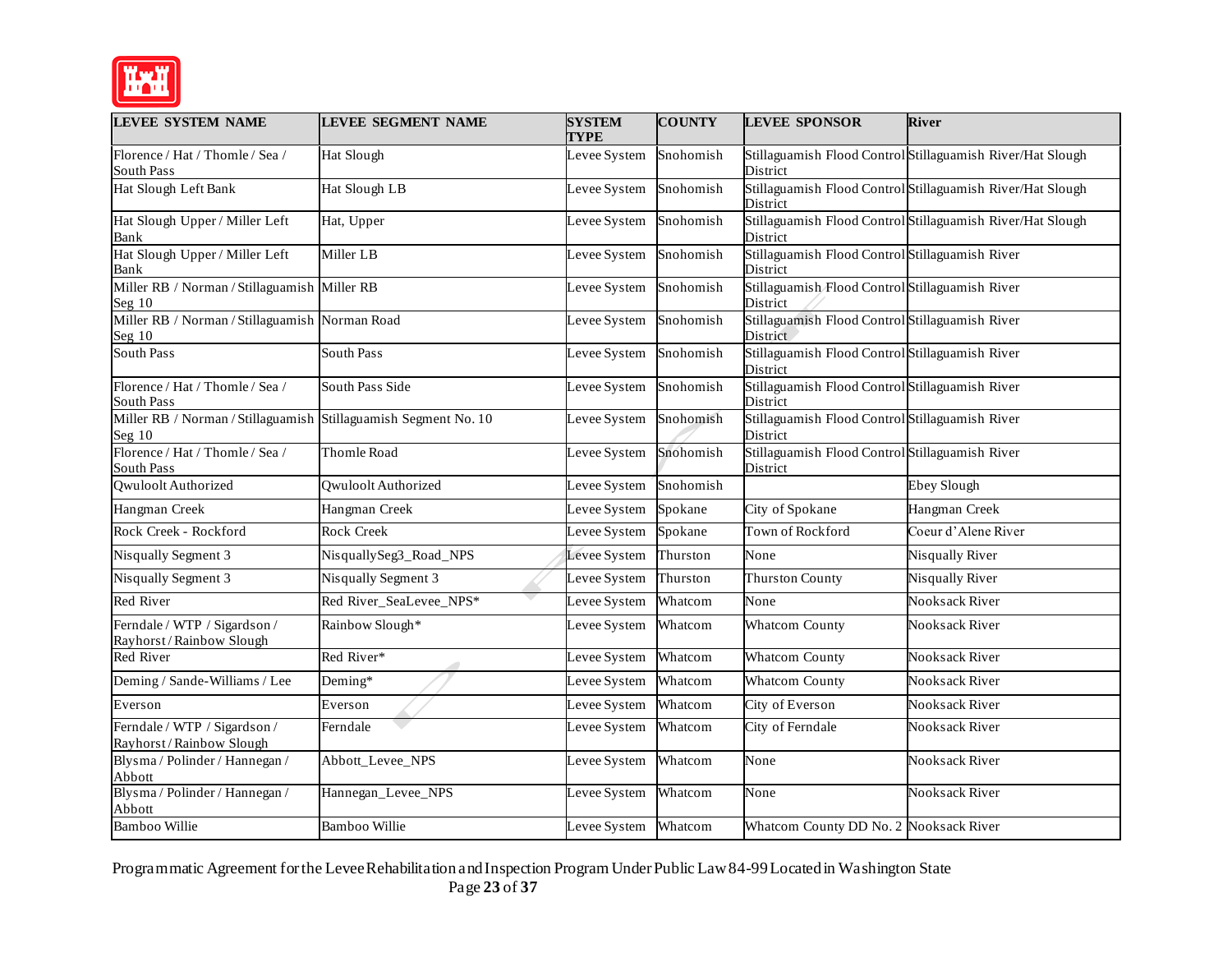

| <b>LEVEE SYSTEM NAME</b>                                                   | <b>LEVEE SEGMENT NAME</b>      | <b>SYSTEM</b><br><b>TYPE</b> | <b>COUNTY</b> | <b>LEVEE SPONSOR</b>  | <b>River</b>          |
|----------------------------------------------------------------------------|--------------------------------|------------------------------|---------------|-----------------------|-----------------------|
| Blysma / Polinder / Hannegan /<br>Abbott                                   | Abbott                         | Levee System                 | Whatcom       | <b>Whatcom County</b> | Nooksack River        |
| Appel - Whatcom County Dike<br>District 3                                  | Appel                          | Levee System                 | Whatcom       | <b>Whatcom County</b> | <b>Nooksack River</b> |
| Lynden / River Road / Bertrand<br>Creek LB                                 | <b>Bertrand Creek LB</b>       | Levee System                 | Whatcom       | <b>Whatcom County</b> | <b>Nooksack River</b> |
| Bertrand Creek Right Bank                                                  | <b>Bertrand Creek RB</b>       | Levee System                 | Whatcom       | <b>Whatcom County</b> | Nooksack River        |
| Blysma / Polinder / Hannegan /<br>Abbott                                   | <b>Bylsma</b>                  | Levee System                 | Whatcom       | <b>Whatcom County</b> | <b>Nooksack River</b> |
| Dean Foods                                                                 | Dean Foods                     | Levee System                 | Whatcom       | <b>Whatcom County</b> | Nooksack River        |
| Deboer                                                                     | Deboer                         | Levee System                 | Whatcom       | <b>Whatcom County</b> | <b>Nooksack River</b> |
| Appel - Whatcom County Dike<br>District 3                                  | Devries                        | Levee System                 | Whatcom       | <b>Whatcom County</b> | Nooksack River        |
| Ferndale / WTP / Sigardson /<br>Rayhorst/Rainbow Slough                    | Ferndale Water Treatment Plant | Levee System                 | Whatcom       | <b>Whatcom County</b> | Nooksack River        |
| <b>Glacier Creek</b>                                                       | <b>Glacier Creek</b>           | Levee System                 | Whatcom       | <b>Whatcom County</b> | <b>Glacier Creek</b>  |
| <b>Glacier Springs</b>                                                     | <b>Glacier Springs</b>         | Levee System                 | Whatcom       | <b>Whatcom County</b> | Canyon Creek          |
| Hampton Lower / Hampton Upper / Hampton, Lower<br>Timon Road / Notter Road |                                | Levee System                 | Whatcom       | <b>Whatcom County</b> | <b>Nooksack River</b> |
| Hampton Lower / Hampton Upper / Hampton, Upper<br>Timon Road / Notter Road |                                | Levee System                 | Whatcom       | <b>Whatcom County</b> | Nooksack River        |
| Blysma / Polinder / Hannegan /<br>Abbott                                   | Hannegan                       | Levee System                 | Whatcom       | <b>Whatcom County</b> | Nooksack River        |
| Hawley                                                                     | Hawley                         | Levee System                 | Whatcom       | <b>Whatcom County</b> | <b>Nooksack River</b> |
| <b>Hovander Park</b>                                                       | <b>Hovander Park</b>           | Levee System                 | Whatcom       | <b>Whatcom County</b> | Nooksack River        |
| Kaam Creek                                                                 | Kaam Creek                     | Levee System                 | Whatcom       | <b>Whatcom County</b> | Kaam Creek            |
| Deming / Sande-Williams / Lee                                              | Lee                            | Levee System                 | Whatcom       | <b>Whatcom County</b> | Nooksack River        |
| Lynden / River Road / Bertrand<br>Creek LB                                 | Lynden Levee                   | Levee System                 | Whatcom       | <b>Whatcom County</b> | Nooksack River        |
| Mount Baker Rim                                                            | Mt. Baker Rim                  | Levee System                 | Whatcom       | <b>Whatcom County</b> | Nooksack              |
| Appel - Whatcom County Dike<br>District 3                                  | Neevel                         | Levee System                 | Whatcom       | <b>Whatcom County</b> | <b>Nooksack River</b> |
| Hampton Lower / Hampton Upper / Notter Road<br>Timon Road / Notter Road    |                                | Levee System                 | Whatcom       | <b>Whatcom County</b> | Nooksack River        |
| Blysma / Polinder / Hannegan /<br>Abbott                                   | Polinder                       | Levee System                 | Whatcom       | <b>Whatcom County</b> | Nooksack River        |
| Ferndale / WTP / Sigardson /<br>Rayhorst/Rainbow Slough                    | Rayhorst                       | Levee System                 | Whatcom       | <b>Whatcom County</b> | <b>Nooksack River</b> |

Programmatic Agreement for the LeveeRehabilitation andInspection Program Under Public Law84-99 Located in Washington State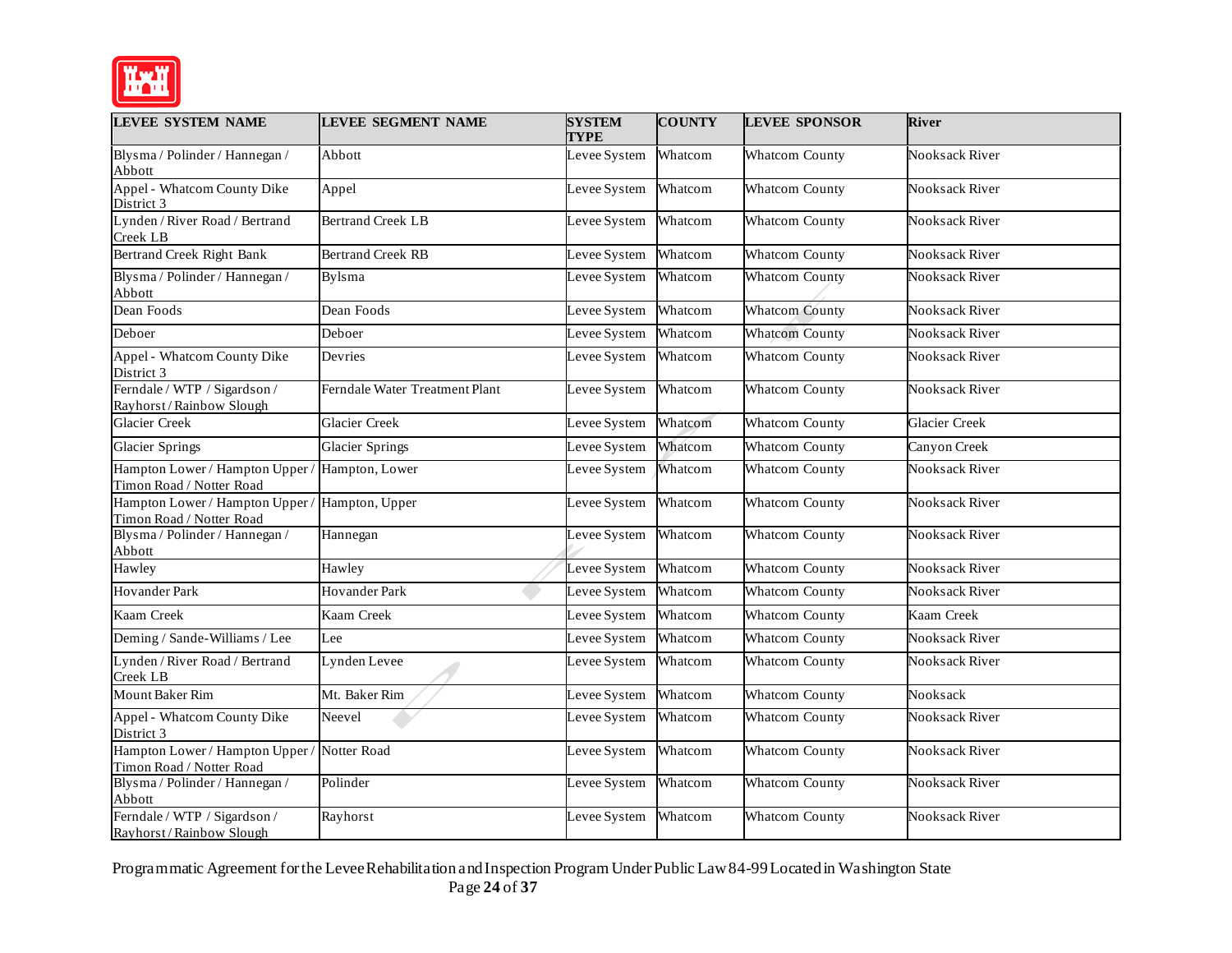

| <b>LEVEE SYSTEM NAME</b>                                    | <b>LEVEE SEGMENT NAME</b>         | <b>SYSTEM</b><br><b>TYPE</b> | <b>COUNTY</b> | <b>LEVEE SPONSOR</b>  | <b>River</b>          |
|-------------------------------------------------------------|-----------------------------------|------------------------------|---------------|-----------------------|-----------------------|
| Appel - Whatcom County Dike<br>District 3                   | <b>Ritter Road</b>                | Levee System                 | Whatcom       | <b>Whatcom County</b> | <b>Nooksack River</b> |
| Lynden / River Road / Bertrand<br>Creek LB                  | River Road (Nooksack)             | Levee System                 | Whatcom       | <b>Whatcom County</b> | <b>Nooksack River</b> |
| Deming / Sande-Williams / Lee                               | Sande-Williams                    | Levee System                 | Whatcom       | <b>Whatcom County</b> | Nooksack River        |
| Ferndale / WTP / Sigardson /<br>Rayhorst/Rainbow Slough     | Sigardson                         | Levee System                 | Whatcom       | <b>Whatcom County</b> | <b>Nooksack River</b> |
| Appel - Whatcom County Dike<br>District 3                   | Strickland                        | Levee System                 | Whatcom       | <b>Whatcom County</b> | <b>Nooksack River</b> |
| Swift Creek Left Bank                                       | <b>Swift Creek LB</b>             | Levee System                 | Whatcom       | <b>Whatcom County</b> | <b>Swift Creek</b>    |
| Swift Creek Right Bank                                      | <b>Swift Creek RB</b>             | Levee System                 | Whatcom       | <b>Whatcom County</b> | <b>Swift Creek</b>    |
| Hampton Lower / Hampton Upper /<br>Timon Road / Notter Road | <b>Timon Road</b>                 | Levee System                 | Whatcom       | <b>Whatcom County</b> | <b>Nooksack River</b> |
| Twin View                                                   | Twin View                         | Levee System                 | Whatcom       | <b>Whatcom County</b> | <b>Nooksack River</b> |
| Appel - Whatcom County Dike<br>District 3                   | Vanderpol                         | Levee System                 | Whatcom       | <b>Whatcom County</b> | Nooksack              |
| Donald Wrecking Yakima Seg 4                                | Donald Wrecking Yard*             | Levee System                 | Yakima        | Yakima County         | Yakima River          |
| Parker Yakima Seg 6                                         | Parker*                           | Levee System                 | Yakima        | Yakima County         | Yakima River          |
| Annie Moses Yakima Seg 5                                    | Annie Moses*                      | Levee System                 | Yakima        | Yakama Nation         | Yakima River          |
| Yakima Tribe Seg 2a**                                       | Yakima Tribe (Toppenish)*         | Levee System                 | Yakima        | Yakama Nation         | Yakima River          |
| Yakima Tribe Seg 2b**                                       | Yakima Tribe Seg 2b*              | Levee System                 | Yakima        | Yakama Nation         | Yakima River          |
| Zillah                                                      | Zillah*                           | Levee System                 | Yakima        | Yakama Nation         | Yakima River          |
| <b>Cowiche Creek</b>                                        | Cowiche Creek                     | Levee System                 | Yakima        | City of Yakima        | <b>Cowiche Creek</b>  |
| Yakima Wastewater Treatment<br>Plant Seg 8                  | Yakima Wastewater Treatment Plant | Levee System                 | Yakima        | City of Yakima        | Yakima River          |
| Ramblers Park Naches Seg 1                                  | Ramblers Park_PowerhouseRoad_NPS  | Levee System                 | Yakima        | None                  | <b>Naches River</b>   |
| South Naches Seg 9                                          | South Naches_Irrigation_NPS       | Levee System                 | Yakima        | None                  | <b>Naches River</b>   |
| Town of Naches RB Seg 8                                     | Town of Naches RB_Road_NPS        | Levee System                 | Yakima        | None                  | <b>Naches River</b>   |
| Yakima Authorized Right Bank                                | Yakima RB_County Tie-In_NPS       | Levee System                 | Yakima        | None                  | Yakima River          |
| Yakima Authorized Right Bank                                | Yakima RB_I-82_NPS                | Levee System                 | Yakima        | None                  | Yakima River          |
| Yakima Authorized Right Bank                                | Yakima RB_Railroad_NPS            | Levee System                 | Yakima        | None                  | Yakima River          |
| Yakima Wastewater Treatment<br>Plant Seg 8                  | Yakima WWTP_SR24_NPS              | Levee System                 | Yakima        | None                  | Yakima River          |
| Donald Bridge Yakima Seg 3                                  | Donald Bridge LB                  | Levee System                 | Yakima        | Yakima County         | Yakima River          |

 Programmatic Agreement for the LeveeRehabilitation andInspection Program Under Public Law84-99 Located in Washington State Page **25** of **37**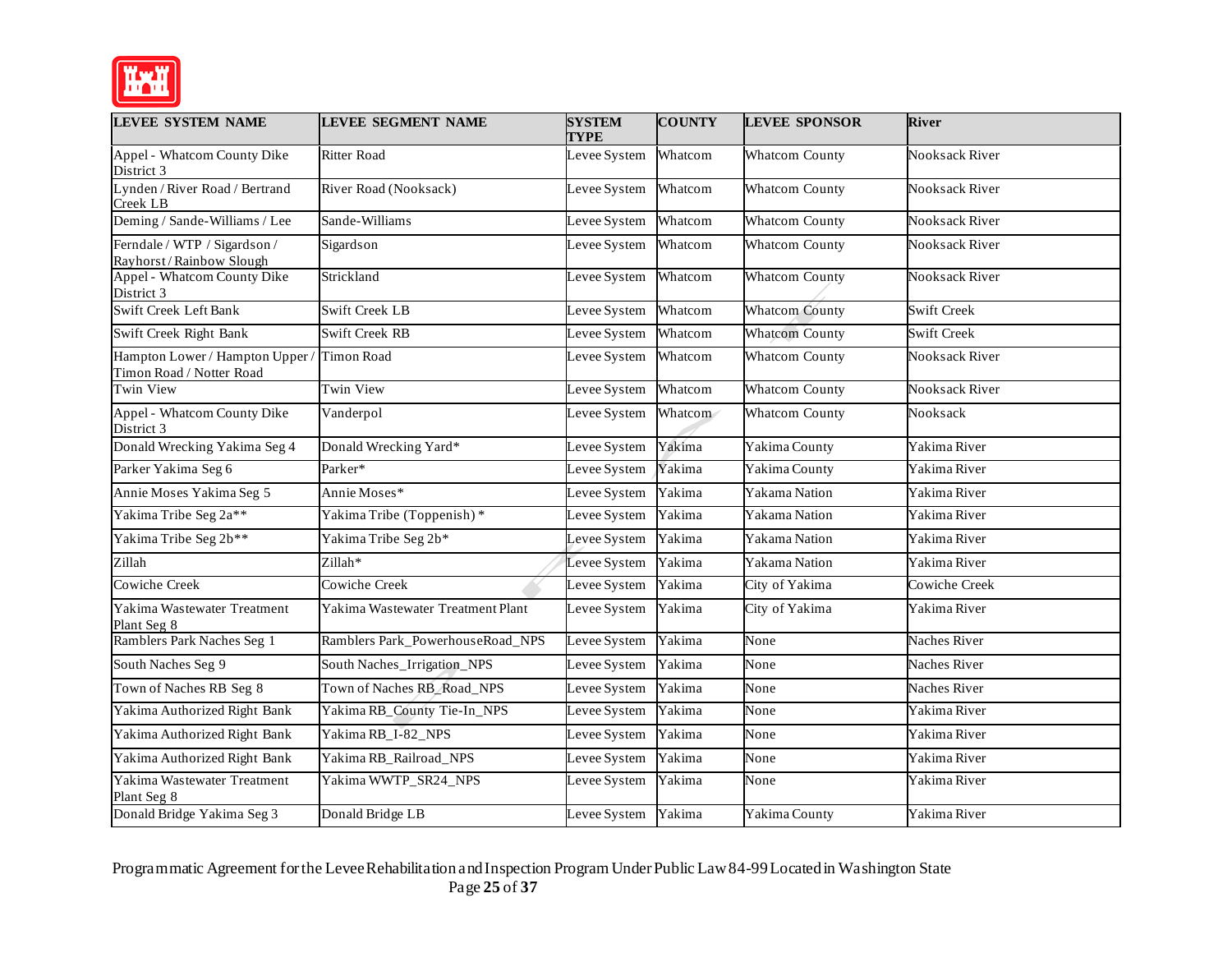

| <b>LEVEE SYSTEM NAME</b>          | <b>LEVEE SEGMENT NAME</b>          | <b>SYSTEM</b><br>TYPE | <b>COUNTY</b> | <b>LEVEE SPONSOR</b> | <b>River</b>        |
|-----------------------------------|------------------------------------|-----------------------|---------------|----------------------|---------------------|
| Eschbach Park Naches Seg 4        | Eschbach Park Naches Seg 4         | Levee System          | Yakima        | Yakima County        | <b>Naches River</b> |
| <b>Eschback Park Naches Seg 5</b> | <b>Eschback Park Naches Seg 5</b>  | Levee System          | Yakima        | Yakima County        | <b>Naches River</b> |
| <b>Incinerator Naches Seg 10</b>  | Incinerator Naches Seg 10          | Levee System          | Yakima        | Yakima County        | <b>Naches River</b> |
| Marsh Road Yakima Seg 9           | Marsh Road                         | Levee System          | Yakima        | Yakima County        | Yakima River        |
| McCormick Naches Seg 2            | McCormick Naches Seg 2             | Levee System          | Yakima        | Yakima County        | <b>Naches River</b> |
| Moxee Bridge Yakima Seg 7         | Moxee Bridge                       | Levee System          | Yakima        | Yakima County        | Yakima River        |
| Nile Road Naches Seg 13           | Nile Road Naches Seg 13            | Levee System          | Yakima        | Yakima County        | <b>Naches River</b> |
| Old River Road Naches Seg 12      | Old River Road Naches Seg 12       | Levee System          | Yakima        | Yakima County        | <b>Naches River</b> |
| Ramblers Park Naches Seg 1        | Ramblers Park Naches Seg 1         | Levee System          | Yakima        | Yakima County        | <b>Naches River</b> |
| Rock Creek Naches Seg 11          | Rock Creek Naches Seg 11           | Levee System          | Yakima        | Yakima County        | Naches River        |
| South Naches Seg 9                | South Naches Seg 9                 | Levee System          | Yakima        | Yakima County        | <b>Naches River</b> |
| Town of Naches LB Seg 7           | Town of Naches LB Seg 7            | Levee System          | Yakima        | Yakima County        | <b>Naches River</b> |
| Town of Naches RB Seg 8           | Town of Naches RB Seg 8            | Levee System          | Yakima        | Yakima County        | <b>Naches River</b> |
| Town of Naches RB Seg 8b          | Town of Naches RB Seg 8b           | Levee System          | Yakima        | Yakima County        | <b>Naches River</b> |
| Water Treatment Plant Naches Seg  | Water Treatment Plant Naches Seg 6 | Levee System          | Yakima        | Yakima County        | Naches River        |
| Yakima Authorized Left Bank       | Yakima Authorized, Left Bank       | Levee System          | Yakima        | Yakima County        | Yakima River        |
| Yakima Authorized Right Bank      | Yakima Authorized, Right Bank      | Levee System          | Yakima        | Yakima County        | Yakima River        |

 $\mathscr{D}$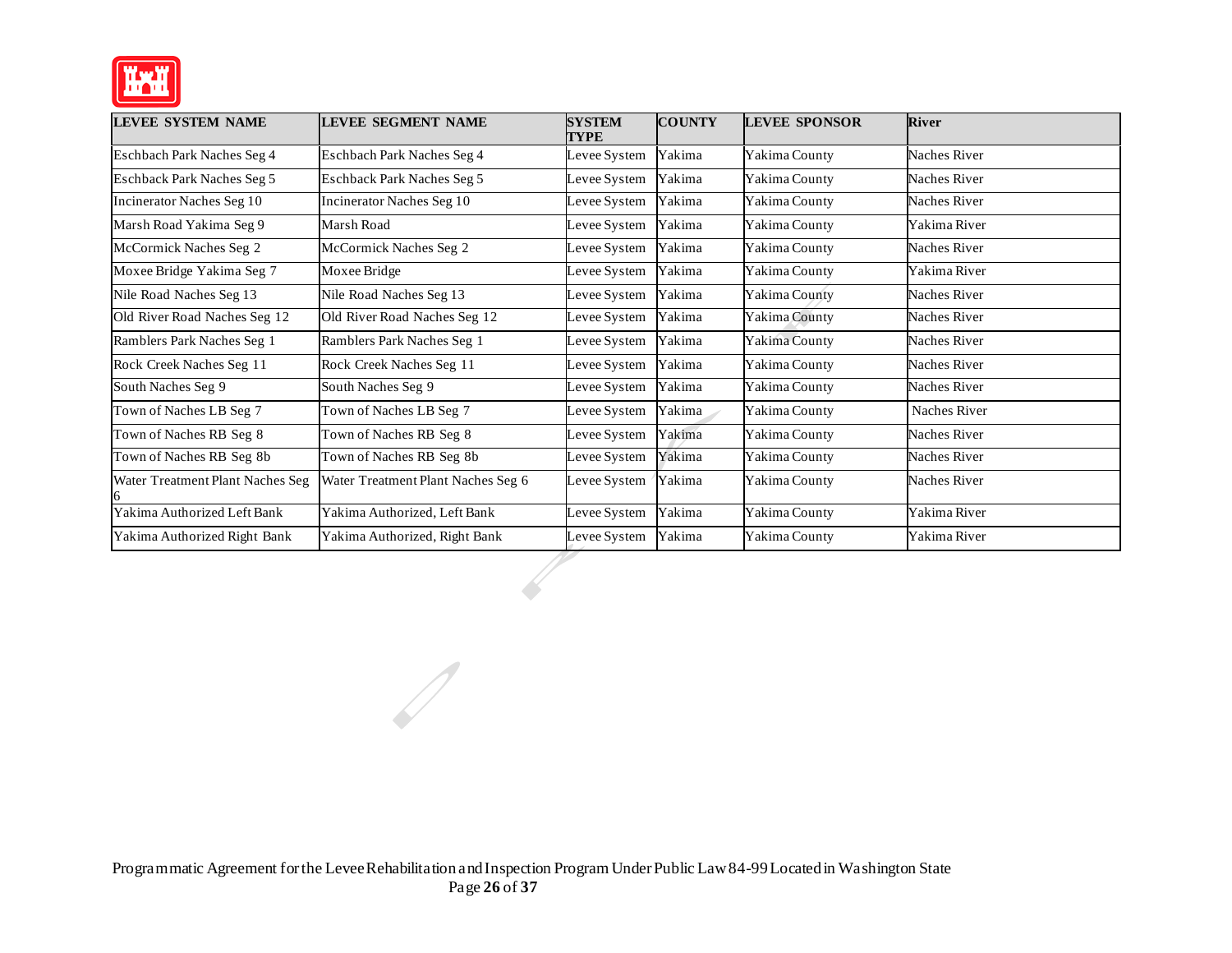# **APPENDIX B(a)**

#### **Definitions of Repair and Rehabilitation Activities**

| <b>Specific Activity</b>                                                        | <b>Description</b>                                                                                                                                                                                                                                                            | <b>Action Response</b>                          |
|---------------------------------------------------------------------------------|-------------------------------------------------------------------------------------------------------------------------------------------------------------------------------------------------------------------------------------------------------------------------------|-------------------------------------------------|
|                                                                                 | Riprap Armoring Placement Replacing riprap that has been dislodged off the face of the levee<br>during flood/high water event                                                                                                                                                 | Repair-in-Kind                                  |
| Replace Displaced Levee<br>Fill                                                 | Levee fill material (inside of the levee) that has been displaced<br>during flood. This normally occurs when the ripraphas been moved                                                                                                                                         | Repair-in-Kind                                  |
| <b>Culvert Replacement</b>                                                      | Replacement of a culvert that that are part of the levee system,<br>running through the levee. Lynden Levee and Omak levee are<br>examples.                                                                                                                                   | Repair-in-Kind                                  |
| <b>Install Toe Drain</b>                                                        | Drain system installed at landside of levee to collect seepage from<br>levee embankment or in foundation soil at levee toe                                                                                                                                                    | Repair-in-Kind                                  |
| Complete Levee Rebuild<br>(levee breach)                                        | Will occur if a segment of a levee is either completely or partially<br>breached during a flood/high water event.                                                                                                                                                             | Repair-in-Kind                                  |
| <b>Mitigation Plantings</b>                                                     | Willow lifts in levee prism installed during a repair project.                                                                                                                                                                                                                | Repair-in-Kind                                  |
| Levee R/S Slope Layback<br>and/or Section Transition                            | Most slope laybacks are to improve the factor of safety for slope<br>stability. However, a slope layback can also be an environmental lift Footprint $\langle$ 5ft)<br>and has been used to mitigate repair impacts. Occurs on riverward<br>slope.                            | Limited Extension of                            |
| Seepage Berm / Seepage<br><b>Blanket Placement</b>                              | Constructed on the landward side of the levee using impervious soils Limited Extension of<br>to reinforce the existing top stratum and reduce under-seepage                                                                                                                   | Footprint (<15ft)                               |
| <b>Installation of Relief Wells</b><br>(not common for Seattle<br>District)     | Installed on the landward toe of the levee or right behind the levee<br>prism. Relief wells are water wells that intercept water flowing<br>beneath the levee and provide an outlet for seepage. Used to prevent<br>seepage from displacing soil from levee foundation.       | Limited Extension of<br>Footprint $(\leq 15ft)$ |
| Toe                                                                             | Installation of Buried Riprap Buried Riprapattoe of levee on riverward side of the levee. This toe Limited Extension of<br>is intended to stay in place during a flood/high water event                                                                                       | Footprint (<15ft)                               |
| <b>Installation of Launchable</b><br>Riprap Toe                                 | Buried riprap at toe of levee on riverward side. During a flood the<br>toe will "launch" into the river leaving a scour hole for riprapplaced Footprint (<15ft)<br>above the toe to fall into, preventing further scouring.                                                   | Limited Extension of                            |
| Install Driven / Vibrated<br>Wood or Steel Piles to<br>Support Levee Foundation | Installed either on landward or riverward slopes of the levee and<br>driven in vertically. Examples: Meadowhurst levee in Idaho and<br>Desimone levee on the Green River.                                                                                                     | Limited Extension of<br>Footprint (<15ft)       |
| Off-Site Mitigation<br>Plantings                                                | Vegetation plantings location outside of the levee repair area. The<br>mitigation location is as close to the leveerepair as possible and type Footprint $\langle$ 15ft)<br>of mitigation (i.e. number of plantings) is determined in consultation<br>with sponsors/services. | Limited Extension of                            |
| Large Woody Debris with<br>Anchoring                                            | Installing logs and anchoring them to the riverbank. Used to help<br>form shady spot in river and used to help slow the flow of the river.                                                                                                                                    | Limited Extension of<br>Footprint $(\leq 15ft)$ |
| Levee Setback (including<br>foundation repair)                                  | Instead of repairing the old levee, moving the levee to a different<br>location                                                                                                                                                                                               | Significant Change in<br>Footprint              |
| Seepage Berm Placement                                                          | Placed on the landside slope or toe of an existing levee or just<br>landward of the levee prism                                                                                                                                                                               | Significant Change in<br>Footprint              |
| <b>Beach Nourishment</b>                                                        | Adding sand to beach were sand has eroded away.                                                                                                                                                                                                                               | Coastal                                         |
| Jetty Rock Repair                                                               | Repairing/Adding rock to Jetty                                                                                                                                                                                                                                                | Coastal                                         |
| <b>Jetty Rock Construction</b>                                                  | Adjusting the alignment of an existing jetty or repairing jetty to its<br>pre-flood condition                                                                                                                                                                                 | Coastal                                         |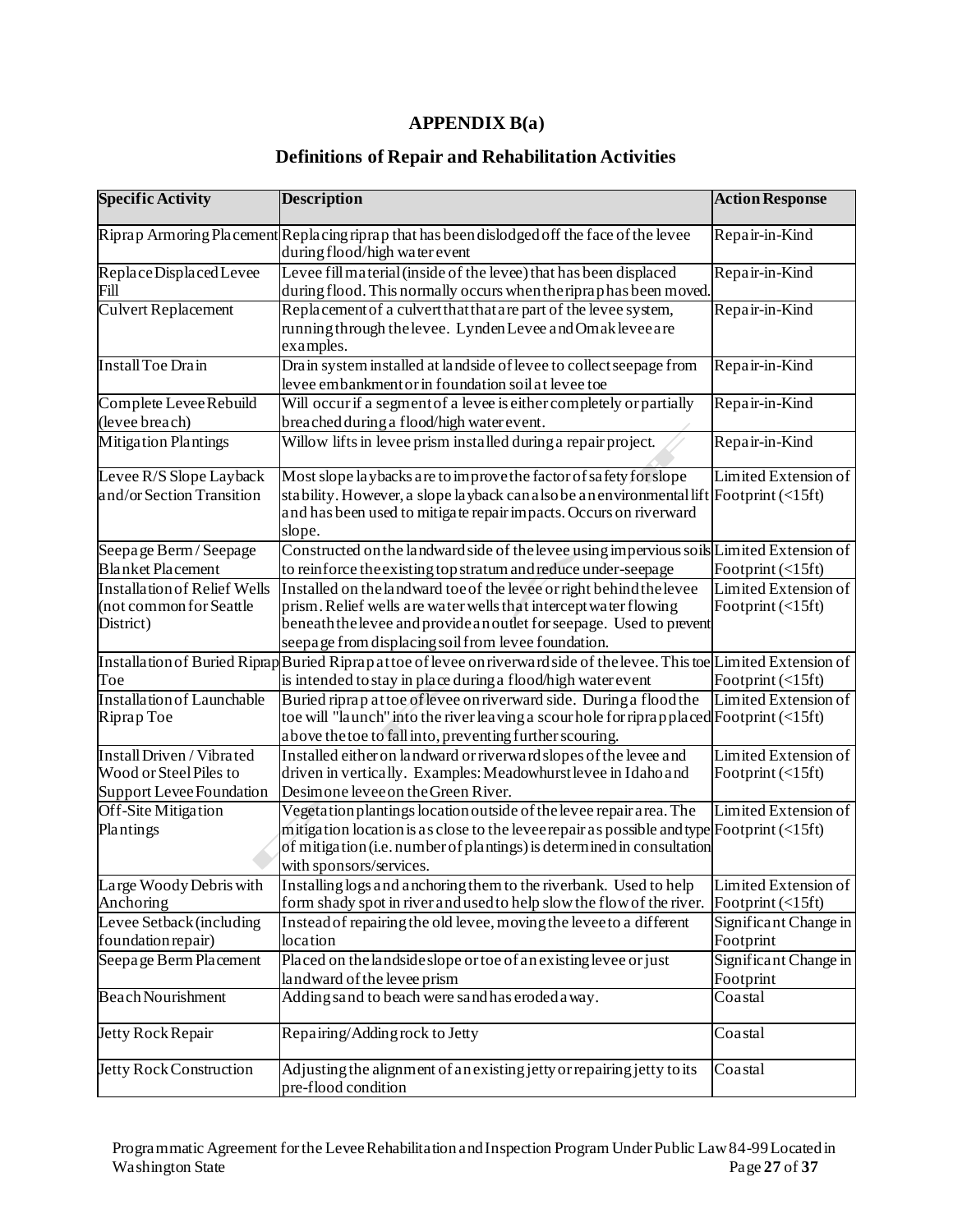|                             | Sandbag/Supersack/HescoSandbag/Supersack/Hesco Wall Placement-Sandbags can be used to Flood Fighting                                                      |                       |
|-----------------------------|-----------------------------------------------------------------------------------------------------------------------------------------------------------|-----------------------|
| Wall Placement              | prevent overtopping of levees, direct a river current, used as weight                                                                                     |                       |
|                             | on backslope of saturated levees, etc. A supersack is a giant sandbag                                                                                     |                       |
|                             | and a Hesco wall is a steel wire crate lined with plastic canvas and                                                                                      |                       |
|                             | filled with dirt or other material. Used to help augment a levee to                                                                                       |                       |
|                             | prevent overtopping. All three are used during flood flights to                                                                                           |                       |
|                             | protect levees from further damage                                                                                                                        |                       |
| Sandbag Ring Dike           | Sandbag Ring Dike for Seepage Boil- a seepage boil is caused by                                                                                           | Flood Fighting        |
|                             | water seepage through levee. Sandbags are placed 2 to 3 feet radius<br>around boil                                                                        |                       |
|                             |                                                                                                                                                           |                       |
| Earth Fill Capping (Import) | Earth Fill Capping Placing fill to cap a levee. Permitted borrow                                                                                          | Flood Fighting        |
| Fill)                       | areas are used however, there is occasion during flood fight events<br>where displaced levee material is used to rebuild the levee prism.                 |                       |
|                             |                                                                                                                                                           |                       |
| Earth Fill Capping (Local   | Placing fill to cap a levee. Permitted borrow areas are used however, Flood Fighting<br>there is occasion during flood fight events where displaced levee |                       |
| Borrow)                     |                                                                                                                                                           |                       |
|                             | material is used to rebuild the levee prism.                                                                                                              |                       |
| Placement of Visqueen       | Placement of Visqueen on Levee Slope to Prevent Overtopping                                                                                               | <b>Flood Fighting</b> |
|                             | Erosion                                                                                                                                                   |                       |
|                             |                                                                                                                                                           |                       |

 $\mathbb{Z}$ 

 $\overline{\mathscr{S}}$ 

 $\sqrt{2}$ 

 $\begin{array}{c} \end{array}$ Programmatic Agreement for the LeveeRehabilitation andInspection Program Under Public Law84-99 Located in Washington State **Page 28 of 37 Page 28 of 37**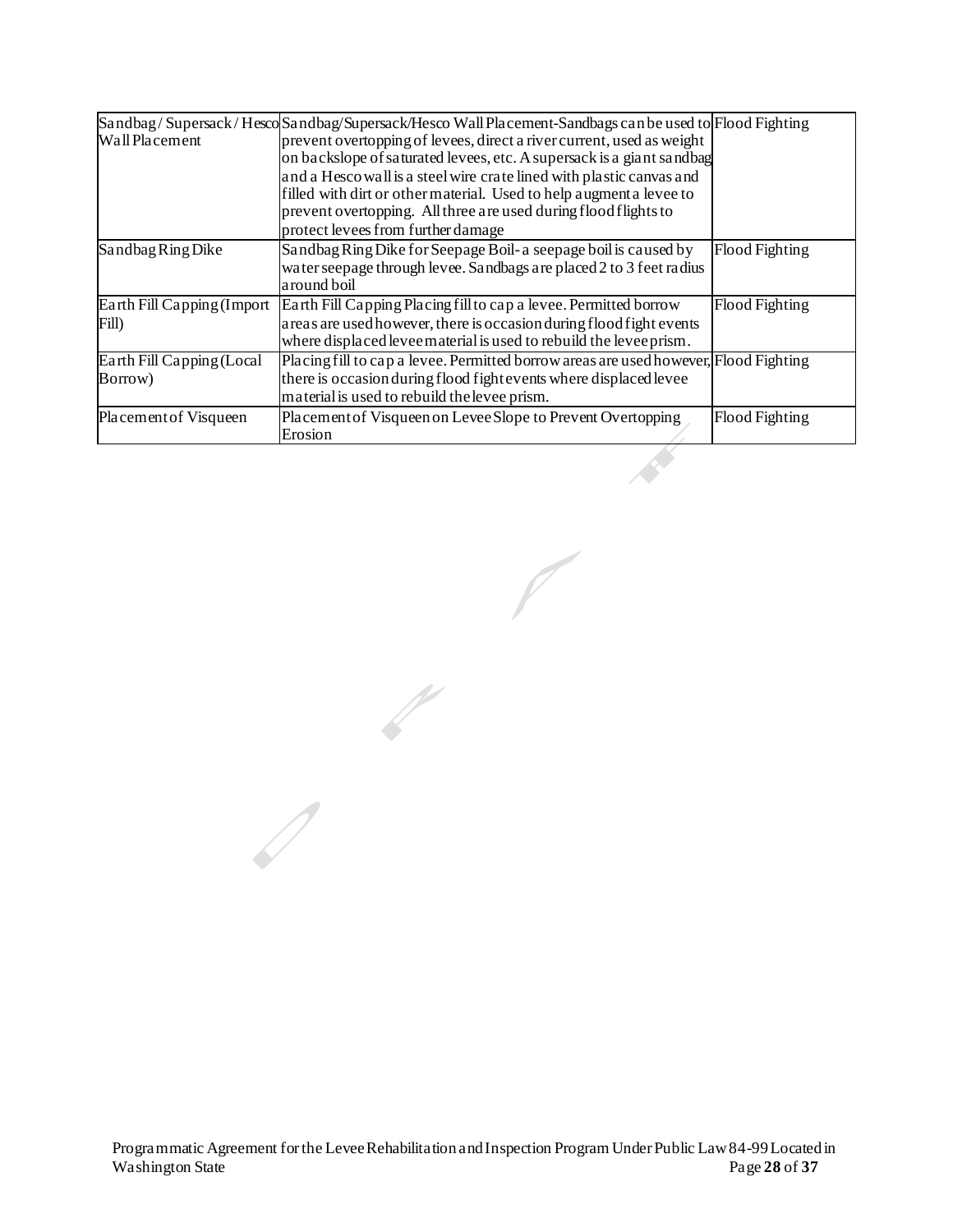### **APPENDIX B(b)**

#### **Definitions of Key Terms**

 **Cultural Resources**: the term "cultural resources" is a term commonly used to refer to a wide range of cultural property/resource types including but not limited to archaeological sites, buildings, structures, trails, roads, levees, jetties and objects regardless of age or ethnic affiliation. The term may also be used to describe landscape features or geographic areas important to certain ethnics or Tribal groups. The term however, is not one that is defined in statute or regulation. Cultural resources can also include "historic properties" as defined in the National Historic Preservation Act (16 U.S.C. § 470w-5) and archaeological resources as defined in the Archaeological Resources Protection Act (16 U.S.C. § 470bb-1)

 **Cultural Resource Specialists**- A professional cultural resource specialist or CRS is defined as personnel meeting or exceeding the U.S. Office of Personnel Management qualifications for professional archaeologists and historians and classified in the appropriate OPM series (e.g. Series 193 for archaeologist and Series 170 for historians) at grade, GS-9 or higher. Specialists at the or below the GS-7 level are considered to be preforming duties in a trainee/developmental capacity. Reports prepared by GS-7 or lower graded specialists will be reviewed by a professional GS-9 or higher CRS prior to submission to SHPO.

 **Elements of Flood Risk Management Projects-** includes Rip rap, culverts, relief wells, structures (pump houses, gates, fences, etc). An element can be considered to either be a direct or indirect component that makes up the flood risk management project

 **Federally Authorized Levee:** typically designed and built by the USACE in cooperation with a local sponsor then turned over to a local sponsor to operate and maintain

**Jetty-** breakwater constructed to protect a harbor or a stretch of the coast<br>Levee-an earthen embankment, flood wall, or structure along a watercoun **Levee-**an earthen embankment, flood wall, or structure along a watercourse whose purpose is flood risk reduction or water conveyance

 **Non-federal levee:** designed, built, and managed by a non-federal entity

**PL 84-99 Built Environment**- This term is used to refer to both a levee, jetty, or other structure under the PL 84-99 Program. PL 84-99 Program.

 **Previously Disturbed Soil**- Areas that have been previously and completely disturbed by mechanical means to the extent and depth where the probability of finding intact cultural resources is negligible. Previously disturbed areas have both vertical and horizontal limits.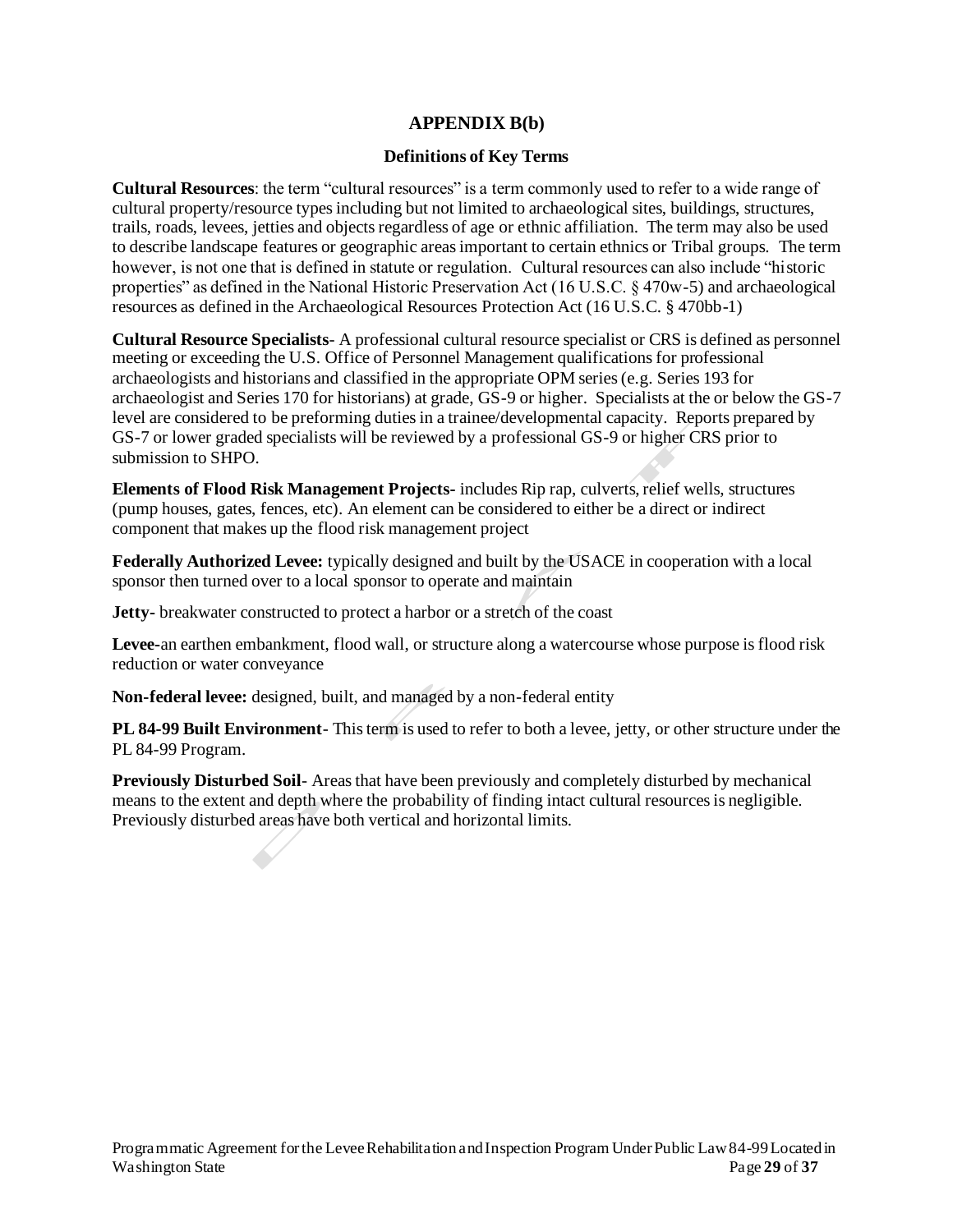## **APPENDIX C**

## **Repair and Rehabilitation Activities Excluded from Further Review**

 The following list of activities is intended for use by the U.S. Army Corps of Engineers, Seattle District (USACE) cultural resource specialists (CRS) when activities associated with the undertaking are proposed under the PL 84-99 Program. USACE CRS shall review specific repair and rehabilitation activities implemented under this PA and determine whether they fall within one of the excluded activities defined below.

 To make the determination whether a specific activity meets one of the excluded actions listed below the CRS shall review available materials, such as published and archival records, prior reports, and/or maps and photographs. If consultations or investigations have not occurred in the past to determine if TCPs or HPRCSITs might be present, the USACE will coordinate with affected Tribes.

 Documentation of an action excluded from further review will include at a minimum: project description, results of the literature review, any avoidance/protective measures taken, map of the location and total project area of the activity and indicate the reviewer and date reviewed. Excluded activities include:

- 1. Rodent and pest control within demonstrated previously disturbed areas.
- 2. Application of soil sterilant, herbicides, and insecticides within demonstrated previously disturbed areas.
- 3. Terrestrial and aquatic weed removal (i.e. knot weed) from within the flood risk management project prism.
- 4. Mowing and brushing within demonstrated previously disturbed areas, and general maintenance of existing landscaping along roads, trails, levees, canals, laterals, ditches, and flood risk management projects.
- 5. Road maintenance within demonstrated previously disturbed areas, including regrading or repaving of existing roads and existing parking areas.
- 6. Maintenance within demonstrated previously disturbed areas of existing trails, walks, paths, and sidewalks.
- 7. Replacement of pipelines, cables, or utility conduit entirely within demonstrated previously disturbed areas where equipment access is also within previously disturbed areas. The USACE must be able to demonstrate that the proposed work is entirely within previously disturbed areas with construction plans, as-built plans, or onsite observations.
- 8. Replacement or restoration of existing rip rap, or placement of additional rip rap on top of existing rip rap, when using a similar type<sup>1</sup> of materials and maintaining original design criteria.
- 9. Excavation within the demonstrated confines of fill material or previously disturbed areas where there are no known historic properties present or where the work will not affect contributing elements to the historic property. The USACE must be able to demonstrate that the proposed work is entirely within fill material or previously disturbed areas with construction plans, as-built plans, photographic evidence, or onsite observations. Excavation below previous ground disturbance may continue if all Holocene and Pleistocene sediments have been removed (e.g., new ground disturbance is within bedrock) and excavation will not extend into any area which contains Holocene and Pleistocene sediments.
- 10. Repair and/or replacement of roadway culverts or utilities (above and/or underground) that are less than 50 years of age or where the work will not affect contributing elements to a historic property within demonstrated previously disturbed areas where equipment access is also within previously disturbed areas. The USACE must be able to demonstrate that the proposed work is entirely within

 $<sup>1</sup>$  A change in rip rap classification of one class (i.e. Class I to Class II).</sup>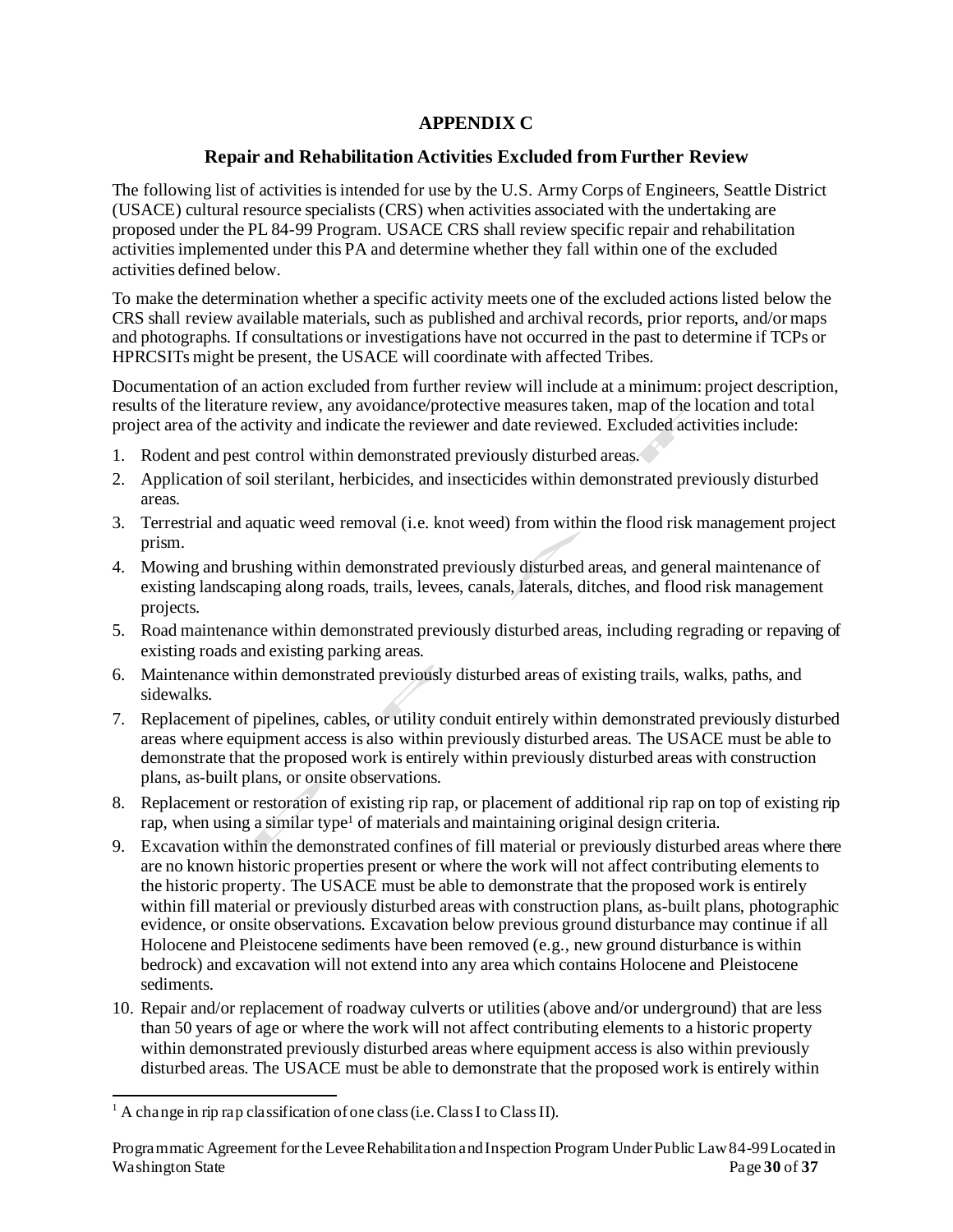previously disturbed areas with construction plans, as-built plans, or onsite observations. Culverts built after 1945 will not be surveyed and evaluated per the ACHP "Program Comment for Common Post-1945 Concrete and Steel Bridges" provided the culverts fall within the scope of the Program Comment, i.e., are of the following types: 1) reinforced concrete boxes; 2) concrete box culverts; 3) concrete pipe culverts; or 4) steel pipe culverts.

- 11. Repairs to, and in-kind replacement of, elements of flood risk management projects and within demonstrated previously disturbed areas where equipment access is also within previously disturbed areas and no known historic properties exist. The USACE must be able to demonstrate that the proposed work is entirely within previously disturbed areas with construction plans, as-built plans, or onsite observations.
- 12. Removal of modern materials, trash scatters that are less than 50 years old, or hazardous material that is older than 50 years old, including abandoned motor vehicles, within the prism of the flood risk management project provided removal methods do not involve ground disturbance of native soils.
- 13. Continued use of existing borrow sources where no lateral expansion of the previously excavated area of the borrow pit will occur.
- 14. Maintenance or replacement of existing fence lines and gates that do not require disturbance beyond replacement of posts, gates, or fence materials.
- 15. Use of existing access roads and staging areas that are located on previously used/disturbed locations.
- 16. Onsite mitigation plantings that occur within the existing prism of the flood risk management project.
- 17. Offsite mitigation locations that have been previously surveyed, or within previously disturbed soil and no known historic properties exist.
- 18. Placement of soils where no ground disturbance will occur and where the placement will not affect
- Tracement of sons where no ground disturbance will occur and where the placement will not all<br>the character defining features of a historic property (ex. beach nourishment or seepage berm).<br>Repairs made during flood fighti 19. Repairs made during flood fighting events including but not limited to, temporary placement of sandbags, supersacks and/or hesco walls, earth fill capping, levee slope layback, and placement of visqueen on levee slopes to prevent overtopping erosion.

'

 $\bigtriangledown$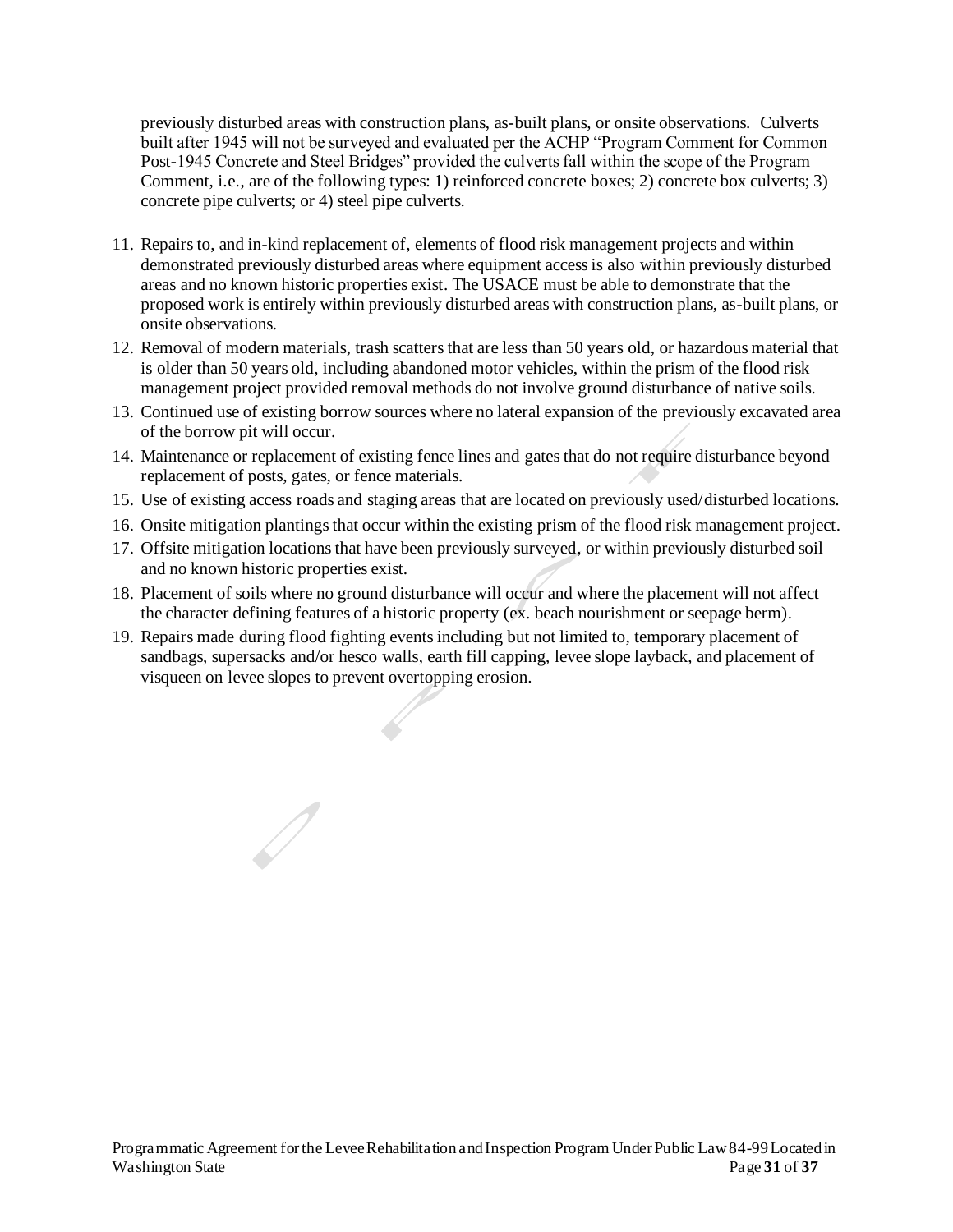# **APPENDIX D(a)**

## **USACE Annual Cultural Resources Report Listing of FY Repair and Rehabilitation Activities Excluded from Further Review under Appendix C**

| Project     | Type of Flood Risk Management<br>Project | <b>Applicable Exclusion from Appendix D (Exclusion No.)</b> |
|-------------|------------------------------------------|-------------------------------------------------------------|
| <b>Name</b> |                                          |                                                             |
|             |                                          |                                                             |
|             |                                          |                                                             |
|             |                                          |                                                             |
|             |                                          |                                                             |
|             |                                          |                                                             |
|             |                                          |                                                             |
|             |                                          |                                                             |
|             |                                          |                                                             |
|             |                                          |                                                             |
|             |                                          |                                                             |
|             |                                          |                                                             |
|             |                                          |                                                             |
|             |                                          |                                                             |
|             |                                          |                                                             |
|             |                                          |                                                             |
|             |                                          | ₽                                                           |
|             |                                          |                                                             |
|             |                                          |                                                             |
|             |                                          |                                                             |
|             |                                          |                                                             |
|             |                                          |                                                             |
|             |                                          |                                                             |
|             |                                          |                                                             |
|             |                                          |                                                             |
|             |                                          |                                                             |
|             |                                          |                                                             |
|             |                                          |                                                             |
|             |                                          |                                                             |
|             |                                          |                                                             |
|             |                                          |                                                             |
|             |                                          |                                                             |
|             |                                          |                                                             |
|             |                                          |                                                             |
|             |                                          |                                                             |
|             |                                          |                                                             |
|             |                                          |                                                             |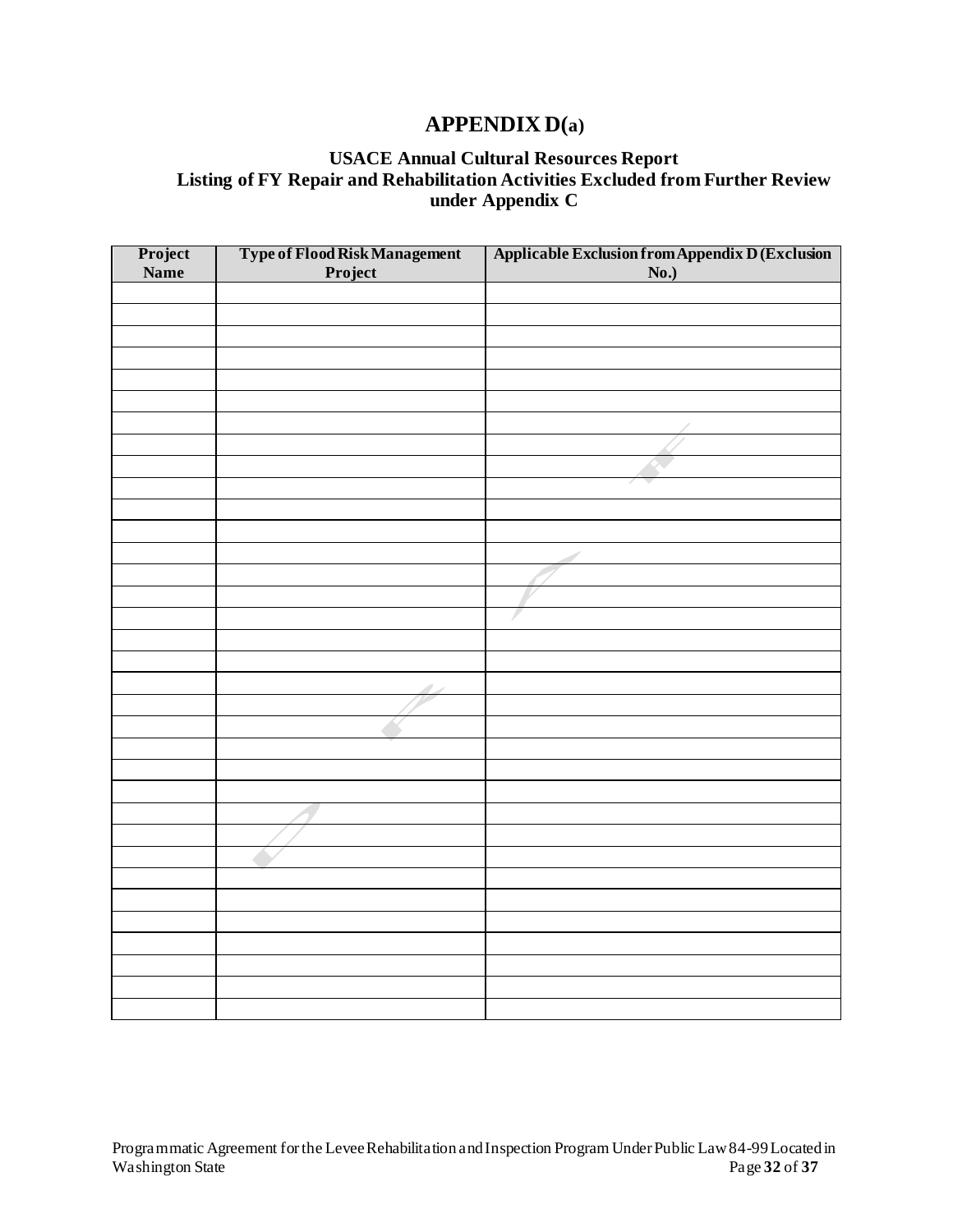## **APPENDIX D(b)**

#### **USACE Annual Cultural Resources Report Listing of FY Identification Efforts for Flood Risk Management Projects**

| Project | <b>SHPO</b> | <b>Type of Flood</b>  | Archaeological<br>Resources/Historic<br>Properties Identified | <b>USACE</b>                        | <b>HPI Form</b>                          |
|---------|-------------|-----------------------|---------------------------------------------------------------|-------------------------------------|------------------------------------------|
| Name    | Project     | Risk                  |                                                               |                                     | $\label{1} \textbf{Complete} \textbf{d}$ |
|         | Number      |                       |                                                               | <b>Determination</b><br>and Finding | (Y/N)                                    |
|         |             | Management<br>Project |                                                               |                                     |                                          |
|         |             |                       |                                                               |                                     |                                          |
|         |             |                       |                                                               |                                     |                                          |
|         |             |                       |                                                               |                                     |                                          |
|         |             |                       |                                                               |                                     |                                          |
|         |             |                       |                                                               |                                     |                                          |
|         |             |                       |                                                               |                                     |                                          |
|         |             |                       |                                                               |                                     |                                          |
|         |             |                       |                                                               |                                     |                                          |
|         |             |                       |                                                               |                                     |                                          |
|         |             |                       |                                                               |                                     |                                          |
|         |             |                       |                                                               |                                     |                                          |
|         |             |                       |                                                               |                                     |                                          |
|         |             |                       | <sup>e</sup>                                                  |                                     |                                          |
|         |             |                       |                                                               |                                     |                                          |
|         |             |                       |                                                               |                                     |                                          |
|         |             |                       |                                                               |                                     |                                          |
|         |             |                       |                                                               |                                     |                                          |
|         |             |                       |                                                               |                                     |                                          |
|         |             |                       | - 1                                                           |                                     |                                          |
|         |             |                       |                                                               |                                     |                                          |
|         |             |                       |                                                               |                                     |                                          |
|         |             |                       |                                                               |                                     |                                          |
|         |             |                       |                                                               |                                     |                                          |
|         |             |                       |                                                               |                                     |                                          |
|         |             |                       |                                                               |                                     |                                          |
|         |             |                       |                                                               |                                     |                                          |
|         |             |                       |                                                               |                                     |                                          |
|         |             |                       |                                                               |                                     |                                          |
|         |             |                       |                                                               |                                     |                                          |
|         |             |                       |                                                               |                                     |                                          |
|         |             |                       |                                                               |                                     |                                          |
|         |             |                       |                                                               |                                     |                                          |
|         |             |                       |                                                               |                                     |                                          |
|         |             |                       |                                                               |                                     |                                          |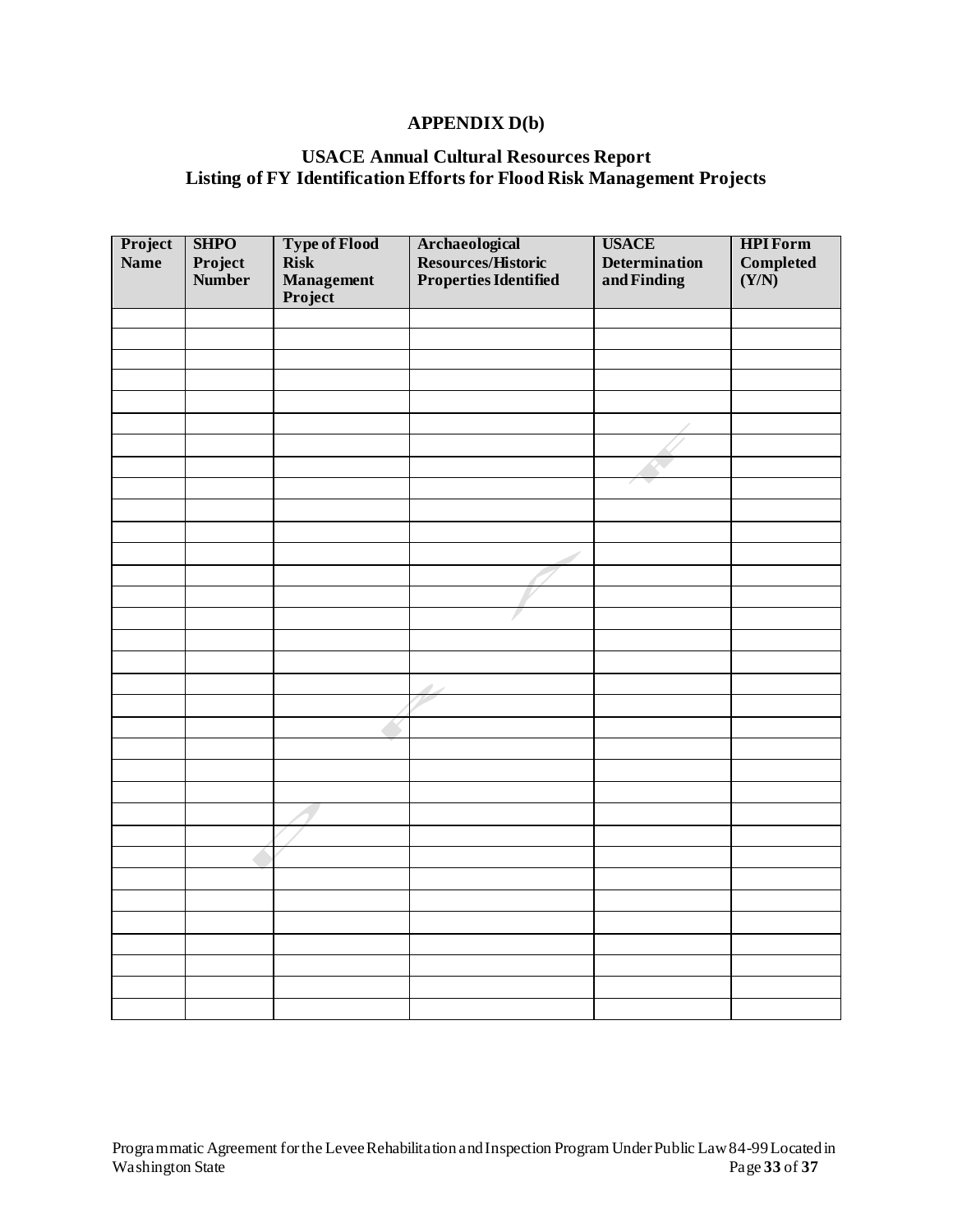#### **APPENDIX E**

#### **USACE Survey Methodology & Standards**

#### **Pedestrian Survey**

 1. Conduct a systematic visual survey of the ground surface for cultural materials. USACE CRS shall walk the center line of the flood risk management project and determine if spacing and size of the project allows additional transects.

 2. The survey will include all proposed staging areas located either on the flood risk management project or adjacent to. If possible and safe to do so the USACE CRS shall inspect the damaged area of the flood risk management project; however, due to safety and timing of pedestrian survey (i.e. winter or during high flow) it may not be possible.

 3. The USACE CRS shall take overview photographs of the repair area and flood risk management project.

 4. The USACE CRS shall take field notes that include date and time survey was conducted, weather, condition of flood risk management project, vegetation that may inhibit survey, and any archaeological resources and historic properties observed during the survey.

 5. If the off-site mitigation location is on a sand bar or other unstable landform no survey will be conducted.

conducted.<br>6. Subsurface testing is not allowed within the flood risk management project prisms due to engineering safety standards.

#### **Subsurface Testing**

**Example 26 Festing**<br>1. If determined appropriate, the USACE CRS shall conduct subsurface testing.

 2. Subsurface testing shall consist of shovel probes that go to the depth of 50 cm. Shovel probe transect intervals shall be between 15 to 30 meters depending on if the APE is located in a high probability area or not.

 3. Shovel test probes shall be no larger than 50 cm in diameter and shall be dug in arbitrary 10cm probability area of not.<br>
3. Shovel test probes shall be no larger than 50 cm in diameter and shall be du<br>
levels. All soils are screened through a ¼-inch hardware mesh at a minimum.

 4. The USACE CRS shall take overview photographs of the APE, representative photographs of shovel probes and any archaeological resources that are identified.

 5. The USACE CRS shall take field notes that include date and time survey was conducted, % shovel probes and any archaeological resources that are identified.<br>
5. The USACE CRS shall take field notes that include date and time survey was conducted,<br>
weather, condition of APE, vegetation that may inhibit survey and historic properties that are identified during the survey.

 6. A GPS point shall be taken of each shovel probe location.  $\overline{\phantom{a}}$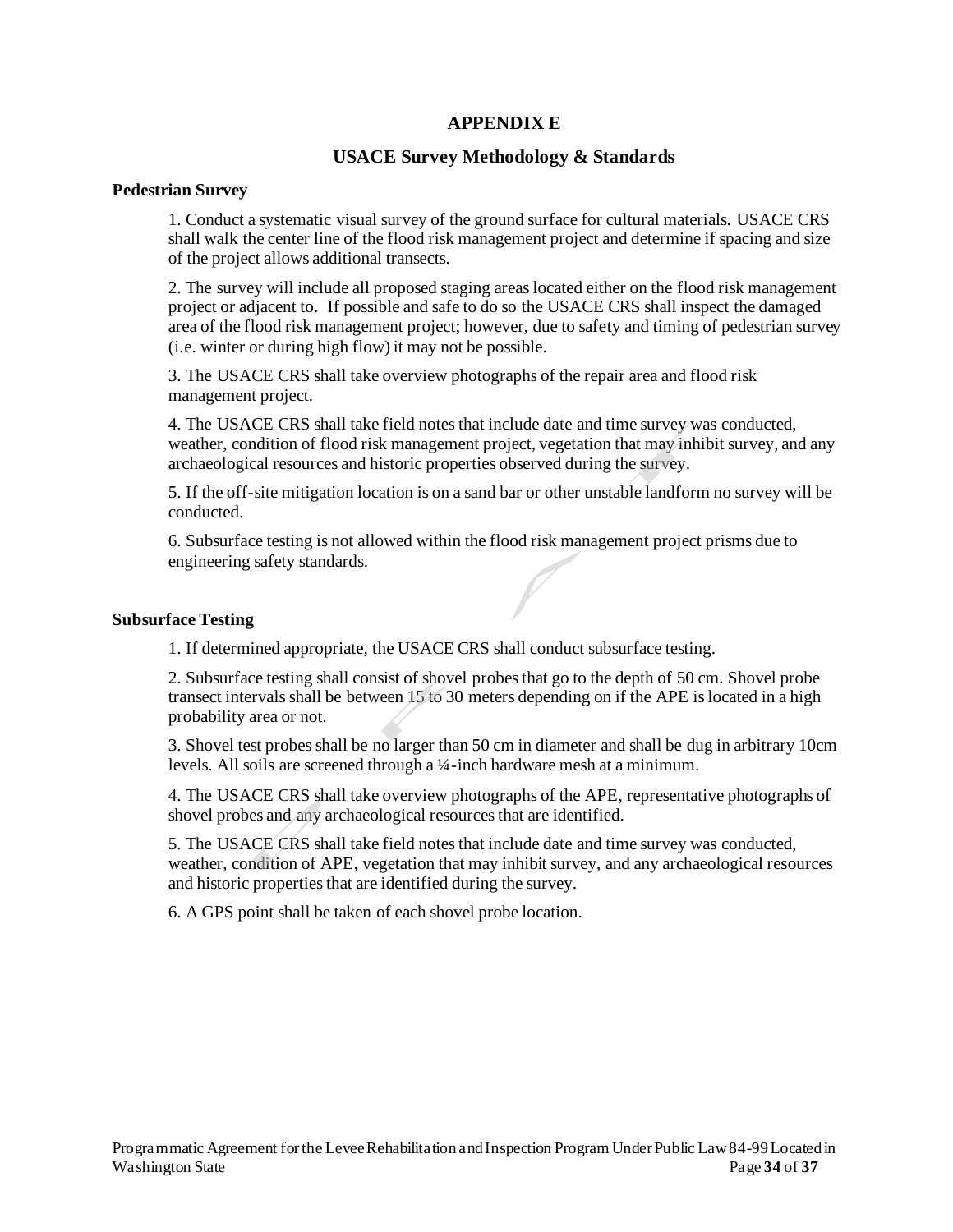### **APPENDIX F**

#### **Report Template Outline**

- 1 Introduction [Required]
- 2 Description of the Proposed Undertaking [Required]
- 3 Description of Project Area [Required]
- 4 Environmental Setting [Required but scaled to size of project-Brief 1 to 2 paragraphs]
- 4.1 Geology, Geomorphology and Soils [Brief 1 to 2 paragraphs]
- 4.2 Vegetation and Fauna [Brief 1 to 2 paragraphs]
- 5 Cultural and Historical Context [Required but scaled to size of project]
- 5.1 Native American Place Names [to be included if there are documented Native American place names in or near vicinity of project area. In addition, Tribes may provide information during Tribal consultation]
- 5.2 History of Levee Construction along the [Name] River [to be included if known]
- 5.3 Historic Map Review [Put in table format if more than one map] [to be included if there are historic maps]
- r<br>nm WISAARI 6 Previous Investigations/Literature Review -Results from WISAARD Search [Required]
- 6.1 Archaeological Sites
- 6.2 Cultural Resource Reports [Put in table format if more than 3 reports]
- Put in task<br>esults [Requ 7 Field Methods and Survey Results [Required]
- 8 Conclusion and Recommendations [Required]
- Required) 9 References [Required]
- 10 APPENDICES
- $10.1$  One 10.1 Unanticipated Discovery Plan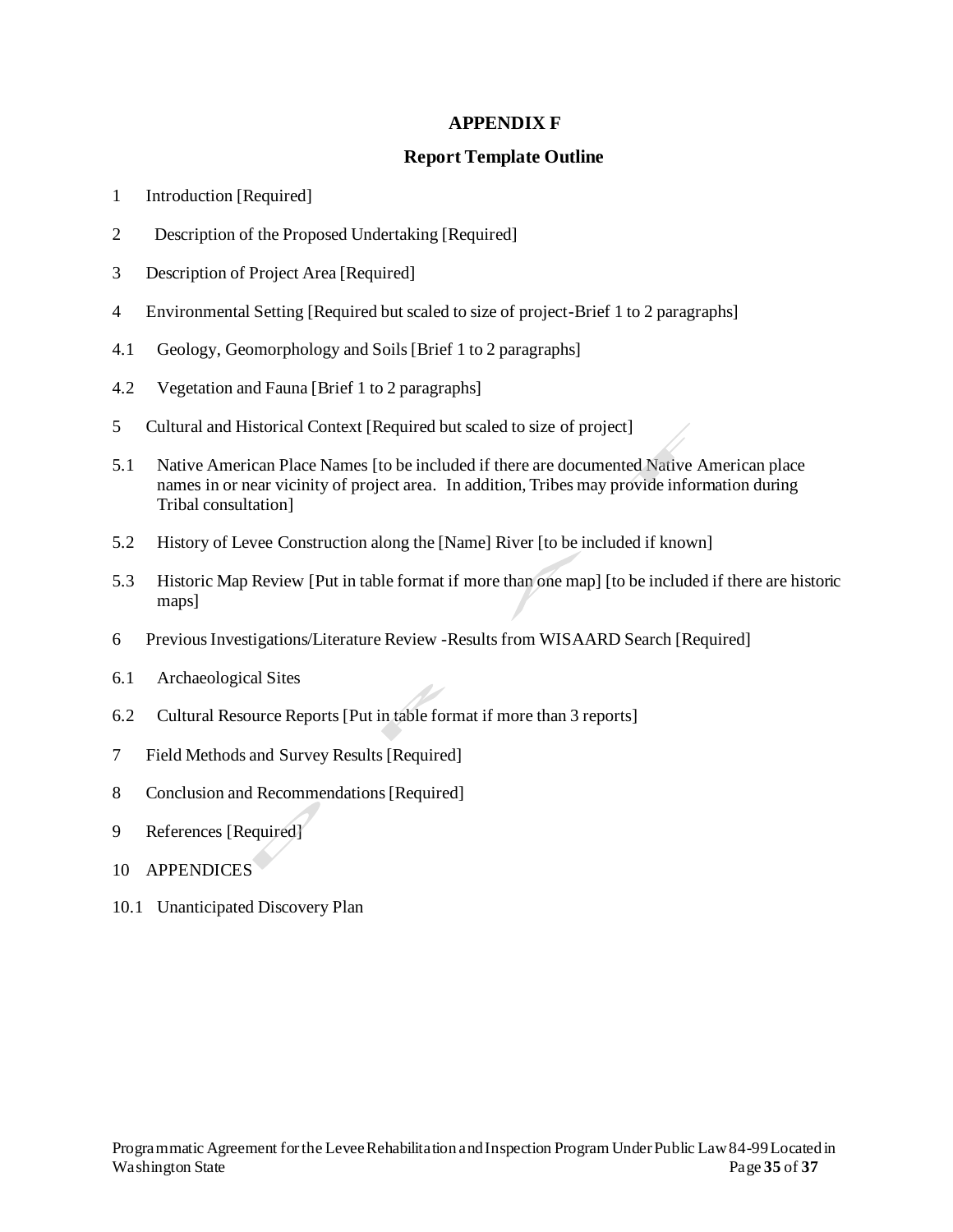## **Appendix G**

## **PL 84-99 Program Mitigation Plan Form**

 This form documents the actions USACE shall take to resolve for adverse effects to historic properties by the PL 84-99 Program (Stipulation II.F).

### **1. General**

| Smithsonian Number:                                                    |  |
|------------------------------------------------------------------------|--|
| Name of Associated PL 84-99 Project:                                   |  |
| Legal Description (Section, Township,<br>Range, County, State):        |  |
| Treatment Type (provide a brief description of<br>proposed treatment): |  |
| Date for Implementation of Treatment:                                  |  |
| Narrative Description of the Historic Property:                        |  |
|                                                                        |  |
|                                                                        |  |

 **2. National Register Criteria (36 CFR 60.4)** (Describe the documentation supporting the determination that the property(ies) are eligible for inclusion on the National Register or have been listed on the National Register)